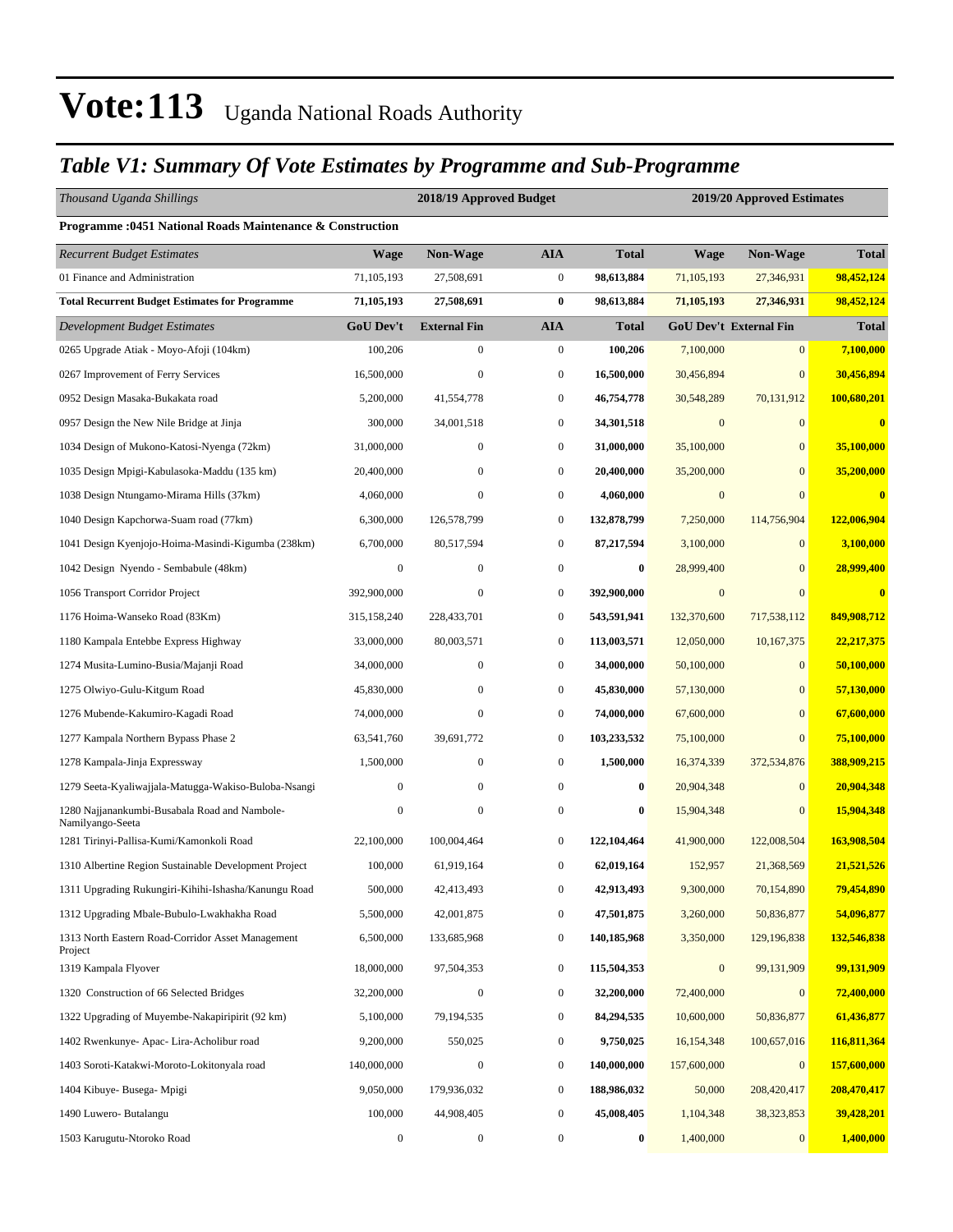| 1506 Land Acquisition                                   | 249,660,000      | $\overline{0}$      | $\mathbf{0}$     | 249,660,000   | 412,527,055   | $\overline{0}$      | 412,527,055   |
|---------------------------------------------------------|------------------|---------------------|------------------|---------------|---------------|---------------------|---------------|
| 1510 UNRA Retooling Project                             | 64,200,000       | 6,199,738           | $\mathbf{0}$     | 70,399,738    | 89,295,886    | $\overline{0}$      | 89,295,886    |
| 1536 Upgrading of Kitala-Gerenge Road                   | $\boldsymbol{0}$ | $\boldsymbol{0}$    | $\mathbf{0}$     | $\bf{0}$      | 5,864,768     | $\overline{0}$      | 5,864,768     |
| 1537 Upgrading of Kaya-Yei Road                         | $\mathbf{0}$     | $\mathbf{0}$        | $\mathbf{0}$     | $\bf{0}$      | 20,100,000    | $\overline{0}$      | 20,100,000    |
| 1538 Development of Nakaseke-Ssingo-Kituma road         | 0                | $\boldsymbol{0}$    | $\boldsymbol{0}$ | $\bf{0}$      | 10,100,000    | $\overline{0}$      | 10,100,000    |
| 1543 Kihihi-Butogota-Bohoma Road                        | $\mathbf{0}$     | $\mathbf{0}$        | $\mathbf{0}$     | $\bf{0}$      | 27,000,000    | $\overline{0}$      | 27,000,000    |
| 1544 Kisoro-Lake Bunyonyi Road                          | 0                | $\mathbf{0}$        | $\mathbf{0}$     | $\bf{0}$      | 1,000,000     | $\overline{0}$      | 1,000,000     |
| 1545 Kisoro-Mgahinga National Park Headquarters Road    | $\theta$         | $\mathbf{0}$        | $\mathbf{0}$     | $\bf{0}$      | 2,000,000     | $\Omega$            | 2,000,000     |
| 1546 Kisoro-Nkuringo-Rubugiri-Muko Road                 | 0                | $\boldsymbol{0}$    | $\mathbf{0}$     | $\bf{0}$      | 2,000,000     | $\overline{0}$      | 2,000,000     |
| 1547 Kebisoni-Kisizi-Muhanga road                       | $\overline{0}$   | $\mathbf{0}$        | $\mathbf{0}$     | $\bf{0}$      | 25,800,000    | $\overline{0}$      | 25,800,000    |
| 1548 Nansana-Busunju Section I                          | $\mathbf{0}$     | $\boldsymbol{0}$    | $\mathbf{0}$     | $\bf{0}$      | 1,300,000     | $\overline{0}$      | 1,300,000     |
| 1549 Nansana-Busunju II                                 | 0                | $\boldsymbol{0}$    | $\mathbf{0}$     | $\bf{0}$      | 24,100,000    | $\overline{0}$      | 24,100,000    |
| 1550 Namunsi-Sironko/Muyembe-Kapchorwa Section I        | $\Omega$         | $\mathbf{0}$        | $\mathbf{0}$     | $\bf{0}$      | 22,504,280    | $\Omega$            | 22,504,280    |
| 1551 Fortportal Kyenjojo Road                           | 0                | $\mathbf{0}$        | $\mathbf{0}$     | $\bf{0}$      | 7,050,000     | $\mathbf{0}$        | 7,050,000     |
| 1552 Hoima-Katunguru Road                               | $\Omega$         | $\mathbf{0}$        | $\mathbf{0}$     | $\bf{0}$      | 24,550,000    | $\Omega$            | 24,550,000    |
| 1553 Ishaka-Rugazi-Katunguru Road                       | $\Omega$         | $\mathbf{0}$        | $\mathbf{0}$     | $\bf{0}$      | 60,800,000    | $\Omega$            | 60,800,000    |
| 1554 Nakalama-Tirinyi-Mbale Road                        | $\theta$         | $\mathbf{0}$        | $\boldsymbol{0}$ | $\bf{0}$      | 41,150,000    | $\Omega$            | 41,150,000    |
| 1555 Fortportal Hoima Road                              | $\mathbf{0}$     | $\boldsymbol{0}$    | $\boldsymbol{0}$ | $\bf{0}$      | 24,850,000    | $\overline{0}$      | 24,850,000    |
| <b>Total Development Budget Estimates for Programme</b> | 1,612,700,206    | 1,419,099,787       | $\bf{0}$         | 3,031,799,992 | 1,744,551,861 | 2,176,064,929       | 3,920,616,789 |
|                                                         | GoU              | <b>External Fin</b> | <b>AIA</b>       | <b>Total</b>  | GoU           | <b>External Fin</b> | <b>Total</b>  |
| <b>Total For Programme 51</b>                           | 1,711,314,089    | 1,419,099,787       | $\bf{0}$         | 3,130,413,876 | 1,843,003,984 | 2,176,064,929       | 4,019,068,913 |
| <b>Total Excluding Arrears</b>                          | 1,711,314,089    | 1,419,099,787       | $\mathbf{0}$     | 3,130,413,876 | 1,823,003,984 | 2,176,064,929       | 3,999,068,913 |
| <b>Total Vote 113</b>                                   | 1,711,314,089    | 1,419,099,787       | $\bf{0}$         | 3,130,413,876 | 1,843,003,984 | 2,176,064,929       | 4,019,068,913 |
| <b>Total Excluding Arrears</b>                          | 1,711,314,089    | 1,419,099,787       | $\bf{0}$         | 3,130,413,876 | 1,823,003,984 | 2,176,064,929       | 3,999,068,913 |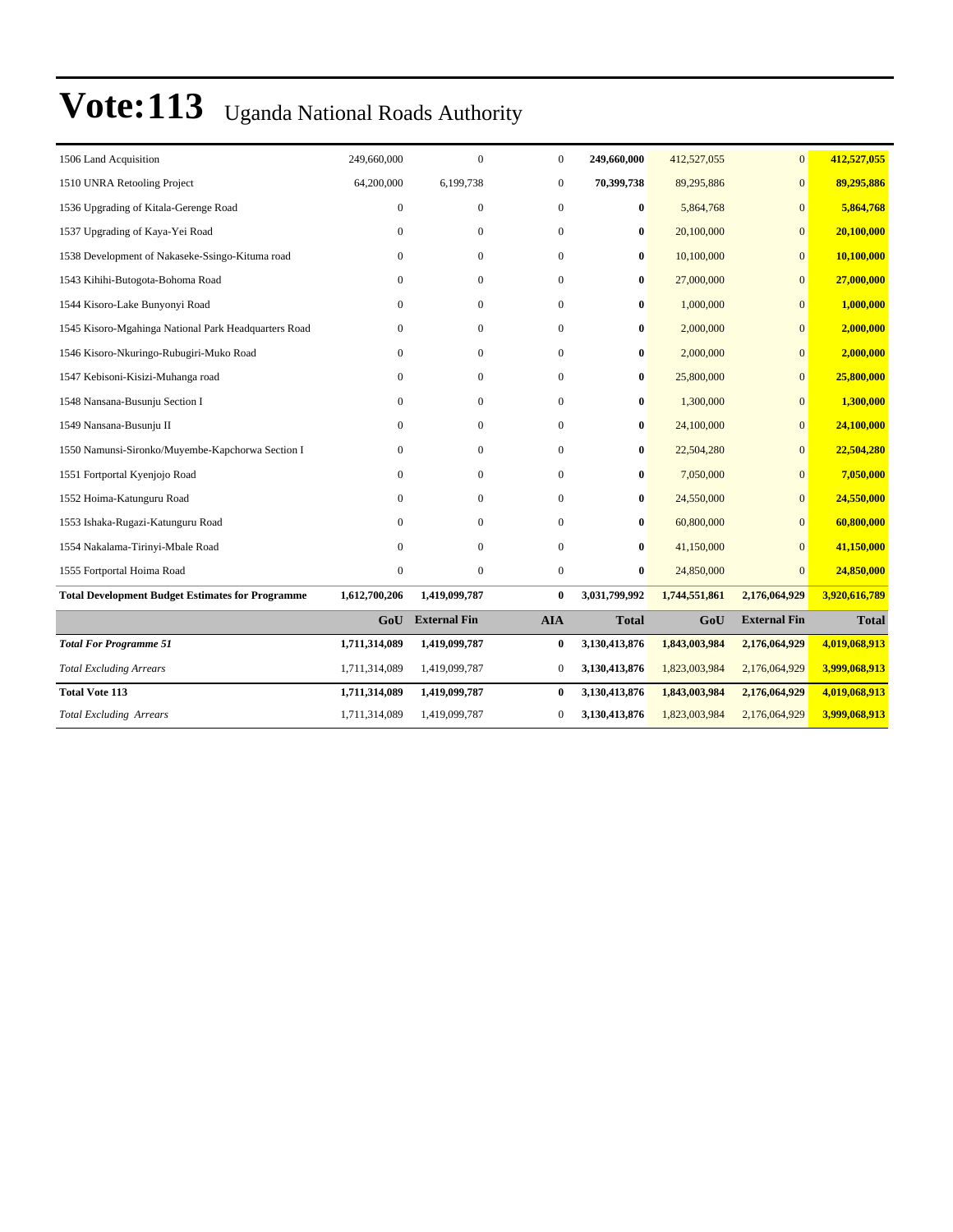#### *Table V2: Summary Vote Estimates by Item*

| Thousand Uganda Shillings                                   |             | 2018/19 Approved Budget |          |             | 2019/20Approved Estimates |                     |              |  |  |
|-------------------------------------------------------------|-------------|-------------------------|----------|-------------|---------------------------|---------------------|--------------|--|--|
|                                                             | GoU         | <b>External Fin</b>     | AIA      | Total       | GoU                       | <b>External Fin</b> | <b>Total</b> |  |  |
| <b>Employees, Goods and Services (Outputs Provided)</b>     | 121,090,848 | 6,199,738               | $\bf{0}$ | 127,290,586 | 125,890,099               | $\bf{0}$            | 125,890,099  |  |  |
| 211102 Contract Staff Salaries                              | 78,703,593  | 0                       | $\bf{0}$ | 78,703,593  | 77,915,947                | $\bf{0}$            | 77,915,947   |  |  |
| 211103 Allowances (Inc. Casuals, Temporary)                 | 834,107     | 0                       | $\bf{0}$ | 834,107     | 1,063,829                 | $\bf{0}$            | 1,063,829    |  |  |
| 212101 Social Security Contributions                        | 11,425,619  | 0                       | $\bf{0}$ | 11,425,619  | 11,703,160                | $\bf{0}$            | 11,703,160   |  |  |
| 213001 Medical expenses (To employees)                      | 2,000,000   | 0                       | $\bf{0}$ | 2,000,000   | 4,200,000                 | $\bf{0}$            | 4,200,000    |  |  |
| 213002 Incapacity, death benefits and funeral expenses      | 20,000      | 0                       | $\bf{0}$ | 20,000      | 20,000                    | $\bf{0}$            | 20,000       |  |  |
| 213003 Retrenchment costs                                   | 100,000     | 0                       | $\bf{0}$ | 100,000     | $\bf{0}$                  | $\bf{0}$            | $\bf{0}$     |  |  |
| 213004 Gratuity Expenses                                    | 2,032,959   | 0                       | $\bf{0}$ | 2,032,959   | 2,031,300                 | $\bf{0}$            | 2,031,300    |  |  |
| 221001 Advertising and Public Relations                     | 390,139     | 0                       | $\bf{0}$ | 390,139     | 337,140                   | $\bf{0}$            | 337,140      |  |  |
| 221002 Workshops and Seminars                               | 449,718     | $\bf{0}$                | $\bf{0}$ | 449,718     | $\bf{0}$                  | $\bf{0}$            | $\bf{0}$     |  |  |
| 221003 Staff Training                                       | 1,543,409   | 6,199,738               | $\bf{0}$ | 7,743,148   | 2,657,920                 | $\bf{0}$            | 2,657,920    |  |  |
| 221004 Recruitment Expenses                                 | 75,000      | 0                       | $\bf{0}$ | 75,000      | 40,000                    | $\bf{0}$            | 40,000       |  |  |
| 221005 Hire of Venue (chairs, projector, etc)               | 100,000     | 0                       | $\bf{0}$ | 100,000     | 300,000                   | $\bf{0}$            | 300,000      |  |  |
| 221007 Books, Periodicals & Newspapers                      | 15,000      | 0                       | $\bf{0}$ | 15,000      | 25,000                    | $\bf{0}$            | 25,000       |  |  |
| 221008 Computer supplies and Information Technology<br>(TT) | 60,000      | 0                       | $\bf{0}$ | 60,000      | 15,000                    | $\bf{0}$            | 15,000       |  |  |
| 221009 Welfare and Entertainment                            | 116,006     | 0                       | $\bf{0}$ | 116,006     | 344,146                   | $\bf{0}$            | 344,146      |  |  |
| 221011 Printing, Stationery, Photocopying and Binding       | 922,801     | 0                       | $\bf{0}$ | 922,801     | 818,851                   | $\bf{0}$            | 818,851      |  |  |
| 221012 Small Office Equipment                               | 20,000      | 0                       | $\bf{0}$ | 20,000      | 36,600                    | $\bf{0}$            | 36,600       |  |  |
| 221017 Subscriptions                                        | 152,244     | 0                       | $\bf{0}$ | 152,244     | 161,244                   | $\bf{0}$            | 161,244      |  |  |
| 222001 Telecommunications                                   | 361,600     | 0                       | $\bf{0}$ | 361,600     | 196,000                   | $\bf{0}$            | 196,000      |  |  |
| 222002 Postage and Courier                                  | 60,000      | 0                       | $\bf{0}$ | 60,000      | 80,000                    | $\bf{0}$            | 80,000       |  |  |
| 222003 Information and communications technology<br>(ICT)   | 928,528     | 0                       | $\bf{0}$ | 928,528     | 974,990                   | $\bf{0}$            | 974,990      |  |  |
| 223002 Rates                                                | 3,000       | 0                       | $\bf{0}$ | 3,000       | 40,000                    | $\bf{0}$            | 40,000       |  |  |
| 223003 Rent – (Produced Assets) to private entities         | 4,844,201   | 0                       | $\bf{0}$ | 4,844,201   | 4,894,881                 | $\bf{0}$            | 4,894,881    |  |  |
| 223004 Guard and Security services                          | 790,900     | 0                       | $\bf{0}$ | 790,900     | $\bf{0}$                  | $\bf{0}$            | $\bf{0}$     |  |  |
| 223005 Electricity                                          | 583,000     | 0                       | $\bf{0}$ | 583,000     | 200,000                   | $\bf{0}$            | 200,000      |  |  |
| 223006 Water                                                | 39,840      | 0                       | $\bf{0}$ | 39,840      | 45,000                    | $\bf{0}$            | 45,000       |  |  |
| 224004 Cleaning and Sanitation                              | 178,691     | $\bf{0}$                | $\bf{0}$ | 178.691     | $\bf{0}$                  | $\bf{0}$            | $\bf{0}$     |  |  |
| 224005 Uniforms, Beddings and Protective Gear               | 75,500      | 0                       | $\bf{0}$ | 75,500      | 50,000                    | $\pmb{0}$           | 50,000       |  |  |
| 225001 Consultancy Services- Short term                     | 1,690,000   | 0                       | $\bf{0}$ | 1,690,000   | 208,000                   | $\bf{0}$            | 208,000      |  |  |
| 225002 Consultancy Services-Long-term                       | 4,798,000   | 0                       | $\bf{0}$ | 4,798,000   | 6,998,465                 | $\bf{0}$            | 6,998,465    |  |  |
| 226001 Insurances                                           | 2,362,000   | 0                       | $\bf{0}$ | 2,362,000   | 941,480                   | $\bf{0}$            | 941,480      |  |  |
| 226002 Licenses                                             | 50,000      | 0                       | $\bf{0}$ | 50,000      | 10,000                    | $\pmb{0}$           | 10,000       |  |  |
| 227001 Travel inland                                        | 2,302,319   | 0                       | $\bf{0}$ | 2,302,319   | 3,850,000                 | $\bf{0}$            | 3,850,000    |  |  |
| 227002 Travel abroad                                        | 200,050     | 0                       | $\bf{0}$ | 200,050     | 717,392                   | $\bf{0}$            | 717,392      |  |  |
| 227004 Fuel, Lubricants and Oils                            | 915,686     | 0                       | $\bf{0}$ | 915,686     | 1,500,000                 | $\bf{0}$            | 1,500,000    |  |  |
| 228001 Maintenance - Civil                                  | 362,238     | 0                       | $\bf{0}$ | 362,238     | 343,784                   | $\bf{0}$            | 343,784      |  |  |
| 228002 Maintenance - Vehicles                               | 1,002,800   | 0                       | $\bf{0}$ | 1,002,800   | 1,100,000                 | $\bf{0}$            | 1,100,000    |  |  |
| 228003 Maintenance - Machinery, Equipment &<br>Furniture    | 86,900      | 0                       | $\bf{0}$ | 86,900      | 100,000                   | $\bf{0}$            | 100,000      |  |  |
| 282102 Fines and Penalties/ Court wards                     | 50,000      | 0                       | $\bf{0}$ | 50,000      | 80,000                    | $\bf{0}$            | 80,000       |  |  |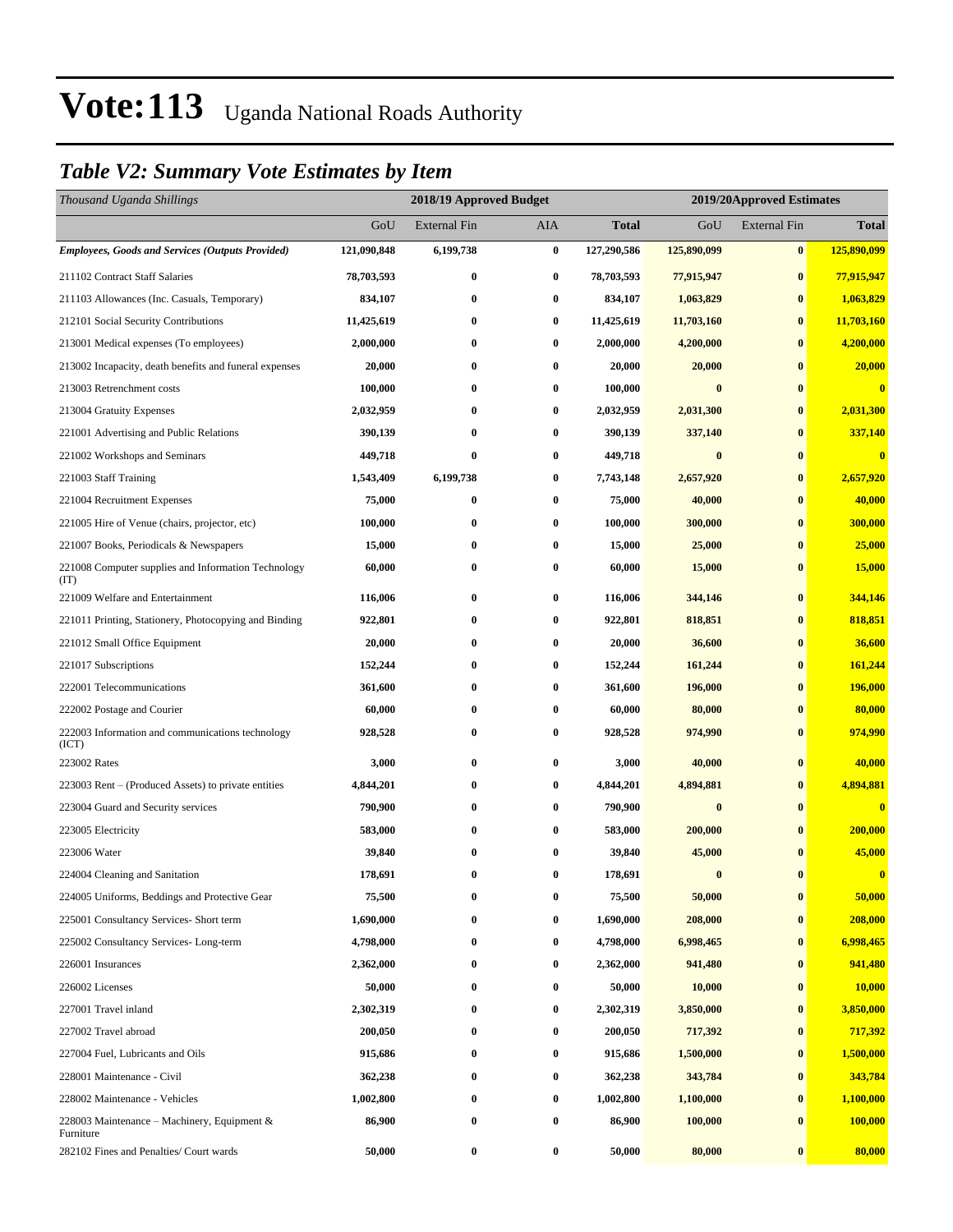| 282104 Compensation to 3rd Parties                                 | 445,000       | $\mathbf{0}$  | $\mathbf{0}$ | 445,000       | 1,889,971     | $\mathbf{0}$  | 1,889,971     |
|--------------------------------------------------------------------|---------------|---------------|--------------|---------------|---------------|---------------|---------------|
| <b>Investment (Capital Purchases)</b>                              | 1,590,223,241 | 1,412,900,048 | $\mathbf{0}$ | 3,003,123,290 | 1,697,113,885 | 2,176,064,929 | 3,873,178,814 |
| 281501 Environment Impact Assessment for Capital<br>Works          | 6,200,000     | $\bf{0}$      | $\bf{0}$     | 6,200,000     | 6,000,000     | $\mathbf{0}$  | 6,000,000     |
| 281502 Feasibility Studies for Capital Works                       | 336,000       | $\bf{0}$      | $\bf{0}$     | 336,000       | $\bf{0}$      | $\bf{0}$      | $\mathbf{0}$  |
| 281503 Engineering and Design Studies & Plans for<br>capital works | 29,400,000    | $\bf{0}$      | $\bf{0}$     | 29,400,000    | 32,830,000    | $\bf{0}$      | 32,830,000    |
| 281504 Monitoring, Supervision & Appraisal of capital<br>works     | 72,917,912    | 119,338,011   | $\bf{0}$     | 192,255,922   | 60,524,289    | 75,000,000    | 135,524,289   |
| 311101 Land                                                        | 247,663,980   | $\bf{0}$      | $\bf{0}$     | 247,663,980   | 408,681,655   | $\bf{0}$      | 408,681,655   |
| 312101 Non-Residential Buildings                                   | 3,600,000     | $\mathbf{0}$  | $\bf{0}$     | 3,600,000     | 18,775,000    | $\mathbf{0}$  | 18,775,000    |
| 312102 Residential Buildings                                       | 2,000,000     | $\bf{0}$      | $\bf{0}$     | 2,000,000     | $\bf{0}$      | $\bf{0}$      | $\bf{0}$      |
| 312103 Roads and Bridges.                                          | 1,168,291,759 | 1,293,562,038 | $\bf{0}$     | 2,461,853,797 | 1,132,774,668 | 2,101,064,929 | 3,233,839,597 |
| 312202 Machinery and Equipment                                     | 50,182,340    | $\bf{0}$      | $\bf{0}$     | 50,182,340    | 28,502,620    | $\bf{0}$      | 28,502,620    |
| 312203 Furniture & Fixtures                                        | 1,188,000     | $\bf{0}$      | $\bf{0}$     | 1,188,000     | 1,820,000     | $\bf{0}$      | 1,820,000     |
| 312213 ICT Equipment                                               | 8,443,251     | $\bf{0}$      | $\bf{0}$     | 8,443,251     | 7,205,652     | $\bf{0}$      | 7,205,652     |
| <b>Arrears</b>                                                     | 0             | $\bf{0}$      | $\bf{0}$     | $\bf{0}$      | 20,000,000    | $\bf{0}$      | 20,000,000    |
| 321605 Domestic arrears (Budgeting)                                | 0             | $\bf{0}$      | $\bf{0}$     | $\bf{0}$      | 20,000,000    | $\mathbf{0}$  | 20,000,000    |
| <b>Grand Total Vote 113</b>                                        | 1,711,314,089 | 1,419,099,787 | $\mathbf{0}$ | 3,130,413,876 | 1,843,003,984 | 2,176,064,929 | 4,019,068,913 |
| <b>Total Excluding Arrears</b>                                     | 1,711,314,089 | 1,419,099,787 | $\mathbf{0}$ | 3,130,413,876 | 1,823,003,984 | 2,176,064,929 | 3,999,068,913 |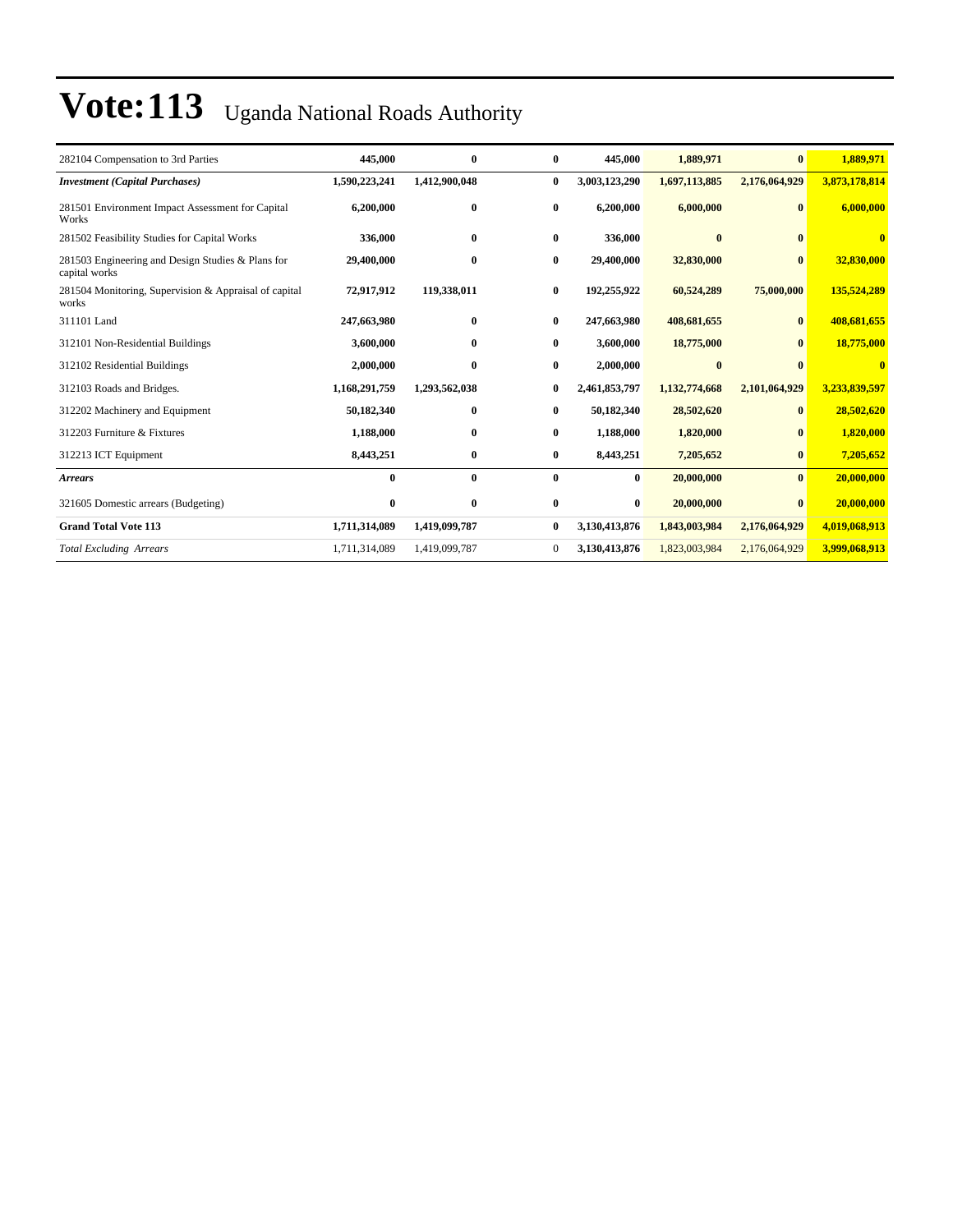#### *Table V3: Detailed Estimates by Programme, Sub Programme, Output and Item*

#### *Programme :0451 National Roads Maintenance & Construction*

*Recurrent Budget Estimates*

#### **SubProgramme 01 Finance and Administration**

| Thousand Uganda Shillings                                     |                  | 2018/19 Approved Budget |                  |              | 2019/20 Approved Estimates |                  |                         |  |
|---------------------------------------------------------------|------------------|-------------------------|------------------|--------------|----------------------------|------------------|-------------------------|--|
| <b>Outputs Provided</b>                                       | Wage             | Non Wage                | <b>AIA</b>       | <b>Total</b> | Wage                       | Non Wage         | <b>Total</b>            |  |
| <b>Output 045101 Monitoring and Capacity Building Support</b> |                  |                         |                  |              |                            |                  |                         |  |
| 211102 Contract Staff Salaries                                | 71,105,193       | $\boldsymbol{0}$        | $\boldsymbol{0}$ | 71,105,193   | 71,105,193                 | $\overline{0}$   | 71,105,193              |  |
| 211103 Allowances (Inc. Casuals, Temporary)                   | $\mathbf{0}$     | 434,107                 | $\mathbf{0}$     | 434,107      | $\mathbf{0}$               | 181,549          | 181,549                 |  |
| 212101 Social Security Contributions                          | $\boldsymbol{0}$ | 10,665,779              | $\mathbf{0}$     | 10,665,779   | $\boldsymbol{0}$           | 10,665,779       | 10,665,779              |  |
| 213001 Medical expenses (To employees)                        | $\mathbf{0}$     | 2,000,000               | $\boldsymbol{0}$ | 2,000,000    | $\mathbf{0}$               | 4,200,000        | 4,200,000               |  |
| 213002 Incapacity, death benefits and funeral expenses        | $\mathbf{0}$     | 20,000                  | $\mathbf{0}$     | 20,000       | $\mathbf{0}$               | 20,000           | 20,000                  |  |
| 213003 Retrenchment costs                                     | $\mathbf{0}$     | 100,000                 | $\mathbf{0}$     | 100,000      | $\boldsymbol{0}$           | $\overline{0}$   | $\bf{0}$                |  |
| 213004 Gratuity Expenses                                      | $\boldsymbol{0}$ | 2,032,959               | $\mathbf{0}$     | 2,032,959    | $\boldsymbol{0}$           | 2,031,300        | 2,031,300               |  |
| 221001 Advertising and Public Relations                       | $\boldsymbol{0}$ | 369,376                 | $\mathbf{0}$     | 369,376      | $\mathbf{0}$               | 137,140          | 137,140                 |  |
| 221002 Workshops and Seminars                                 | $\boldsymbol{0}$ | 449,718                 | $\boldsymbol{0}$ | 449,718      | $\mathbf{0}$               | $\overline{0}$   | $\overline{\mathbf{0}}$ |  |
| 221003 Staff Training                                         | $\boldsymbol{0}$ | 97,000                  | $\boldsymbol{0}$ | 97,000       | $\boldsymbol{0}$           | $\overline{0}$   | $\bf{0}$                |  |
| 221004 Recruitment Expenses                                   | $\mathbf{0}$     | 75,000                  | $\mathbf{0}$     | 75,000       | $\mathbf{0}$               | 40,000           | 40,000                  |  |
| 221005 Hire of Venue (chairs, projector, etc)                 | $\boldsymbol{0}$ | $\boldsymbol{0}$        | $\mathbf{0}$     | $\bf{0}$     | $\mathbf{0}$               | 10,000           | 10,000                  |  |
| 221007 Books, Periodicals & Newspapers                        | $\mathbf{0}$     | 15,000                  | $\mathbf{0}$     | 15,000       | $\mathbf{0}$               | 25,000           | 25,000                  |  |
| 221008 Computer supplies and Information Technology (IT)      | $\boldsymbol{0}$ | 60,000                  | $\boldsymbol{0}$ | 60,000       | $\boldsymbol{0}$           | 15,000           | 15,000                  |  |
| 221009 Welfare and Entertainment                              | $\boldsymbol{0}$ | 116,006                 | $\boldsymbol{0}$ | 116,006      | $\mathbf{0}$               | 344,146          | 344,146                 |  |
| 221011 Printing, Stationery, Photocopying and Binding         | $\mathbf{0}$     | 722,801                 | $\mathbf{0}$     | 722,801      | $\boldsymbol{0}$           | 718,851          | 718,851                 |  |
| 221012 Small Office Equipment                                 | $\boldsymbol{0}$ | 20,000                  | $\mathbf{0}$     | 20,000       | $\mathbf{0}$               | 36,600           | 36,600                  |  |
| 221017 Subscriptions                                          | $\mathbf{0}$     | 152,244                 | $\mathbf{0}$     | 152,244      | $\boldsymbol{0}$           | 161,244          | 161,244                 |  |
| 222001 Telecommunications                                     | $\boldsymbol{0}$ | 361,600                 | $\boldsymbol{0}$ | 361,600      | $\mathbf{0}$               | 196,000          | 196,000                 |  |
| 222002 Postage and Courier                                    | $\boldsymbol{0}$ | 60,000                  | $\mathbf{0}$     | 60,000       | $\boldsymbol{0}$           | 80,000           | 80,000                  |  |
| 222003 Information and communications technology (ICT)        | $\boldsymbol{0}$ | 928,528                 | $\mathbf{0}$     | 928,528      | $\mathbf{0}$               | 974,990          | 974,990                 |  |
| 223002 Rates                                                  | $\boldsymbol{0}$ | 3,000                   | $\mathbf{0}$     | 3,000        | $\mathbf{0}$               | 40,000           | 40,000                  |  |
| 223003 Rent – (Produced Assets) to private entities           | $\mathbf{0}$     | 4,844,201               | $\mathbf{0}$     | 4,844,201    | $\boldsymbol{0}$           | 4,894,881        | 4,894,881               |  |
| 223004 Guard and Security services                            | $\mathbf{0}$     | 790,900                 | $\boldsymbol{0}$ | 790,900      | $\mathbf{0}$               | $\mathbf{0}$     | $\bf{0}$                |  |
| 223005 Electricity                                            | $\boldsymbol{0}$ | 583,000                 | $\boldsymbol{0}$ | 583,000      | $\mathbf{0}$               | 200,000          | 200,000                 |  |
| 223006 Water                                                  | $\boldsymbol{0}$ | 39,840                  | $\mathbf{0}$     | 39,840       | $\boldsymbol{0}$           | 45,000           | 45,000                  |  |
| 224004 Cleaning and Sanitation                                | $\boldsymbol{0}$ | 178,691                 | $\mathbf{0}$     | 178,691      | $\mathbf{0}$               | $\boldsymbol{0}$ | $\bf{0}$                |  |
| 224005 Uniforms, Beddings and Protective Gear                 | $\boldsymbol{0}$ | 19,500                  | $\boldsymbol{0}$ | 19,500       | $\boldsymbol{0}$           | $\overline{0}$   | $\overline{\mathbf{0}}$ |  |
| 225001 Consultancy Services- Short term                       | $\boldsymbol{0}$ | $\boldsymbol{0}$        | $\mathbf{0}$     | $\bf{0}$     | $\mathbf{0}$               | 8,000            | 8,000                   |  |
| 226001 Insurances                                             | $\mathbf{0}$     | 362,000                 | $\boldsymbol{0}$ | 362,000      | $\mathbf{0}$               | 141,480          | 141,480                 |  |
| 226002 Licenses                                               | $\boldsymbol{0}$ | 50,000                  | $\boldsymbol{0}$ | 50,000       | $\mathbf{0}$               | 10,000           | 10,000                  |  |
| 227001 Travel inland                                          | $\overline{0}$   | 156,000                 | $\boldsymbol{0}$ | 156,000      | $\boldsymbol{0}$           | $\overline{0}$   | $\bf{0}$                |  |
| 227002 Travel abroad                                          | $\boldsymbol{0}$ | 200,050                 | $\mathbf{0}$     | 200,050      | $\mathbf{0}$               | 200,000          | 200,000                 |  |
| 227004 Fuel, Lubricants and Oils                              | $\overline{0}$   | 480,000                 | $\boldsymbol{0}$ | 480,000      | $\boldsymbol{0}$           | $\mathbf{0}$     | $\bf{0}$                |  |
| 228001 Maintenance - Civil                                    | $\overline{0}$   | 136,691                 | $\mathbf{0}$     | 136,691      | $\mathbf{0}$               | $\boldsymbol{0}$ | $\bf{0}$                |  |
| 228002 Maintenance - Vehicles                                 | $\overline{0}$   | 402,800                 | $\boldsymbol{0}$ | 402,800      | $\mathbf{0}$               | $\mathbf{0}$     | $\bf{0}$                |  |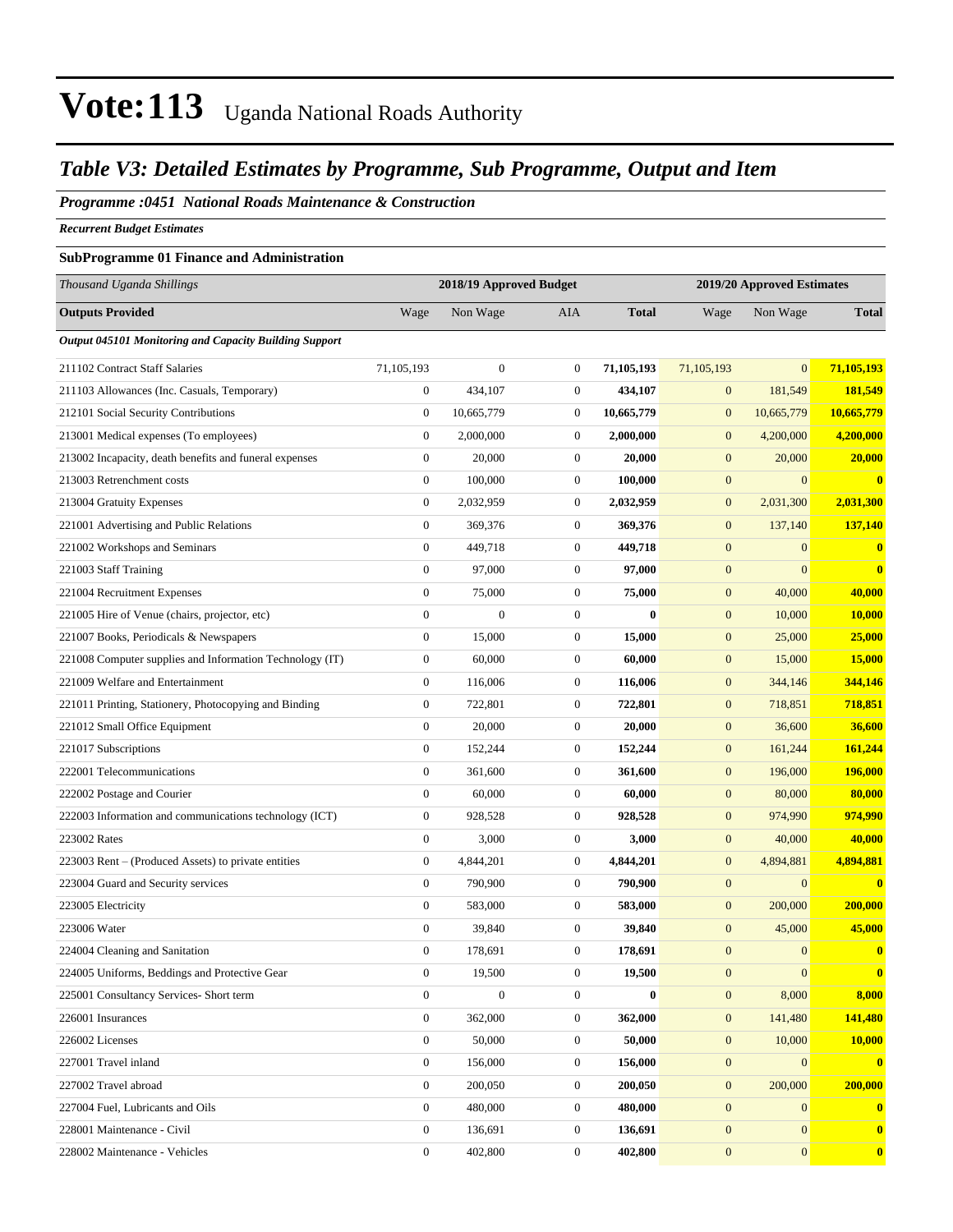| 228003 Maintenance – Machinery, Equipment & Furniture                             | $\boldsymbol{0}$              | 86,900                  | $\boldsymbol{0}$ | 86,900           | $\mathbf{0}$     | $\mathbf{0}$                  | $\bf{0}$         |
|-----------------------------------------------------------------------------------|-------------------------------|-------------------------|------------------|------------------|------------------|-------------------------------|------------------|
| 282102 Fines and Penalties/ Court wards                                           | $\mathbf{0}$                  | 50,000                  | $\mathbf{0}$     | 50,000           | $\boldsymbol{0}$ | 80,000                        | 80,000           |
| 282104 Compensation to 3rd Parties                                                | $\boldsymbol{0}$              | 445,000                 | $\boldsymbol{0}$ | 445,000          | $\boldsymbol{0}$ | 1,889,971                     | 1,889,971        |
| <b>Total Cost of Output 01</b>                                                    | 71,105,193                    | 27,508,691              | 0                | 98,613,884       | 71,105,193       | 27,346,931                    | 98,452,124       |
| <b>Total Cost Of Outputs Provided</b>                                             | 71,105,193                    | 27,508,691              | 0                | 98,613,884       | 71,105,193       | 27,346,931                    | 98,452,124       |
| <b>Total Cost for SubProgramme 01</b>                                             | 71,105,193                    | 27,508,691              | 0                | 98,613,884       | 71, 105, 193     | 27,346,931                    | 98,452,124       |
| <b>Total Excluding Arrears</b>                                                    | 71,105,193                    | 27,508,691              | $\boldsymbol{0}$ | 98,613,884       | 71, 105, 193     | 27,346,931                    | 98,452,124       |
| <b>Development Budget Estimates</b>                                               |                               |                         |                  |                  |                  |                               |                  |
| Project 0265 Upgrade Atiak - Moyo-Afoji (104km)                                   |                               |                         |                  |                  |                  |                               |                  |
| Thousand Uganda Shillings                                                         | 2018/19 Approved Budget       |                         |                  |                  |                  | 2019/20 Approved Estimates    |                  |
| <b>Outputs Provided</b>                                                           | <b>GoU Dev't External Fin</b> |                         | <b>AIA</b>       | <b>Total</b>     |                  | GoU Dev't External Fin        | <b>Total</b>     |
| <b>Output 045101 Monitoring and Capacity Building Support</b>                     |                               |                         |                  |                  |                  |                               |                  |
| 227001 Travel inland                                                              | $\boldsymbol{0}$              | $\boldsymbol{0}$        | $\mathbf{0}$     | 0                | 100,000          | $\mathbf{0}$                  | 100,000          |
| Total Cost Of Output 045101                                                       | $\boldsymbol{\theta}$         | 0                       | 0                | 0                | 100,000          | $\boldsymbol{\theta}$         | 100,000          |
| <b>Total Cost for Outputs Provided</b>                                            | $\mathbf{0}$                  | $\boldsymbol{0}$        | $\mathbf{0}$     | $\bf{0}$         | 100,000          | $\mathbf{0}$                  | 100,000          |
| <b>Capital Purchases</b>                                                          | <b>GoU Dev't External Fin</b> |                         | <b>AIA</b>       | <b>Total</b>     |                  | <b>GoU Dev't External Fin</b> | <b>Total</b>     |
| <b>Output 045180 National Road Construction/Rehabilitation (Bitumen Standard)</b> |                               |                         |                  |                  |                  |                               |                  |
| 281504 Monitoring, Supervision & Appraisal of capital works                       | 100,206                       | $\boldsymbol{0}$        | $\boldsymbol{0}$ | 100,206          | $\boldsymbol{0}$ | $\boldsymbol{0}$              | $\bf{0}$         |
| 312103 Roads and Bridges.                                                         | $\boldsymbol{0}$              | $\boldsymbol{0}$        | $\boldsymbol{0}$ | $\bf{0}$         | 7,000,000        | $\boldsymbol{0}$              | 7,000,000        |
| Total Cost Of Output 045180                                                       | 100,206                       | 0                       | 0                | 100,206          | 7,000,000        | $\boldsymbol{\theta}$         | 7,000,000        |
| <b>Total Cost for Capital Purchases</b>                                           | 100,206                       | $\boldsymbol{0}$        | $\boldsymbol{0}$ | 100,206          | 7,000,000        | $\mathbf{0}$                  | 7,000,000        |
| <b>Total Cost for Project: 0265</b>                                               | 100,206                       | $\boldsymbol{0}$        | $\overline{0}$   | 100,206          | 7,100,000        | $\mathbf{0}$                  | 7,100,000        |
| <b>Total Excluding Arrears</b>                                                    | 100,206                       | $\boldsymbol{0}$        | $\boldsymbol{0}$ | 100,206          | 7,100,000        | $\mathbf{0}$                  | 7,100,000        |
| <b>Project 0267 Improvement of Ferry Services</b>                                 |                               |                         |                  |                  |                  |                               |                  |
| Thousand Uganda Shillings                                                         |                               | 2018/19 Approved Budget |                  |                  |                  | 2019/20 Approved Estimates    |                  |
| <b>Outputs Provided</b>                                                           | GoU Dev't External Fin        |                         | <b>AIA</b>       | <b>Total</b>     |                  | GoU Dev't External Fin        | <b>Total</b>     |
| Output 045101 Monitoring and Capacity Building Support                            |                               |                         |                  |                  |                  |                               |                  |
| 225002 Consultancy Services-Long-term                                             | $\boldsymbol{0}$              | $\boldsymbol{0}$        | $\boldsymbol{0}$ | $\bf{0}$         | 297,015          | $\mathbf{0}$                  | 297,015          |
| 227001 Travel inland                                                              | $\overline{0}$                | $\boldsymbol{0}$        | $\boldsymbol{0}$ | $\boldsymbol{0}$ | 100,000          | $\boldsymbol{0}$              | <b>100,000</b>   |
| Total Cost Of Output 045101                                                       | 0                             | 0                       | 0                | 0                | 397,015          | $\boldsymbol{\theta}$         | 397,015          |
| <b>Total Cost for Outputs Provided</b>                                            | $\boldsymbol{0}$              | $\boldsymbol{0}$        | $\boldsymbol{0}$ | $\bf{0}$         | 397,015          | $\mathbf{0}$                  | 397,015          |
| <b>Capital Purchases</b>                                                          | GoU Dev't External Fin        |                         | <b>AIA</b>       | <b>Total</b>     |                  | GoU Dev't External Fin        | <b>Total</b>     |
| Output 045177 Purchase of Specialised Machinery & Equipment                       |                               |                         |                  |                  |                  |                               |                  |
| 312202 Machinery and Equipment                                                    | 12,100,000                    | $\boldsymbol{0}$        | $\boldsymbol{0}$ | 12,100,000       | 16,340,540       | $\boldsymbol{0}$              | 16,340,540       |
| Total Cost Of Output 045177                                                       | 12,100,000                    | 0                       | 0                | 12,100,000       | 16,340,540       | $\boldsymbol{\theta}$         | 16,340,540       |
| <b>Output 045180 National Road Construction/Rehabilitation (Bitumen Standard)</b> |                               |                         |                  |                  |                  |                               |                  |
| 281503 Engineering and Design Studies & Plans for capital<br>works                | $\boldsymbol{0}$              | $\boldsymbol{0}$        | $\boldsymbol{0}$ | $\boldsymbol{0}$ | 200,000          | $\boldsymbol{0}$              | 200,000          |
| 281504 Monitoring, Supervision & Appraisal of capital works                       | 500,000                       | $\boldsymbol{0}$        | $\boldsymbol{0}$ | 500,000          | $\boldsymbol{0}$ | $\mathbf{0}$                  | $\boldsymbol{0}$ |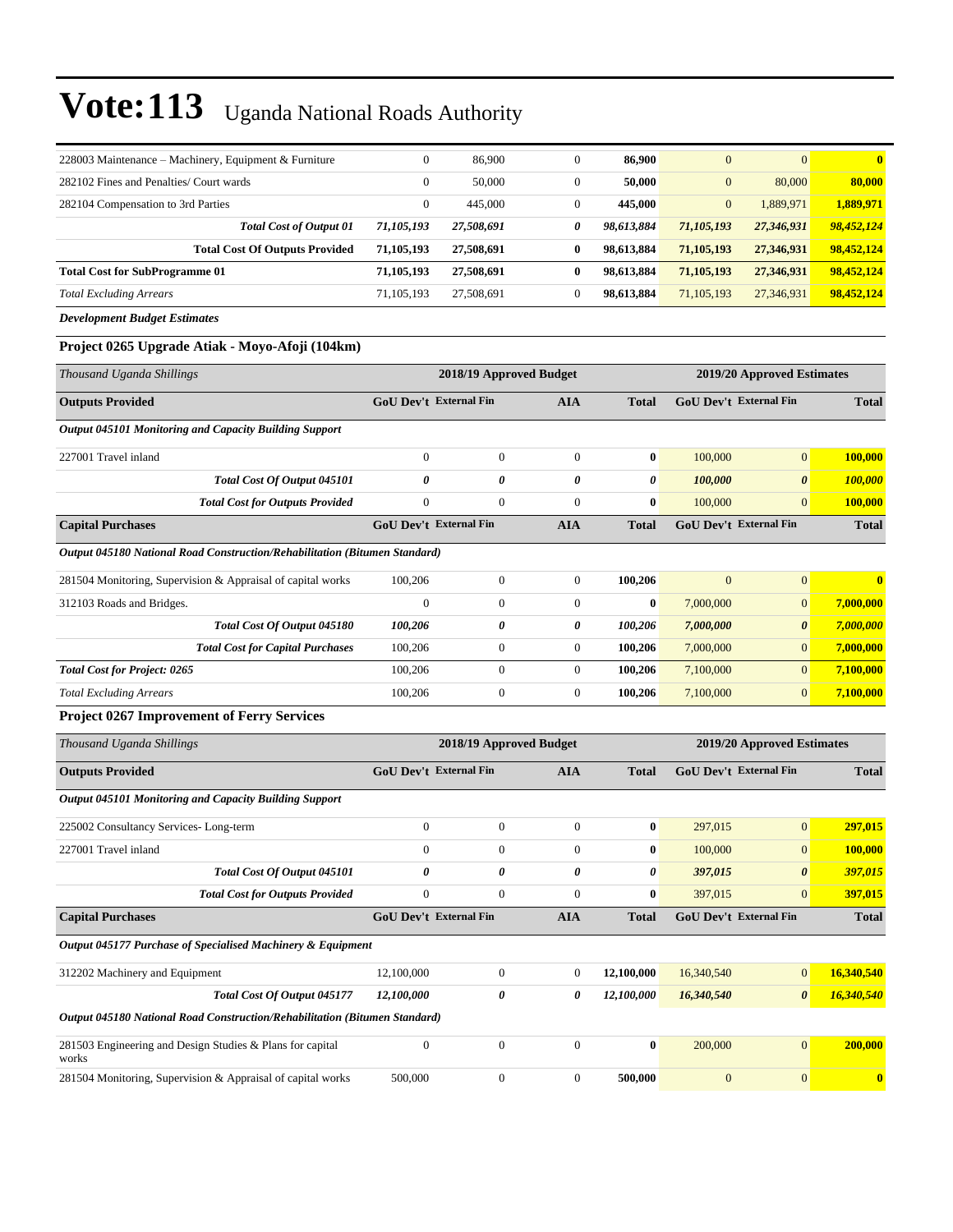| 312103 Roads and Bridges.                                                         | 3,900,000        | $\boldsymbol{0}$              | $\mathbf{0}$          | 3,900,000             | 13,519,339            | $\boldsymbol{0}$              | 13,519,339            |
|-----------------------------------------------------------------------------------|------------------|-------------------------------|-----------------------|-----------------------|-----------------------|-------------------------------|-----------------------|
| Total Cost Of Output 045180                                                       | 4,400,000        | 0                             | 0                     | 4,400,000             | 13,719,339            | 0                             | 13,719,339            |
| <b>Total Cost for Capital Purchases</b>                                           | 16,500,000       | $\boldsymbol{0}$              | $\mathbf{0}$          | 16,500,000            | 30,059,879            | $\overline{0}$                | 30,059,879            |
| <b>Total Cost for Project: 0267</b>                                               | 16,500,000       | $\boldsymbol{0}$              | $\boldsymbol{0}$      | 16,500,000            | 30,456,894            | $\overline{0}$                | 30,456,894            |
| <b>Total Excluding Arrears</b>                                                    | 16,500,000       | $\boldsymbol{0}$              | $\mathbf{0}$          | 16,500,000            | 30,456,894            | $\overline{0}$                | 30,456,894            |
| Project 0952 Design Masaka-Bukakata road                                          |                  |                               |                       |                       |                       |                               |                       |
| Thousand Uganda Shillings                                                         |                  | 2018/19 Approved Budget       |                       |                       |                       | 2019/20 Approved Estimates    |                       |
| <b>Outputs Provided</b>                                                           |                  | <b>GoU Dev't External Fin</b> | <b>AIA</b>            | <b>Total</b>          |                       | <b>GoU Dev't External Fin</b> | <b>Total</b>          |
| <b>Output 045101 Monitoring and Capacity Building Support</b>                     |                  |                               |                       |                       |                       |                               |                       |
| 211102 Contract Staff Salaries                                                    | $\overline{0}$   | $\boldsymbol{0}$              | $\boldsymbol{0}$      | $\bf{0}$              | 92,514                | $\overline{0}$                | 92,514                |
| 212101 Social Security Contributions                                              | $\overline{0}$   | $\mathbf{0}$                  | $\theta$              | $\bf{0}$              | 32,719                | $\mathbf{0}$                  | 32,719                |
| 227001 Travel inland                                                              | $\overline{0}$   | $\mathbf{0}$                  | $\theta$              | $\bf{0}$              | 100,000               | $\boldsymbol{0}$              | 100,000               |
| Total Cost Of Output 045101                                                       | 0                | $\theta$                      | $\boldsymbol{\theta}$ | $\boldsymbol{\theta}$ | 225,233               | $\boldsymbol{\theta}$         | 225,233               |
| <b>Total Cost for Outputs Provided</b>                                            | $\overline{0}$   | $\mathbf{0}$                  | $\overline{0}$        | $\bf{0}$              | 225,233               | $\overline{0}$                | 225,233               |
| <b>Capital Purchases</b>                                                          |                  | GoU Dev't External Fin        | <b>AIA</b>            | <b>Total</b>          |                       | GoU Dev't External Fin        | <b>Total</b>          |
| <b>Output 045180 National Road Construction/Rehabilitation (Bitumen Standard)</b> |                  |                               |                       |                       |                       |                               |                       |
| 281504 Monitoring, Supervision & Appraisal of capital works                       | 200,000          | 3,000,000                     | $\boldsymbol{0}$      | 3,200,000             | 448,289               | 8,000,000                     | 8,448,289             |
| 312103 Roads and Bridges.                                                         | 5,000,000        | 38,554,778                    | $\theta$              | 43,554,778            | 29,874,767            | 62,131,912                    | 92,006,679            |
| Total Cost Of Output 045180                                                       | 5,200,000        | 41,554,778                    | 0                     | 46,754,778            | 30,323,056            | 70,131,912                    | 100,454,968           |
| <b>Total Cost for Capital Purchases</b>                                           | 5,200,000        | 41,554,778                    | $\theta$              | 46,754,778            | 30,323,056            | 70,131,912                    | 100,454,968           |
| <b>Total Cost for Project: 0952</b>                                               | 5,200,000        | 41,554,778                    | $\boldsymbol{0}$      | 46,754,778            | 30,548,289            | 70,131,912                    | 100,680,201           |
| <b>Total Excluding Arrears</b>                                                    | 5,200,000        | 41,554,778                    | $\mathbf{0}$          | 46,754,778            | 30,548,289            | 70,131,912                    | 100,680,201           |
| Project 0957 Design the New Nile Bridge at Jinja                                  |                  |                               |                       |                       |                       |                               |                       |
| Thousand Uganda Shillings                                                         |                  | 2018/19 Approved Budget       |                       |                       |                       | 2019/20 Approved Estimates    |                       |
| <b>Capital Purchases</b>                                                          |                  | <b>GoU Dev't External Fin</b> | <b>AIA</b>            | <b>Total</b>          |                       | <b>GoU Dev't External Fin</b> | <b>Total</b>          |
| <b>Output 045174 Major Bridges</b>                                                |                  |                               |                       |                       |                       |                               |                       |
| 281504 Monitoring, Supervision & Appraisal of capital works                       | 300,000          | 8,000,000                     | $\theta$              | 8,300,000             | $\overline{0}$        | $\overline{0}$                | $\bf{0}$              |
| 312103 Roads and Bridges.                                                         | $\boldsymbol{0}$ | 26,001,518                    | $\boldsymbol{0}$      | 26,001,518            | $\overline{0}$        | $\overline{0}$                | $\bf{0}$              |
| Total Cost Of Output 045174                                                       | 300,000          | 34,001,518                    | 0                     | 34,301,518            | $\boldsymbol{\theta}$ | $\boldsymbol{\theta}$         | $\boldsymbol{\theta}$ |
| <b>Total Cost for Capital Purchases</b>                                           | 300,000          | 34,001,518                    | $\theta$              | 34,301,518            | $\boldsymbol{0}$      | $\boldsymbol{0}$              | $\bf{0}$              |
| <b>Total Cost for Project: 0957</b>                                               | 300,000          | 34,001,518                    | $\mathbf{0}$          | 34,301,518            | $\overline{0}$        | $\boldsymbol{0}$              | $\bf{0}$              |
| <b>Total Excluding Arrears</b>                                                    | 300,000          | 34,001,518                    | $\theta$              | 34,301,518            | $\overline{0}$        | $\overline{0}$                | $\bf{0}$              |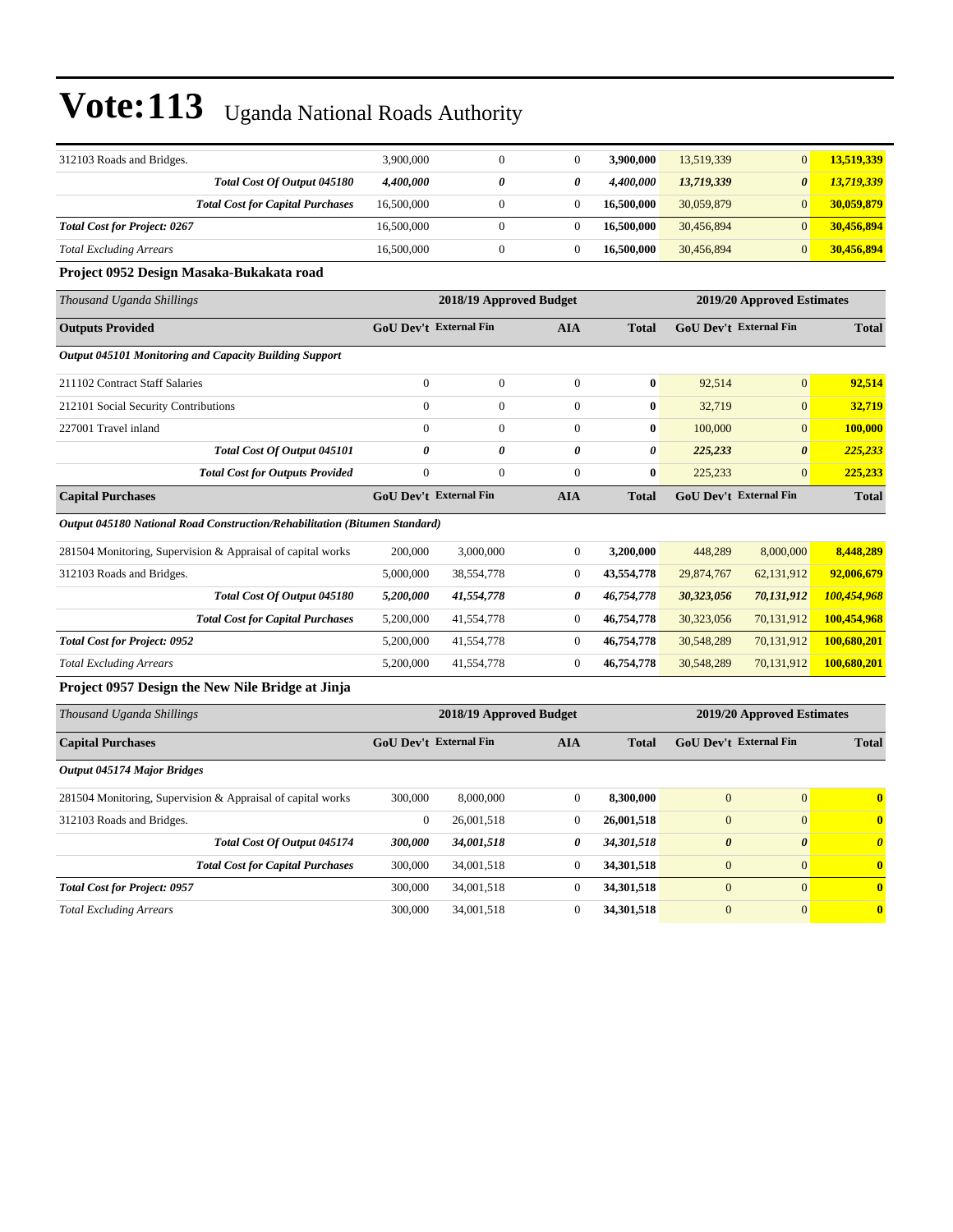| Project 1034 Design of Mukono-Katosi-Nyenga (72km)                                |                  |                               |                  |              |                  |                               |                       |
|-----------------------------------------------------------------------------------|------------------|-------------------------------|------------------|--------------|------------------|-------------------------------|-----------------------|
| Thousand Uganda Shillings                                                         |                  | 2018/19 Approved Budget       |                  |              |                  | 2019/20 Approved Estimates    |                       |
| <b>Outputs Provided</b>                                                           |                  | <b>GoU Dev't External Fin</b> | <b>AIA</b>       | <b>Total</b> |                  | GoU Dev't External Fin        | <b>Total</b>          |
| <b>Output 045101 Monitoring and Capacity Building Support</b>                     |                  |                               |                  |              |                  |                               |                       |
| 227001 Travel inland                                                              | $\boldsymbol{0}$ | $\boldsymbol{0}$              | $\mathbf{0}$     | $\bf{0}$     | 100,000          | $\boldsymbol{0}$              | 100,000               |
| Total Cost Of Output 045101                                                       | 0                | 0                             | 0                | 0            | 100,000          | $\boldsymbol{\theta}$         | 100,000               |
| <b>Total Cost for Outputs Provided</b>                                            | $\boldsymbol{0}$ | $\boldsymbol{0}$              | $\boldsymbol{0}$ | $\bf{0}$     | 100,000          | $\mathbf{0}$                  | <b>100,000</b>        |
| <b>Capital Purchases</b>                                                          |                  | <b>GoU Dev't External Fin</b> | <b>AIA</b>       | <b>Total</b> |                  | <b>GoU Dev't External Fin</b> | <b>Total</b>          |
| Output 045180 National Road Construction/Rehabilitation (Bitumen Standard)        |                  |                               |                  |              |                  |                               |                       |
| 281504 Monitoring, Supervision & Appraisal of capital works                       | 1,000,000        | $\boldsymbol{0}$              | $\mathbf{0}$     | 1,000,000    | $\mathbf{0}$     | $\mathbf{0}$                  | $\bf{0}$              |
| 312103 Roads and Bridges.                                                         | 30,000,000       | $\boldsymbol{0}$              | $\boldsymbol{0}$ | 30,000,000   | 35,000,000       | $\mathbf{0}$                  | 35,000,000            |
| Total Cost Of Output 045180                                                       | 31,000,000       | 0                             | 0                | 31,000,000   | 35,000,000       | $\boldsymbol{\theta}$         | 35,000,000            |
| <b>Total Cost for Capital Purchases</b>                                           | 31,000,000       | $\mathbf{0}$                  | $\boldsymbol{0}$ | 31,000,000   | 35,000,000       | $\mathbf{0}$                  | 35,000,000            |
| <b>Total Cost for Project: 1034</b>                                               | 31,000,000       | $\boldsymbol{0}$              | $\boldsymbol{0}$ | 31,000,000   | 35,100,000       | $\mathbf{0}$                  | 35,100,000            |
| <b>Total Excluding Arrears</b>                                                    | 31,000,000       | $\boldsymbol{0}$              | $\boldsymbol{0}$ | 31,000,000   | 35,100,000       | $\mathbf{0}$                  | 35,100,000            |
| Project 1035 Design Mpigi-Kabulasoka-Maddu (135 km)                               |                  |                               |                  |              |                  |                               |                       |
| Thousand Uganda Shillings                                                         |                  | 2018/19 Approved Budget       |                  |              |                  | 2019/20 Approved Estimates    |                       |
| <b>Outputs Provided</b>                                                           |                  | GoU Dev't External Fin        | <b>AIA</b>       | <b>Total</b> |                  | GoU Dev't External Fin        | <b>Total</b>          |
| <b>Output 045101 Monitoring and Capacity Building Support</b>                     |                  |                               |                  |              |                  |                               |                       |
| 227001 Travel inland                                                              | $\boldsymbol{0}$ | $\boldsymbol{0}$              | $\boldsymbol{0}$ | $\bf{0}$     | 100,000          | $\boldsymbol{0}$              | 100,000               |
| Total Cost Of Output 045101                                                       | 0                | 0                             | 0                | 0            | 100,000          | $\boldsymbol{\theta}$         | 100,000               |
| <b>Total Cost for Outputs Provided</b>                                            | $\mathbf{0}$     | $\mathbf{0}$                  | $\overline{0}$   | $\bf{0}$     | 100,000          | $\mathbf{0}$                  | 100,000               |
| <b>Capital Purchases</b>                                                          |                  | GoU Dev't External Fin        | <b>AIA</b>       | <b>Total</b> |                  | GoU Dev't External Fin        | <b>Total</b>          |
| Output 045180 National Road Construction/Rehabilitation (Bitumen Standard)        |                  |                               |                  |              |                  |                               |                       |
| 281504 Monitoring, Supervision & Appraisal of capital works                       | 150,000          | $\boldsymbol{0}$              | $\boldsymbol{0}$ | 150,000      | 100,000          | $\overline{0}$                | 100,000               |
| 312103 Roads and Bridges.                                                         | 20,250,000       | $\boldsymbol{0}$              | $\boldsymbol{0}$ | 20,250,000   | 35,000,000       | $\mathbf{0}$                  | 35,000,000            |
| Total Cost Of Output 045180                                                       | 20,400,000       | 0                             | 0                | 20,400,000   | 35,100,000       | $\boldsymbol{\theta}$         | 35,100,000            |
| <b>Total Cost for Capital Purchases</b>                                           | 20,400,000       | $\mathbf{0}$                  | $\boldsymbol{0}$ | 20,400,000   | 35,100,000       | $\overline{0}$                | 35,100,000            |
| <b>Total Cost for Project: 1035</b>                                               | 20,400,000       | $\boldsymbol{0}$              | $\boldsymbol{0}$ | 20,400,000   | 35,200,000       | $\mathbf{0}$                  | 35,200,000            |
| <b>Total Excluding Arrears</b>                                                    | 20,400,000       | $\boldsymbol{0}$              | $\boldsymbol{0}$ | 20,400,000   | 35,200,000       | $\mathbf{0}$                  | 35,200,000            |
| Project 1038 Design Ntungamo-Mirama Hills (37km)                                  |                  |                               |                  |              |                  |                               |                       |
| Thousand Uganda Shillings                                                         |                  | 2018/19 Approved Budget       |                  |              |                  | 2019/20 Approved Estimates    |                       |
| <b>Capital Purchases</b>                                                          |                  | <b>GoU Dev't External Fin</b> | <b>AIA</b>       | <b>Total</b> |                  | GoU Dev't External Fin        | <b>Total</b>          |
| <b>Output 045180 National Road Construction/Rehabilitation (Bitumen Standard)</b> |                  |                               |                  |              |                  |                               |                       |
| 281504 Monitoring, Supervision & Appraisal of capital works                       | 60,000           | $\boldsymbol{0}$              | $\boldsymbol{0}$ | 60,000       | $\boldsymbol{0}$ | $\mathbf{0}$                  | $\bf{0}$              |
| 312103 Roads and Bridges.                                                         | 4,000,000        | $\boldsymbol{0}$              | $\boldsymbol{0}$ | 4,000,000    | $\boldsymbol{0}$ | $\mathbf{0}$                  | $\mathbf{0}$          |
| Total Cost Of Output 045180                                                       | 4,060,000        | 0                             | 0                | 4,060,000    | $\pmb{\theta}$   | $\boldsymbol{\theta}$         | $\boldsymbol{\theta}$ |
| <b>Total Cost for Capital Purchases</b>                                           | 4,060,000        | $\boldsymbol{0}$              | $\boldsymbol{0}$ | 4,060,000    | $\mathbf{0}$     | $\mathbf{0}$                  | $\bf{0}$              |
| <b>Total Cost for Project: 1038</b>                                               | 4,060,000        | $\boldsymbol{0}$              | $\boldsymbol{0}$ | 4,060,000    | $\boldsymbol{0}$ | $\mathbf{0}$                  | $\mathbf{0}$          |

*Total Excluding Arrears* 4,060,000 0 0 **4,060,000** 0 0 **0**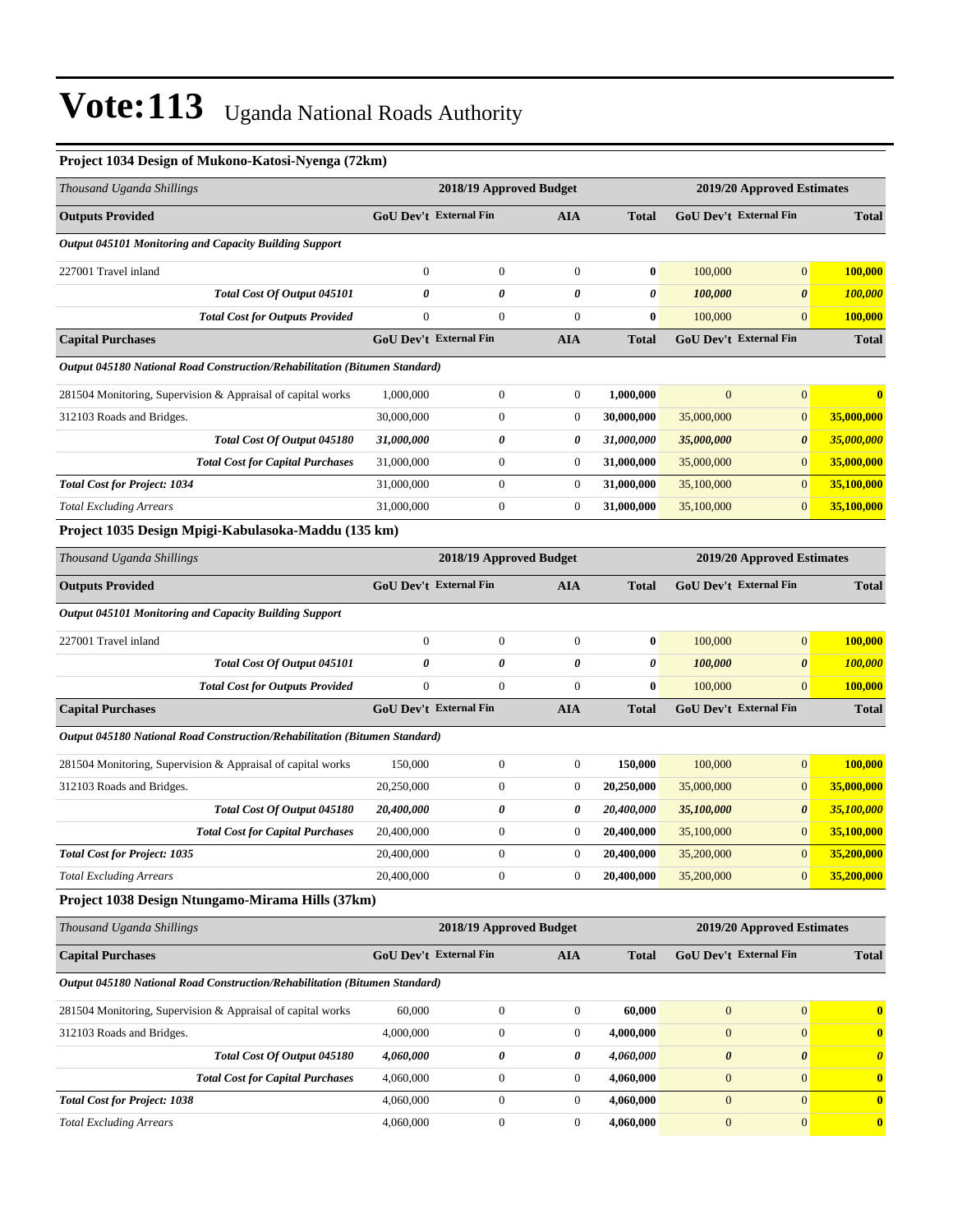#### **Project 1040 Design Kapchorwa-Suam road (77km)**

| Thousand Uganda Shillings                                                         | 2018/19 Approved Budget<br>2019/20 Approved Estimates |                         |                  |                  |           |                               |              |
|-----------------------------------------------------------------------------------|-------------------------------------------------------|-------------------------|------------------|------------------|-----------|-------------------------------|--------------|
| <b>Outputs Provided</b>                                                           | <b>GoU Dev't External Fin</b>                         |                         | <b>AIA</b>       | <b>Total</b>     |           | GoU Dev't External Fin        | <b>Total</b> |
| Output 045101 Monitoring and Capacity Building Support                            |                                                       |                         |                  |                  |           |                               |              |
| 227001 Travel inland                                                              | $\mathbf{0}$                                          | $\boldsymbol{0}$        | $\boldsymbol{0}$ | $\bf{0}$         | 100,000   | $\mathbf{0}$                  | 100,000      |
| Total Cost Of Output 045101                                                       | 0                                                     | 0                       | 0                | 0                | 100,000   | $\boldsymbol{\theta}$         | 100,000      |
| <b>Total Cost for Outputs Provided</b>                                            | $\mathbf{0}$                                          | $\boldsymbol{0}$        | $\boldsymbol{0}$ | $\bf{0}$         | 100,000   | $\mathbf{0}$                  | 100,000      |
| <b>Capital Purchases</b>                                                          | <b>GoU Dev't External Fin</b>                         |                         | AIA              | <b>Total</b>     |           | <b>GoU Dev't External Fin</b> | <b>Total</b> |
| <b>Output 045180 National Road Construction/Rehabilitation (Bitumen Standard)</b> |                                                       |                         |                  |                  |           |                               |              |
| 281504 Monitoring, Supervision & Appraisal of capital works                       | 300,000                                               | 6,000,000               | $\mathbf{0}$     | 6,300,000        | 150,000   | 5,000,000                     | 5,150,000    |
| 312103 Roads and Bridges.                                                         | 6,000,000                                             | 120,578,799             | $\boldsymbol{0}$ | 126,578,799      | 7,000,000 | 109,756,904                   | 116,756,904  |
| Total Cost Of Output 045180                                                       | 6,300,000                                             | 126,578,799             | 0                | 132,878,799      | 7,150,000 | 114,756,904                   | 121,906,904  |
| <b>Total Cost for Capital Purchases</b>                                           | 6,300,000                                             | 126,578,799             | $\boldsymbol{0}$ | 132,878,799      | 7,150,000 | 114,756,904                   | 121,906,904  |
| <b>Total Cost for Project: 1040</b>                                               | 6,300,000                                             | 126,578,799             | $\boldsymbol{0}$ | 132,878,799      | 7,250,000 | 114,756,904                   | 122,006,904  |
| <b>Total Excluding Arrears</b>                                                    | 6,300,000                                             | 126,578,799             | $\boldsymbol{0}$ | 132,878,799      | 7,250,000 | 114,756,904                   | 122,006,904  |
| Project 1041 Design Kyenjojo-Hoima-Masindi-Kigumba (238km)                        |                                                       |                         |                  |                  |           |                               |              |
| Thousand Uganda Shillings                                                         |                                                       | 2018/19 Approved Budget |                  |                  |           | 2019/20 Approved Estimates    |              |
| <b>Outputs Provided</b>                                                           | GoU Dev't External Fin                                |                         | <b>AIA</b>       | <b>Total</b>     |           | GoU Dev't External Fin        | <b>Total</b> |
| <b>Output 045101 Monitoring and Capacity Building Support</b>                     |                                                       |                         |                  |                  |           |                               |              |
| 212101 Social Security Contributions                                              | $\boldsymbol{0}$                                      | $\boldsymbol{0}$        | $\boldsymbol{0}$ | $\boldsymbol{0}$ | 203,281   | $\mathbf{0}$                  | 203,281      |
| 227001 Travel inland                                                              | $\mathbf{0}$                                          | $\boldsymbol{0}$        | $\boldsymbol{0}$ | 0                | 100,000   | $\mathbf{0}$                  | 100,000      |
| Total Cost Of Output 045101                                                       | 0                                                     | 0                       | 0                | 0                | 303,281   | $\boldsymbol{\theta}$         | 303,281      |
| <b>Total Cost for Outputs Provided</b>                                            | $\mathbf{0}$                                          | $\boldsymbol{0}$        | $\boldsymbol{0}$ | $\bf{0}$         | 303,281   | $\mathbf{0}$                  | 303,281      |
| <b>Capital Purchases</b>                                                          | GoU Dev't External Fin                                |                         | <b>AIA</b>       | <b>Total</b>     |           | <b>GoU Dev't External Fin</b> | <b>Total</b> |
| <b>Output 045180 National Road Construction/Rehabilitation (Bitumen Standard)</b> |                                                       |                         |                  |                  |           |                               |              |
| 281504 Monitoring, Supervision & Appraisal of capital works                       | 700,000                                               | 7,071,744               | $\boldsymbol{0}$ | 7,771,744        | 1,000,000 | $\mathbf{0}$                  | 1,000,000    |
| 312103 Roads and Bridges.                                                         | 6,000,000                                             | 73,445,850              | $\boldsymbol{0}$ | 79,445,850       | 1,796,719 | $\mathbf{0}$                  | 1,796,719    |
| Total Cost Of Output 045180                                                       | 6,700,000                                             | 80,517,594              | 0                | 87,217,594       | 2,796,719 | $\boldsymbol{\theta}$         | 2,796,719    |
| <b>Total Cost for Capital Purchases</b>                                           | 6,700,000                                             | 80,517,594              | $\boldsymbol{0}$ | 87,217,594       | 2,796,719 | $\mathbf{0}$                  | 2,796,719    |
| <b>Total Cost for Project: 1041</b>                                               | 6,700,000                                             | 80,517,594              | $\boldsymbol{0}$ | 87,217,594       | 3,100,000 | $\boldsymbol{0}$              | 3,100,000    |
| <b>Total Excluding Arrears</b>                                                    | 6,700,000                                             | 80,517,594              | $\boldsymbol{0}$ | 87,217,594       | 3,100,000 | $\mathbf{0}$                  | 3,100,000    |
| Project 1042 Design Nyendo - Sembabule (48km)                                     |                                                       |                         |                  |                  |           |                               |              |
| Thousand Uganda Shillings                                                         |                                                       | 2018/19 Approved Budget |                  |                  |           | 2019/20 Approved Estimates    |              |
| <b>Outputs Provided</b>                                                           | GoU Dev't External Fin                                |                         | <b>AIA</b>       | <b>Total</b>     |           | GoU Dev't External Fin        | <b>Total</b> |
| <b>Output 045101 Monitoring and Capacity Building Support</b>                     |                                                       |                         |                  |                  |           |                               |              |
| 227001 Travel inland                                                              | $\boldsymbol{0}$                                      | $\boldsymbol{0}$        | $\boldsymbol{0}$ | $\boldsymbol{0}$ | 100,000   | $\boldsymbol{0}$              | 100,000      |
| Total Cost Of Output 045101                                                       | $\pmb{\theta}$                                        | 0                       | 0                | 0                | 100,000   | $\pmb{\theta}$                | 100,000      |
| <b>Total Cost for Outputs Provided</b>                                            | $\boldsymbol{0}$                                      | $\boldsymbol{0}$        | $\boldsymbol{0}$ | $\bf{0}$         | 100,000   | $\mathbf{0}$                  | 100,000      |
| <b>Capital Purchases</b>                                                          | GoU Dev't External Fin                                |                         | <b>AIA</b>       | <b>Total</b>     |           | <b>GoU Dev't External Fin</b> | <b>Total</b> |
| Output 045180 National Road Construction/Rehabilitation (Bitumen Standard)        |                                                       |                         |                  |                  |           |                               |              |
| 281504 Monitoring, Supervision & Appraisal of capital works                       | $\boldsymbol{0}$                                      | $\boldsymbol{0}$        | $\boldsymbol{0}$ | $\bf{0}$         | 36,000    | $\vert 0 \vert$               | 36,000       |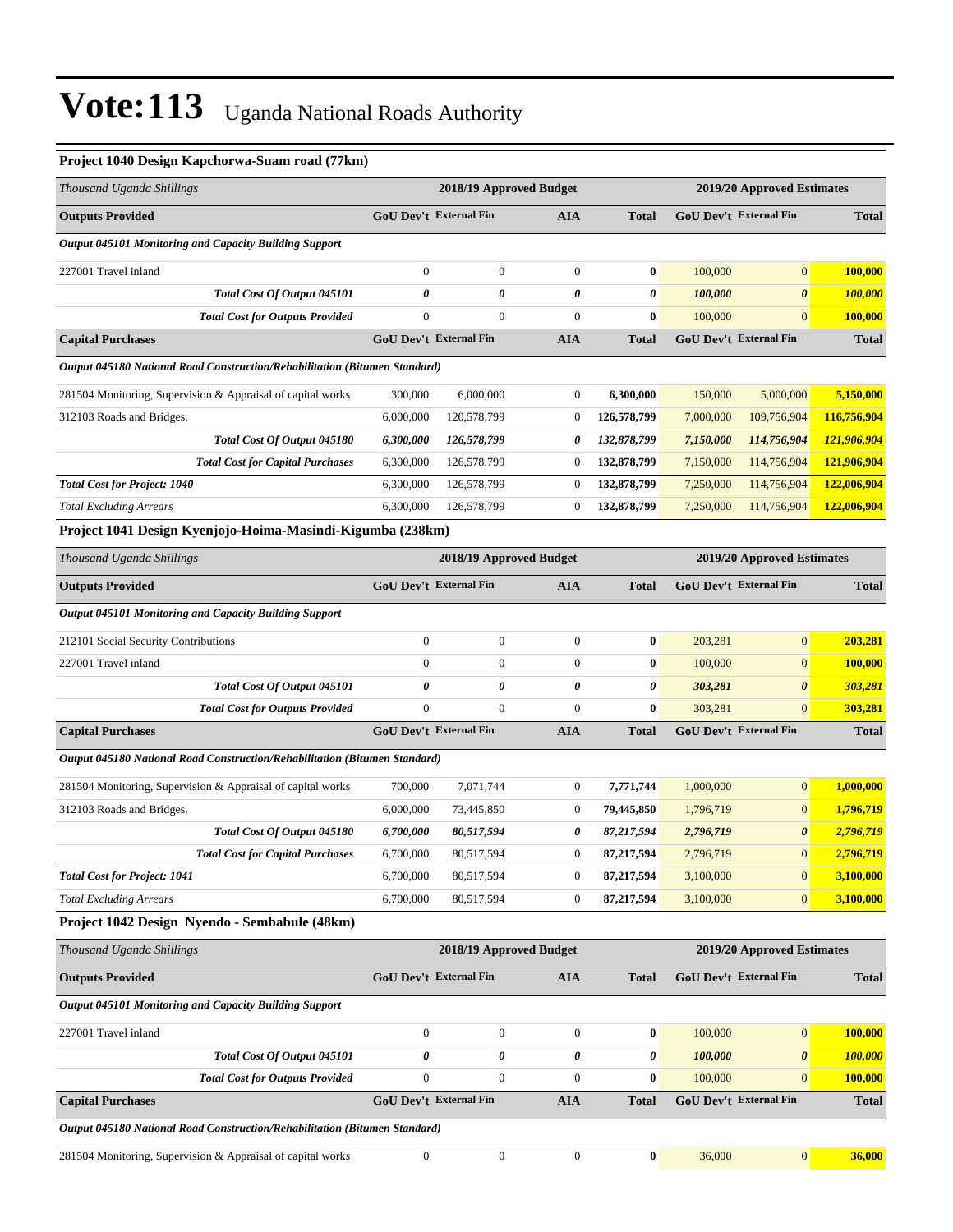| 312103 Roads and Bridges.                                                         | $\overline{0}$                | $\mathbf{0}$            | $\mathbf{0}$     | $\bf{0}$     | 28,863,400                    | $\boldsymbol{0}$           | 28,863,400            |
|-----------------------------------------------------------------------------------|-------------------------------|-------------------------|------------------|--------------|-------------------------------|----------------------------|-----------------------|
| Total Cost Of Output 045180                                                       | $\theta$                      | 0                       | 0                | 0            | 28,899,400                    | $\boldsymbol{\theta}$      | 28,899,400            |
| <b>Total Cost for Capital Purchases</b>                                           | $\boldsymbol{0}$              | $\boldsymbol{0}$        | $\boldsymbol{0}$ | $\bf{0}$     | 28,899,400                    | $\mathbf{0}$               | 28,899,400            |
| <b>Total Cost for Project: 1042</b>                                               | $\boldsymbol{0}$              | $\mathbf{0}$            | $\mathbf{0}$     | $\bf{0}$     | 28,999,400                    | $\boldsymbol{0}$           | 28,999,400            |
| <b>Total Excluding Arrears</b>                                                    | $\boldsymbol{0}$              | $\boldsymbol{0}$        | $\boldsymbol{0}$ | $\bf{0}$     | 28,999,400                    | $\mathbf{0}$               | 28,999,400            |
| Project 1056 Transport Corridor Project                                           |                               |                         |                  |              |                               |                            |                       |
| Thousand Uganda Shillings                                                         |                               | 2018/19 Approved Budget |                  |              |                               | 2019/20 Approved Estimates |                       |
| <b>Outputs Provided</b>                                                           | <b>GoU Dev't External Fin</b> |                         | <b>AIA</b>       | <b>Total</b> | <b>GoU Dev't External Fin</b> |                            | <b>Total</b>          |
| Output 045101 Monitoring and Capacity Building Support                            |                               |                         |                  |              |                               |                            |                       |
| 211102 Contract Staff Salaries                                                    | 3,060,000                     | $\boldsymbol{0}$        | $\overline{0}$   | 3,060,000    | $\mathbf{0}$                  | $\overline{0}$             | $\bf{0}$              |
| 212101 Social Security Contributions                                              | 306,000                       | $\boldsymbol{0}$        | $\mathbf{0}$     | 306,000      | $\mathbf{0}$                  | $\overline{0}$             | $\bf{0}$              |
| 221001 Advertising and Public Relations                                           | 20,763                        | $\mathbf{0}$            | $\mathbf{0}$     | 20,763       | $\boldsymbol{0}$              | $\boldsymbol{0}$           | $\bf{0}$              |
| 224005 Uniforms, Beddings and Protective Gear                                     | 50,000                        | $\mathbf{0}$            | $\mathbf{0}$     | 50,000       | $\boldsymbol{0}$              | $\boldsymbol{0}$           | $\bf{0}$              |
| 225002 Consultancy Services-Long-term                                             | 2,000,000                     | $\boldsymbol{0}$        | $\mathbf{0}$     | 2,000,000    | $\boldsymbol{0}$              | $\mathbf{0}$               | $\bf{0}$              |
| 227001 Travel inland                                                              | 750,180                       | $\mathbf{0}$            | $\overline{0}$   | 750,180      | $\boldsymbol{0}$              | $\overline{0}$             | $\bf{0}$              |
| 227004 Fuel, Lubricants and Oils                                                  | 235,225                       | $\mathbf{0}$            | $\mathbf{0}$     | 235,225      | $\boldsymbol{0}$              | $\overline{0}$             | $\bf{0}$              |
| 228001 Maintenance - Civil                                                        | 225,547                       | $\boldsymbol{0}$        | $\boldsymbol{0}$ | 225,547      | $\boldsymbol{0}$              | $\boldsymbol{0}$           | $\bf{0}$              |
| 228002 Maintenance - Vehicles                                                     | 200,000                       | $\mathbf{0}$            | $\mathbf{0}$     | 200,000      | $\boldsymbol{0}$              | $\boldsymbol{0}$           | $\bf{0}$              |
| Total Cost Of Output 045101                                                       | 6,847,715                     | 0                       | 0                | 6,847,715    | $\boldsymbol{\theta}$         | $\boldsymbol{\theta}$      | $\boldsymbol{\theta}$ |
| <b>Total Cost for Outputs Provided</b>                                            | 6,847,715                     | $\mathbf{0}$            | $\overline{0}$   | 6,847,715    | $\overline{0}$                | $\boldsymbol{0}$           | $\bf{0}$              |
| <b>Capital Purchases</b>                                                          | <b>GoU Dev't External Fin</b> |                         | <b>AIA</b>       | <b>Total</b> | <b>GoU Dev't External Fin</b> |                            | <b>Total</b>          |
| <b>Output 045180 National Road Construction/Rehabilitation (Bitumen Standard)</b> |                               |                         |                  |              |                               |                            |                       |
| 281501 Environment Impact Assessment for Capital Works                            | 6,000,000                     | $\mathbf{0}$            | $\overline{0}$   | 6,000,000    | $\mathbf{0}$                  | $\mathbf{0}$               | $\bf{0}$              |
| 281503 Engineering and Design Studies & Plans for capital<br>works                | 29,400,000                    | $\boldsymbol{0}$        | $\mathbf{0}$     | 29,400,000   | $\boldsymbol{0}$              | $\mathbf{0}$               | $\bf{0}$              |
| 281504 Monitoring, Supervision & Appraisal of capital works                       | 12,952,286                    | $\mathbf{0}$            | $\boldsymbol{0}$ | 12,952,286   | $\boldsymbol{0}$              | $\boldsymbol{0}$           | $\bf{0}$              |
| 312103 Roads and Bridges.                                                         | 337,699,999                   | $\mathbf{0}$            | $\mathbf{0}$     | 337,699,999  | $\mathbf{0}$                  | $\boldsymbol{0}$           | $\bf{0}$              |
| Total Cost Of Output 045180                                                       | 386,052,285                   | 0                       | 0                | 386,052,285  | $\boldsymbol{\theta}$         | $\boldsymbol{\theta}$      | $\boldsymbol{\theta}$ |
| <b>Total Cost for Capital Purchases</b>                                           | 386,052,285                   | $\mathbf{0}$            | $\mathbf{0}$     | 386,052,285  | $\boldsymbol{0}$              | $\boldsymbol{0}$           | $\bf{0}$              |
| <b>Total Cost for Project: 1056</b>                                               | 392,900,000                   | $\mathbf{0}$            | $\mathbf{0}$     | 392,900,000  | $\mathbf{0}$                  | $\overline{0}$             | $\bf{0}$              |
| <b>Total Excluding Arrears</b>                                                    | 392,900,000                   | $\boldsymbol{0}$        | $\boldsymbol{0}$ | 392,900,000  | $\mathbf{0}$                  | $\boldsymbol{0}$           | $\bf{0}$              |
| Project 1176 Hoima-Wanseko Road (83Km)                                            |                               |                         |                  |              |                               |                            |                       |
| Thousand Uganda Shillings                                                         |                               | 2018/19 Approved Budget |                  |              |                               | 2019/20 Approved Estimates |                       |
| <b>Outputs Provided</b>                                                           | <b>GoU Dev't External Fin</b> |                         | <b>AIA</b>       | <b>Total</b> | <b>GoU Dev't External Fin</b> |                            | <b>Total</b>          |
| <b>Output 045101 Monitoring and Capacity Building Support</b>                     |                               |                         |                  |              |                               |                            |                       |
| 211102 Contract Staff Salaries                                                    | 1,944,000                     | $\boldsymbol{0}$        | $\mathbf{0}$     | 1,944,000    | 1,746,000                     | $\boldsymbol{0}$           | 1,746,000             |
| 212101 Social Security Contributions                                              | 194,400                       | $\boldsymbol{0}$        | $\boldsymbol{0}$ | 194,400      | 174,600                       | $\mathbf{0}$               | 174,600               |
| 227001 Travel inland                                                              | 843,959                       | $\boldsymbol{0}$        | $\mathbf{0}$     | 843,959      | 300,000                       | $\boldsymbol{0}$           | 300,000               |
| 227004 Fuel, Lubricants and Oils                                                  | 100,461                       | $\overline{0}$          | $\mathbf{0}$     | 100,461      | 500,000                       | $\mathbf{0}$               | 500,000               |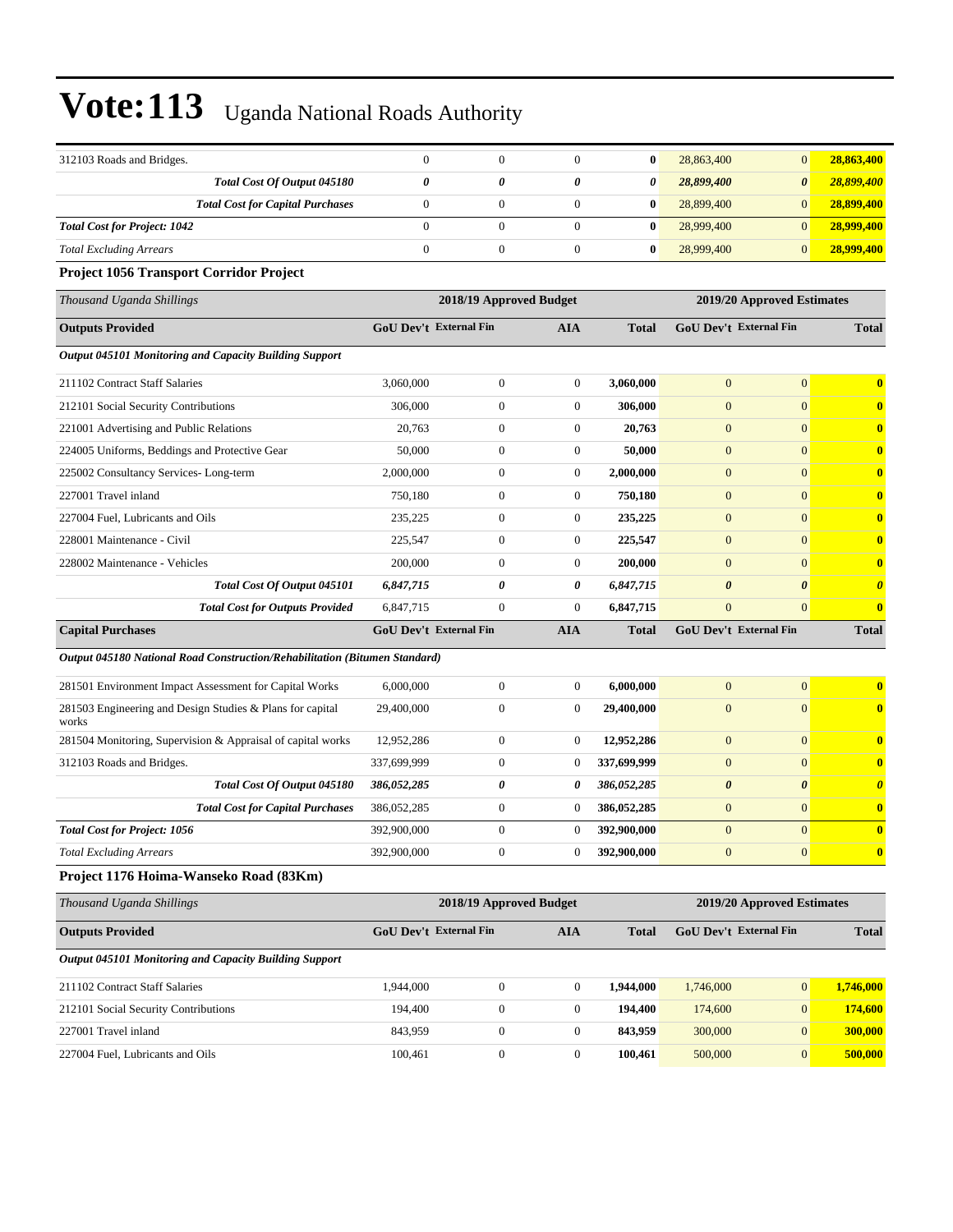| 228002 Maintenance - Vehicles                                              | 200,000                       | $\boldsymbol{0}$        | $\mathbf{0}$          | 200,000      | 350,000                | $\boldsymbol{0}$           | 350,000        |
|----------------------------------------------------------------------------|-------------------------------|-------------------------|-----------------------|--------------|------------------------|----------------------------|----------------|
| Total Cost Of Output 045101                                                | 3,282,820                     | 0                       | 0                     | 3,282,820    | 3,070,600              | $\pmb{\theta}$             | 3,070,600      |
| <b>Total Cost for Outputs Provided</b>                                     | 3,282,820                     | $\mathbf{0}$            | $\boldsymbol{0}$      | 3,282,820    | 3,070,600              | $\boldsymbol{0}$           | 3,070,600      |
| <b>Capital Purchases</b>                                                   | GoU Dev't External Fin        |                         | <b>AIA</b>            | Total        |                        | GoU Dev't External Fin     | <b>Total</b>   |
| Output 045180 National Road Construction/Rehabilitation (Bitumen Standard) |                               |                         |                       |              |                        |                            |                |
| 281504 Monitoring, Supervision & Appraisal of capital works                | 26,075,420                    | $\boldsymbol{0}$        | $\mathbf{0}$          | 26,075,420   | 15,000,000             | $\boldsymbol{0}$           | 15,000,000     |
| 312103 Roads and Bridges.                                                  | 285,800,000                   | 228,433,701             | $\mathbf{0}$          | 514,233,701  | 114,300,000            | 717,538,112                | 831,838,112    |
| Total Cost Of Output 045180                                                | 311,875,420                   | 228,433,701             | 0                     | 540,309,121  | 129,300,000            | 717,538,112                | 846,838,112    |
| <b>Total Cost for Capital Purchases</b>                                    | 311,875,420                   | 228,433,701             | $\mathbf{0}$          | 540,309,121  | 129,300,000            | 717,538,112                | 846,838,112    |
| <b>Total Cost for Project: 1176</b>                                        | 315,158,240                   | 228,433,701             | $\mathbf{0}$          | 543,591,941  | 132,370,600            | 717,538,112                | 849,908,712    |
| <b>Total Excluding Arrears</b>                                             | 315,158,240                   | 228,433,701             | $\boldsymbol{0}$      | 543,591,941  | 132,370,600            | 717,538,112                | 849,908,712    |
| Project 1180 Kampala Entebbe Express Highway                               |                               |                         |                       |              |                        |                            |                |
| Thousand Uganda Shillings                                                  |                               | 2018/19 Approved Budget |                       |              |                        | 2019/20 Approved Estimates |                |
| <b>Outputs Provided</b>                                                    | <b>GoU Dev't External Fin</b> |                         | <b>AIA</b>            | <b>Total</b> |                        | GoU Dev't External Fin     | <b>Total</b>   |
| <b>Output 045101 Monitoring and Capacity Building Support</b>              |                               |                         |                       |              |                        |                            |                |
| 227001 Travel inland                                                       | $\boldsymbol{0}$              | $\mathbf{0}$            | $\mathbf{0}$          | $\bf{0}$     | 50,000                 | $\boldsymbol{0}$           | 50,000         |
| Total Cost Of Output 045101                                                | 0                             | 0                       | $\boldsymbol{\theta}$ | 0            | 50,000                 | $\boldsymbol{\theta}$      | 50,000         |
| <b>Total Cost for Outputs Provided</b>                                     | $\boldsymbol{0}$              | $\mathbf{0}$            | $\boldsymbol{0}$      | $\bf{0}$     | 50,000                 | $\overline{0}$             | 50,000         |
| <b>Capital Purchases</b>                                                   | <b>GoU Dev't External Fin</b> |                         | <b>AIA</b>            | <b>Total</b> |                        | GoU Dev't External Fin     | <b>Total</b>   |
|                                                                            |                               |                         |                       |              |                        |                            |                |
| Output 045180 National Road Construction/Rehabilitation (Bitumen Standard) |                               |                         |                       |              |                        |                            |                |
| 281504 Monitoring, Supervision & Appraisal of capital works                | 3,000,000                     | 5,000,000               | $\mathbf{0}$          | 8,000,000    | 2,000,000              | $\overline{0}$             | 2,000,000      |
| 312103 Roads and Bridges.                                                  | 30,000,000                    | 75,003,571              | $\mathbf{0}$          | 105,003,571  | 10,000,000             | 10,167,375                 | 20,167,375     |
| Total Cost Of Output 045180                                                | 33,000,000                    | 80,003,571              | 0                     | 113,003,571  | 12,000,000             | 10,167,375                 | 22,167,375     |
| <b>Total Cost for Capital Purchases</b>                                    | 33,000,000                    | 80,003,571              | $\mathbf{0}$          | 113,003,571  | 12,000,000             | 10,167,375                 | 22,167,375     |
| <b>Total Cost for Project: 1180</b>                                        | 33,000,000                    | 80,003,571              | $\boldsymbol{0}$      | 113,003,571  | 12,050,000             | 10,167,375                 | 22,217,375     |
| <b>Total Excluding Arrears</b>                                             | 33,000,000                    | 80,003,571              | $\mathbf{0}$          | 113,003,571  | 12,050,000             | 10,167,375                 | 22,217,375     |
| Project 1274 Musita-Lumino-Busia/Majanji Road                              |                               |                         |                       |              |                        |                            |                |
| Thousand Uganda Shillings                                                  |                               | 2018/19 Approved Budget |                       |              |                        | 2019/20 Approved Estimates |                |
| <b>Outputs Provided</b>                                                    | GoU Dev't External Fin        |                         | <b>AIA</b>            | Total        | GoU Dev't External Fin |                            | <b>Total</b>   |
| Output 045101 Monitoring and Capacity Building Support                     |                               |                         |                       |              |                        |                            |                |
| 227001 Travel inland                                                       | $\boldsymbol{0}$              | $\boldsymbol{0}$        | $\mathbf{0}$          | $\bf{0}$     | 100,000                | $\overline{0}$             | 100,000        |
| Total Cost Of Output 045101                                                | 0                             | $\pmb{\theta}$          | 0                     | 0            | 100,000                | 0                          | <b>100,000</b> |
| <b>Total Cost for Outputs Provided</b>                                     | $\boldsymbol{0}$              | $\boldsymbol{0}$        | $\mathbf{0}$          | $\bf{0}$     | 100,000                | $\overline{0}$             | 100,000        |
| <b>Capital Purchases</b>                                                   | <b>GoU Dev't External Fin</b> |                         | <b>AIA</b>            | <b>Total</b> |                        | GoU Dev't External Fin     | <b>Total</b>   |
| Output 045180 National Road Construction/Rehabilitation (Bitumen Standard) |                               |                         |                       |              |                        |                            |                |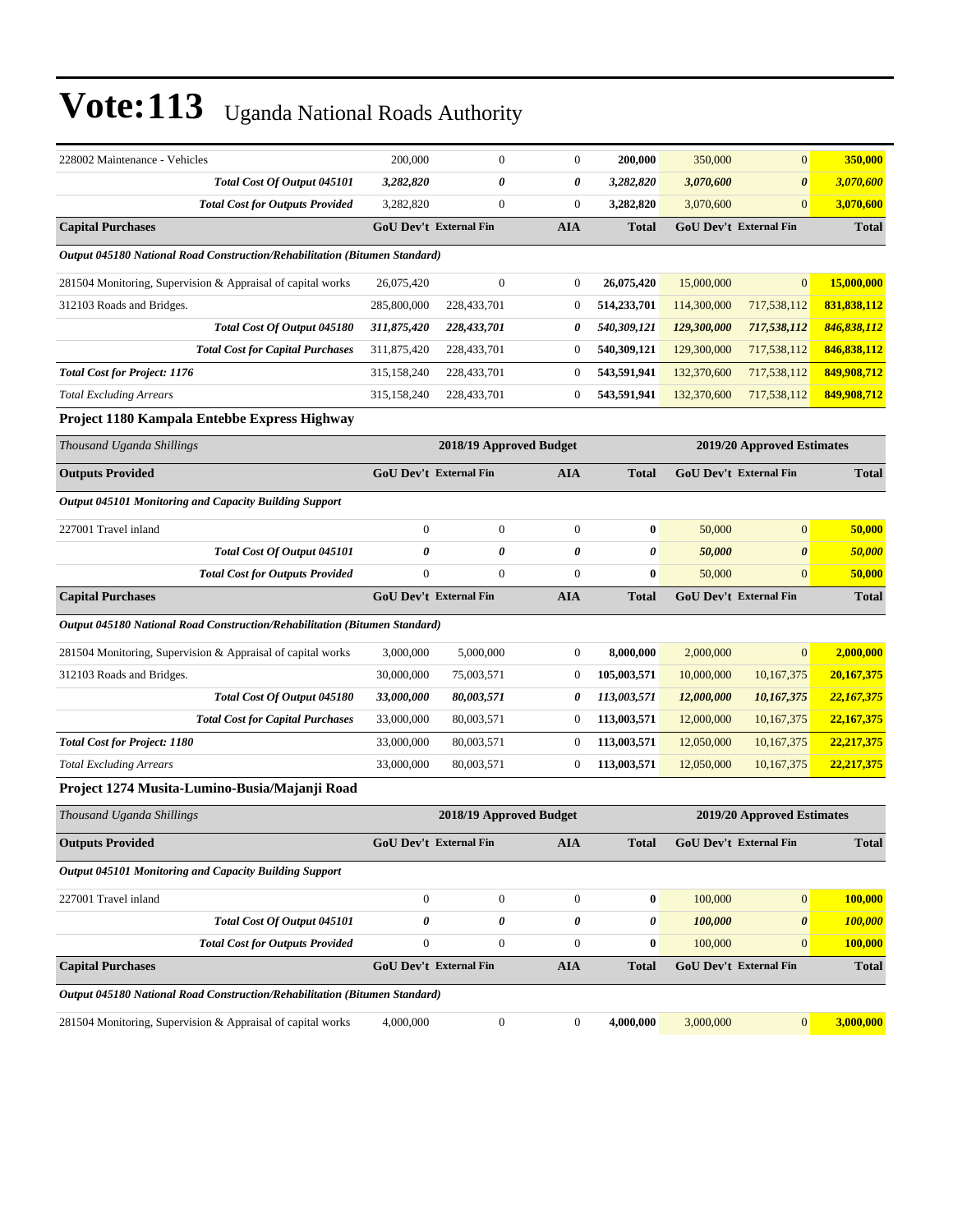| 312103 Roads and Bridges.                                                         | 30,000,000                    | $\overline{0}$          | $\boldsymbol{0}$ | 30,000,000            | 47,000,000                 | $\boldsymbol{0}$              | 47,000,000     |
|-----------------------------------------------------------------------------------|-------------------------------|-------------------------|------------------|-----------------------|----------------------------|-------------------------------|----------------|
| Total Cost Of Output 045180                                                       | 34,000,000                    | 0                       | 0                | 34,000,000            | 50,000,000                 | $\boldsymbol{\theta}$         | 50,000,000     |
| <b>Total Cost for Capital Purchases</b>                                           | 34,000,000                    | $\boldsymbol{0}$        | $\boldsymbol{0}$ | 34,000,000            | 50,000,000                 | $\boldsymbol{0}$              | 50,000,000     |
| <b>Total Cost for Project: 1274</b>                                               | 34,000,000                    | $\boldsymbol{0}$        | $\boldsymbol{0}$ | 34,000,000            | 50,100,000                 | $\boldsymbol{0}$              | 50,100,000     |
| <b>Total Excluding Arrears</b>                                                    | 34,000,000                    | $\boldsymbol{0}$        | $\boldsymbol{0}$ | 34,000,000            | 50,100,000                 | $\boldsymbol{0}$              | 50,100,000     |
| Project 1275 Olwiyo-Gulu-Kitgum Road                                              |                               |                         |                  |                       |                            |                               |                |
| Thousand Uganda Shillings                                                         |                               | 2018/19 Approved Budget |                  |                       |                            | 2019/20 Approved Estimates    |                |
| <b>Outputs Provided</b>                                                           | GoU Dev't External Fin        |                         | AIA              | <b>Total</b>          | GoU Dev't External Fin     |                               | <b>Total</b>   |
| Output 045101 Monitoring and Capacity Building Support                            |                               |                         |                  |                       |                            |                               |                |
| 227001 Travel inland                                                              | $\boldsymbol{0}$              | $\boldsymbol{0}$        | $\boldsymbol{0}$ | $\bf{0}$              | 100,000                    | $\boldsymbol{0}$              | 100,000        |
| Total Cost Of Output 045101                                                       | $\boldsymbol{\theta}$         | 0                       | 0                | $\boldsymbol{\theta}$ | 100,000                    | $\boldsymbol{\theta}$         | 100,000        |
| <b>Total Cost for Outputs Provided</b>                                            | $\boldsymbol{0}$              | $\boldsymbol{0}$        | $\boldsymbol{0}$ | $\bf{0}$              | 100,000                    | $\mathbf{0}$                  | 100,000        |
| <b>Capital Purchases</b>                                                          | <b>GoU Dev't External Fin</b> |                         | <b>AIA</b>       | <b>Total</b>          | GoU Dev't External Fin     |                               | <b>Total</b>   |
| Output 045180 National Road Construction/Rehabilitation (Bitumen Standard)        |                               |                         |                  |                       |                            |                               |                |
| 281504 Monitoring, Supervision & Appraisal of capital works                       | 2,830,000                     | $\boldsymbol{0}$        | $\mathbf{0}$     | 2,830,000             | 2,430,000                  | $\boldsymbol{0}$              | 2,430,000      |
| 312103 Roads and Bridges.                                                         | 43,000,000                    | $\mathbf{0}$            | $\boldsymbol{0}$ | 43,000,000            | 54,600,000                 | $\boldsymbol{0}$              | 54,600,000     |
| Total Cost Of Output 045180                                                       | 45,830,000                    | 0                       | 0                | 45,830,000            | 57,030,000                 | $\boldsymbol{\theta}$         | 57,030,000     |
| <b>Total Cost for Capital Purchases</b>                                           | 45,830,000                    | $\boldsymbol{0}$        | $\boldsymbol{0}$ | 45,830,000            | 57,030,000                 | $\boldsymbol{0}$              | 57,030,000     |
| <b>Total Cost for Project: 1275</b>                                               | 45,830,000                    | $\boldsymbol{0}$        | $\boldsymbol{0}$ | 45,830,000            | 57,130,000                 | $\mathbf{0}$                  | 57,130,000     |
| <b>Total Excluding Arrears</b>                                                    | 45,830,000                    | $\boldsymbol{0}$        | $\boldsymbol{0}$ | 45,830,000            | 57,130,000                 | $\mathbf{0}$                  | 57,130,000     |
| Project 1276 Mubende-Kakumiro-Kagadi Road                                         |                               |                         |                  |                       |                            |                               |                |
| Thousand Uganda Shillings                                                         |                               | 2018/19 Approved Budget |                  |                       | 2019/20 Approved Estimates |                               |                |
| <b>Outputs Provided</b>                                                           | <b>GoU Dev't External Fin</b> |                         | AIA              | <b>Total</b>          | GoU Dev't External Fin     |                               | <b>Total</b>   |
| Output 045101 Monitoring and Capacity Building Support                            |                               |                         |                  |                       |                            |                               |                |
| 227001 Travel inland                                                              | $\boldsymbol{0}$              | $\mathbf{0}$            | $\mathbf{0}$     | $\bf{0}$              | 100,000                    | $\mathbf{0}$                  | 100,000        |
| Total Cost Of Output 045101                                                       | 0                             | 0                       | 0                | 0                     | 100,000                    | $\boldsymbol{\theta}$         | 100,000        |
| <b>Total Cost for Outputs Provided</b>                                            | $\boldsymbol{0}$              | $\boldsymbol{0}$        | $\boldsymbol{0}$ | $\bf{0}$              | 100,000                    | $\mathbf{0}$                  | <b>100,000</b> |
| <b>Capital Purchases</b>                                                          | <b>GoU Dev't External Fin</b> |                         | AIA              | <b>Total</b>          |                            | <b>GoU Dev't External Fin</b> | <b>Total</b>   |
| <b>Output 045180 National Road Construction/Rehabilitation (Bitumen Standard)</b> |                               |                         |                  |                       |                            |                               |                |
| 281504 Monitoring, Supervision & Appraisal of capital works                       | 4,000,000                     | $\boldsymbol{0}$        | $\mathbf{0}$     | 4,000,000             | 3,000,000                  | $\boldsymbol{0}$              | 3,000,000      |
| 312103 Roads and Bridges.                                                         | 70,000,000                    | $\boldsymbol{0}$        | $\boldsymbol{0}$ | 70,000,000            | 64,500,000                 | $\boldsymbol{0}$              | 64,500,000     |
| <b>Total Cost Of Output 045180</b>                                                | 74,000,000                    | 0                       | 0                | 74,000,000            | 67,500,000                 | $\boldsymbol{\theta}$         | 67,500,000     |
| <b>Total Cost for Capital Purchases</b>                                           | 74,000,000                    | $\boldsymbol{0}$        | $\boldsymbol{0}$ | 74,000,000            | 67,500,000                 | $\boldsymbol{0}$              | 67,500,000     |
| <b>Total Cost for Project: 1276</b>                                               | 74,000,000                    | $\boldsymbol{0}$        | $\boldsymbol{0}$ | 74,000,000            | 67,600,000                 | $\mathbf{0}$                  | 67,600,000     |
| <b>Total Excluding Arrears</b>                                                    | 74,000,000                    | $\boldsymbol{0}$        | $\boldsymbol{0}$ | 74,000,000            | 67,600,000                 | $\mathbf{0}$                  | 67,600,000     |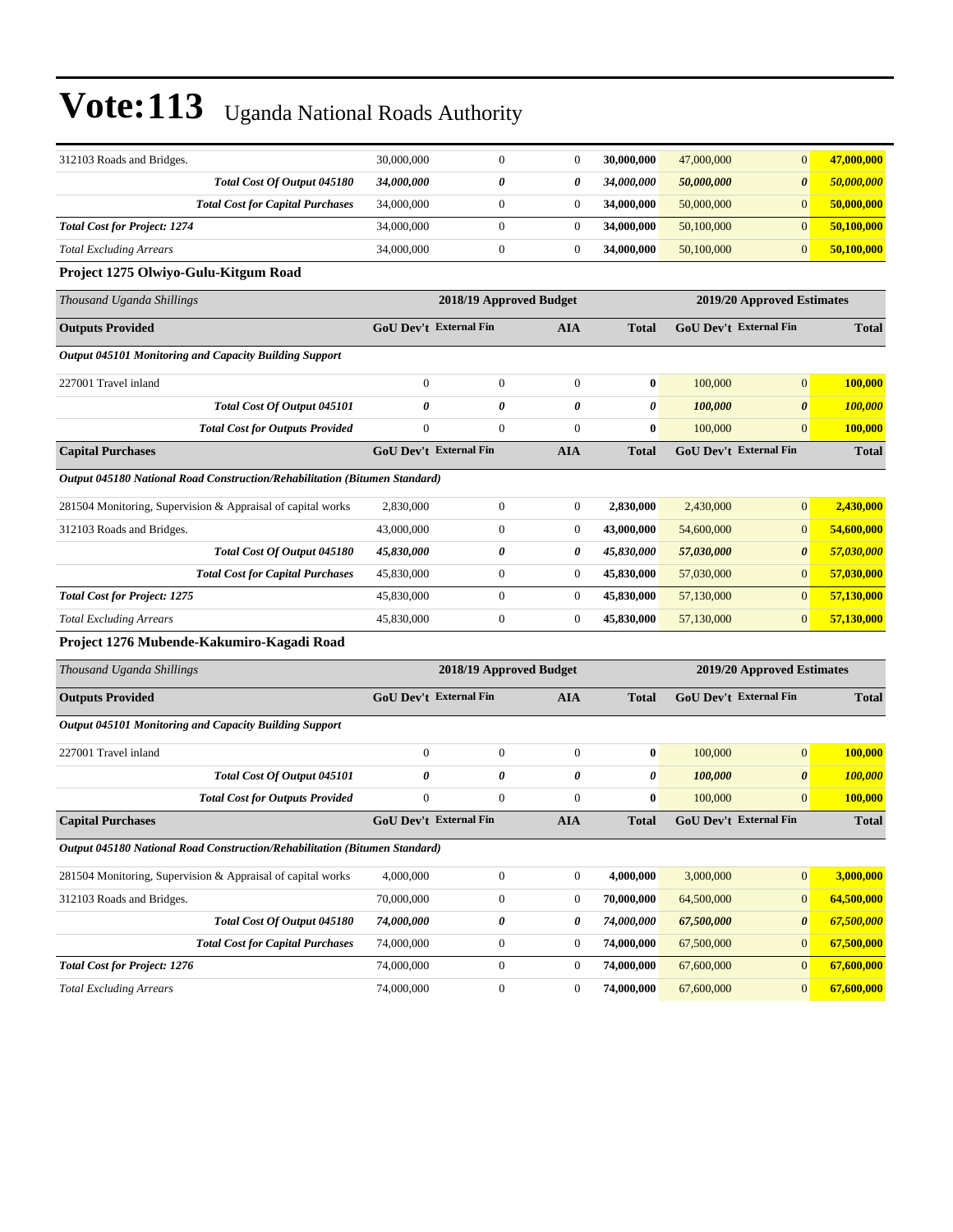#### **Project 1277 Kampala Northern Bypass Phase 2**

| Thousand Uganda Shillings                                                         |                               | 2018/19 Approved Budget |                       |                  |                        | 2019/20 Approved Estimates    |                |  |  |
|-----------------------------------------------------------------------------------|-------------------------------|-------------------------|-----------------------|------------------|------------------------|-------------------------------|----------------|--|--|
| <b>Outputs Provided</b>                                                           | GoU Dev't External Fin        |                         | <b>AIA</b>            | <b>Total</b>     |                        | <b>GoU Dev't External Fin</b> | <b>Total</b>   |  |  |
| Output 045101 Monitoring and Capacity Building Support                            |                               |                         |                       |                  |                        |                               |                |  |  |
| 227001 Travel inland                                                              | $\boldsymbol{0}$              | $\mathbf{0}$            | $\boldsymbol{0}$      | $\bf{0}$         | 100,000                | $\mathbf{0}$                  | 100,000        |  |  |
| Total Cost Of Output 045101                                                       | 0                             | 0                       | 0                     | 0                | 100,000                | $\boldsymbol{\theta}$         | 100,000        |  |  |
| <b>Total Cost for Outputs Provided</b>                                            | $\boldsymbol{0}$              | $\mathbf{0}$            | $\mathbf{0}$          | $\bf{0}$         | 100,000                | $\mathbf{0}$                  | <b>100,000</b> |  |  |
| <b>Capital Purchases</b>                                                          | GoU Dev't External Fin        |                         | AIA                   | Total            |                        | GoU Dev't External Fin        | <b>Total</b>   |  |  |
| <b>Output 045180 National Road Construction/Rehabilitation (Bitumen Standard)</b> |                               |                         |                       |                  |                        |                               |                |  |  |
| 281504 Monitoring, Supervision & Appraisal of capital works                       | 5,000,000                     | 9,000,000               | $\mathbf{0}$          | 14,000,000       | 5,000,000              | $\mathbf{0}$                  | 5,000,000      |  |  |
| 312103 Roads and Bridges.                                                         | 58,541,760                    | 30,691,772              | $\boldsymbol{0}$      | 89,233,532       | 70,000,000             | $\boldsymbol{0}$              | 70,000,000     |  |  |
| Total Cost Of Output 045180                                                       | 63,541,760                    | 39,691,772              | 0                     | 103,233,532      | 75,000,000             | $\boldsymbol{\theta}$         | 75,000,000     |  |  |
| <b>Total Cost for Capital Purchases</b>                                           | 63,541,760                    | 39,691,772              | $\mathbf{0}$          | 103,233,532      | 75,000,000             | $\boldsymbol{0}$              | 75,000,000     |  |  |
| <b>Total Cost for Project: 1277</b>                                               | 63,541,760                    | 39,691,772              | $\mathbf{0}$          | 103,233,532      | 75,100,000             | $\boldsymbol{0}$              | 75,100,000     |  |  |
| <b>Total Excluding Arrears</b>                                                    | 63,541,760                    | 39,691,772              | $\boldsymbol{0}$      | 103,233,532      | 75,100,000             | $\mathbf{0}$                  | 75,100,000     |  |  |
| Project 1278 Kampala-Jinja Expressway                                             |                               |                         |                       |                  |                        |                               |                |  |  |
| Thousand Uganda Shillings                                                         |                               | 2018/19 Approved Budget |                       |                  |                        | 2019/20 Approved Estimates    |                |  |  |
| <b>Outputs Provided</b>                                                           | <b>GoU Dev't External Fin</b> |                         | <b>AIA</b>            | <b>Total</b>     |                        | <b>GoU Dev't External Fin</b> | <b>Total</b>   |  |  |
| <b>Output 045101 Monitoring and Capacity Building Support</b>                     |                               |                         |                       |                  |                        |                               |                |  |  |
| 211102 Contract Staff Salaries                                                    | $\boldsymbol{0}$              | $\boldsymbol{0}$        | $\boldsymbol{0}$      | $\bf{0}$         | 2,658,490              | $\boldsymbol{0}$              | 2,658,490      |  |  |
| 212101 Social Security Contributions                                              | $\boldsymbol{0}$              | $\mathbf{0}$            | $\mathbf{0}$          | $\boldsymbol{0}$ | 265,849                | $\mathbf{0}$                  | 265,849        |  |  |
| 227001 Travel inland                                                              | $\boldsymbol{0}$              | $\boldsymbol{0}$        | $\boldsymbol{0}$      | $\bf{0}$         | 100,000                | $\boldsymbol{0}$              | 100,000        |  |  |
| Total Cost Of Output 045101                                                       | $\boldsymbol{\theta}$         | $\boldsymbol{\theta}$   | $\boldsymbol{\theta}$ | 0                | 3,024,339              | $\boldsymbol{\theta}$         | 3,024,339      |  |  |
| <b>Total Cost for Outputs Provided</b>                                            | $\mathbf{0}$                  | $\mathbf{0}$            | $\mathbf{0}$          | $\bf{0}$         | 3,024,339              | $\overline{0}$                | 3,024,339      |  |  |
| <b>Capital Purchases</b>                                                          | <b>GoU Dev't External Fin</b> |                         | <b>AIA</b>            | <b>Total</b>     |                        | <b>GoU Dev't External Fin</b> | <b>Total</b>   |  |  |
| Output 045180 National Road Construction/Rehabilitation (Bitumen Standard)        |                               |                         |                       |                  |                        |                               |                |  |  |
| 281504 Monitoring, Supervision & Appraisal of capital works                       | 1,500,000                     | $\boldsymbol{0}$        | $\boldsymbol{0}$      | 1,500,000        | 350,000                | $\mathbf{0}$                  | 350,000        |  |  |
| 312103 Roads and Bridges.                                                         | $\boldsymbol{0}$              | $\mathbf{0}$            | $\boldsymbol{0}$      | $\bf{0}$         | 13,000,000             | 372,534,876                   | 385,534,876    |  |  |
| Total Cost Of Output 045180                                                       | 1,500,000                     | 0                       | 0                     | 1,500,000        | 13,350,000             | 372,534,876                   | 385,884,876    |  |  |
| <b>Total Cost for Capital Purchases</b>                                           | 1,500,000                     | $\boldsymbol{0}$        | $\overline{0}$        | 1,500,000        |                        | 13,350,000 372,534,876        | 385,884,876    |  |  |
| <b>Total Cost for Project: 1278</b>                                               | 1,500,000                     | $\boldsymbol{0}$        | $\mathbf{0}$          | 1,500,000        | 16,374,339             | 372,534,876                   | 388,909,215    |  |  |
| <b>Total Excluding Arrears</b>                                                    | 1,500,000                     | $\boldsymbol{0}$        | $\mathbf{0}$          | 1,500,000        | 16,374,339             | 372,534,876                   | 388,909,215    |  |  |
| Project 1279 Seeta-Kyaliwajjala-Matugga-Wakiso-Buloba-Nsangi                      |                               |                         |                       |                  |                        |                               |                |  |  |
| Thousand Uganda Shillings                                                         |                               | 2018/19 Approved Budget |                       |                  |                        | 2019/20 Approved Estimates    |                |  |  |
| <b>Outputs Provided</b>                                                           | <b>GoU Dev't External Fin</b> |                         | AIA                   | <b>Total</b>     | GoU Dev't External Fin |                               | <b>Total</b>   |  |  |
| Output 045101 Monitoring and Capacity Building Support                            |                               |                         |                       |                  |                        |                               |                |  |  |
| 227001 Travel inland                                                              | $\boldsymbol{0}$              | $\boldsymbol{0}$        | $\boldsymbol{0}$      | $\bf{0}$         | 50,000                 | $\mathbf{0}$                  | 50,000         |  |  |
| 227002 Travel abroad                                                              | $\boldsymbol{0}$              | $\mathbf{0}$            | $\mathbf{0}$          | $\bf{0}$         | 104,348                | $\mathbf{0}$                  | 104,348        |  |  |
| Total Cost Of Output 045101                                                       | $\pmb{\theta}$                | $\pmb{\theta}$          | 0                     | 0                | 154,348                | $\pmb{\theta}$                | 154,348        |  |  |
| <b>Total Cost for Outputs Provided</b>                                            | $\boldsymbol{0}$              | $\boldsymbol{0}$        | $\boldsymbol{0}$      | $\boldsymbol{0}$ | 154,348                | $\boldsymbol{0}$              | 154,348        |  |  |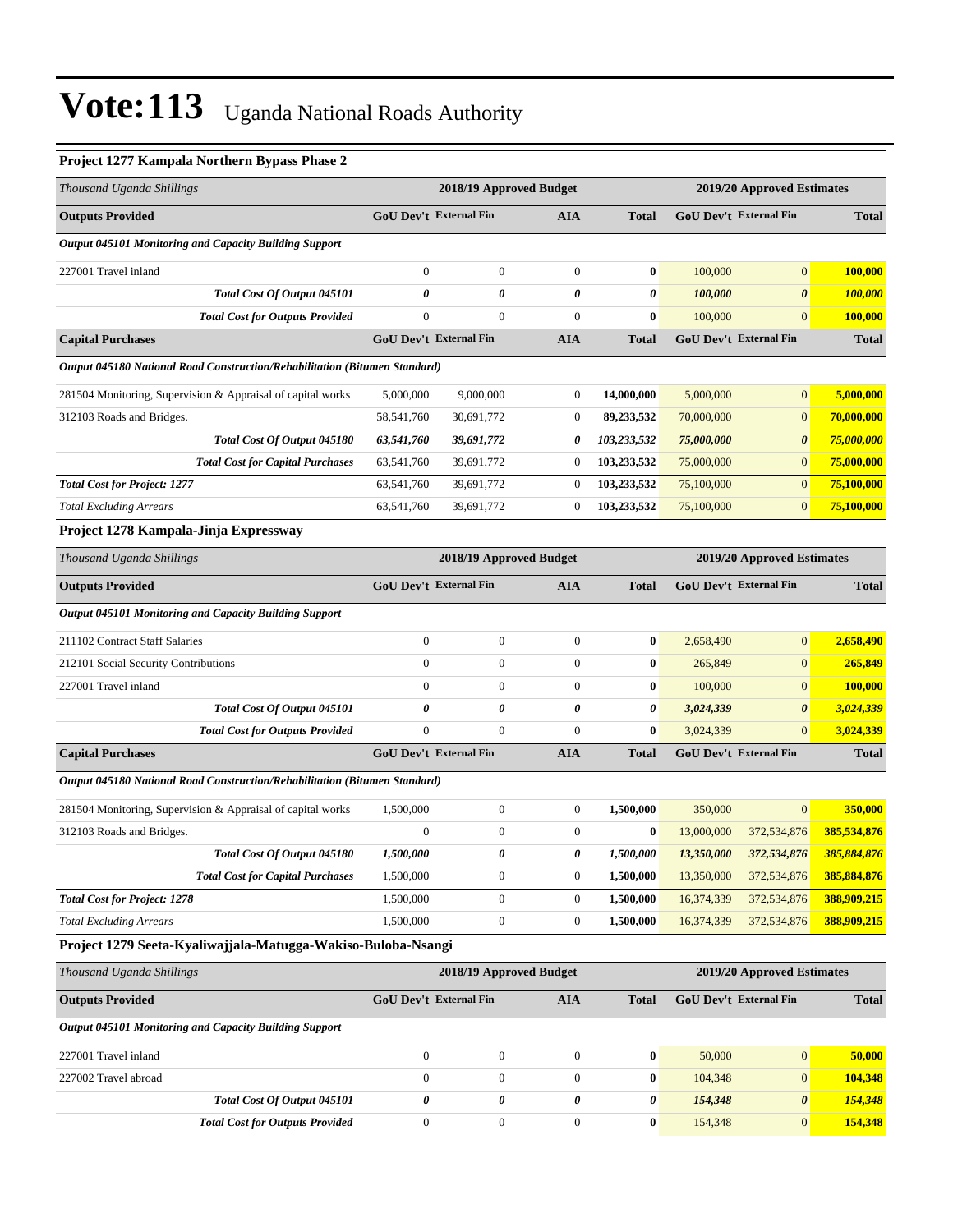| <b>Capital Purchases</b>                                                          | <b>GoU Dev't External Fin</b> |                         | <b>AIA</b>            | <b>Total</b>          | <b>GoU Dev't External Fin</b> |                            | <b>Total</b> |
|-----------------------------------------------------------------------------------|-------------------------------|-------------------------|-----------------------|-----------------------|-------------------------------|----------------------------|--------------|
| Output 045180 National Road Construction/Rehabilitation (Bitumen Standard)        |                               |                         |                       |                       |                               |                            |              |
| 281504 Monitoring, Supervision & Appraisal of capital works                       | $\boldsymbol{0}$              | $\theta$                | $\mathbf{0}$          | $\bf{0}$              | 750,000                       | $\mathbf{0}$               | 750,000      |
| 312103 Roads and Bridges.                                                         | $\overline{0}$                | $\theta$                | $\theta$              | $\bf{0}$              | 20,000,000                    | $\mathbf{0}$               | 20,000,000   |
| Total Cost Of Output 045180                                                       | 0                             | $\boldsymbol{\theta}$   | 0                     | 0                     | 20,750,000                    | $\boldsymbol{\theta}$      | 20,750,000   |
| <b>Total Cost for Capital Purchases</b>                                           | $\overline{0}$                | $\mathbf{0}$            | $\theta$              | $\bf{0}$              | 20,750,000                    | $\mathbf{0}$               | 20,750,000   |
| <b>Total Cost for Project: 1279</b>                                               | $\overline{0}$                | $\mathbf{0}$            | $\boldsymbol{0}$      | $\bf{0}$              | 20,904,348                    | $\mathbf{0}$               | 20,904,348   |
| <b>Total Excluding Arrears</b>                                                    | $\overline{0}$                | $\theta$                | $\mathbf{0}$          | $\bf{0}$              | 20,904,348                    | $\mathbf{0}$               | 20,904,348   |
| Project 1280 Najjanankumbi-Busabala Road and Nambole-Namilyango-Seeta             |                               |                         |                       |                       |                               |                            |              |
| Thousand Uganda Shillings                                                         |                               | 2018/19 Approved Budget |                       |                       | 2019/20 Approved Estimates    |                            |              |
| <b>Outputs Provided</b>                                                           | <b>GoU Dev't External Fin</b> |                         | <b>AIA</b>            | <b>Total</b>          | <b>GoU Dev't External Fin</b> |                            | <b>Total</b> |
| <b>Output 045101 Monitoring and Capacity Building Support</b>                     |                               |                         |                       |                       |                               |                            |              |
| 227001 Travel inland                                                              | $\overline{0}$                | $\mathbf{0}$            | $\theta$              | $\bf{0}$              | 50,000                        | $\mathbf{0}$               | 50,000       |
| 227002 Travel abroad                                                              | $\mathbf{0}$                  | $\mathbf{0}$            | $\theta$              | $\bf{0}$              | 104,348                       | $\mathbf{0}$               | 104,348      |
| Total Cost Of Output 045101                                                       | 0                             | $\boldsymbol{\theta}$   | $\boldsymbol{\theta}$ | $\theta$              | 154,348                       | $\boldsymbol{\theta}$      | 154,348      |
| <b>Total Cost for Outputs Provided</b>                                            | $\boldsymbol{0}$              | $\theta$                | $\boldsymbol{0}$      | $\bf{0}$              | 154,348                       | $\mathbf{0}$               | 154,348      |
| <b>Capital Purchases</b>                                                          | <b>GoU Dev't External Fin</b> |                         | <b>AIA</b>            | <b>Total</b>          | <b>GoU Dev't External Fin</b> |                            | <b>Total</b> |
| <b>Output 045180 National Road Construction/Rehabilitation (Bitumen Standard)</b> |                               |                         |                       |                       |                               |                            |              |
| 281504 Monitoring, Supervision & Appraisal of capital works                       | $\boldsymbol{0}$              | $\theta$                | $\mathbf{0}$          | $\bf{0}$              | 750,000                       | $\mathbf{0}$               | 750,000      |
| 312103 Roads and Bridges.                                                         | $\overline{0}$                | $\theta$                | $\theta$              | $\bf{0}$              | 15,000,000                    | $\mathbf{0}$               | 15,000,000   |
| Total Cost Of Output 045180                                                       | 0                             | $\boldsymbol{\theta}$   | 0                     | 0                     | 15,750,000                    | $\boldsymbol{\theta}$      | 15,750,000   |
| <b>Total Cost for Capital Purchases</b>                                           | $\overline{0}$                | $\theta$                | $\theta$              | $\bf{0}$              | 15,750,000                    | $\mathbf{0}$               | 15,750,000   |
| <b>Total Cost for Project: 1280</b>                                               | $\overline{0}$                | $\mathbf{0}$            | $\boldsymbol{0}$      | $\bf{0}$              | 15,904,348                    | $\mathbf{0}$               | 15,904,348   |
| <b>Total Excluding Arrears</b>                                                    | $\mathbf{0}$                  | $\theta$                | $\mathbf{0}$          | $\bf{0}$              | 15,904,348                    | $\mathbf{0}$               | 15,904,348   |
| Project 1281 Tirinyi-Pallisa-Kumi/Kamonkoli Road                                  |                               |                         |                       |                       |                               |                            |              |
| Thousand Uganda Shillings                                                         |                               | 2018/19 Approved Budget |                       |                       |                               | 2019/20 Approved Estimates |              |
| <b>Outputs Provided</b>                                                           | <b>GoU Dev't External Fin</b> |                         | <b>AIA</b>            | <b>Total</b>          | <b>GoU Dev't External Fin</b> |                            | <b>Total</b> |
| <b>Output 045101 Monitoring and Capacity Building Support</b>                     |                               |                         |                       |                       |                               |                            |              |
| 227001 Travel inland                                                              | $\boldsymbol{0}$              | $\mathbf{0}$            | $\boldsymbol{0}$      | $\bf{0}$              | 100,000                       | $\mathbf{0}$               | 100,000      |
| Total Cost Of Output 045101                                                       | 0                             | $\boldsymbol{\theta}$   | 0                     | $\boldsymbol{\theta}$ | 100,000                       | $\boldsymbol{\theta}$      | 100,000      |
| <b>Total Cost for Outputs Provided</b>                                            | $\boldsymbol{0}$              | $\mathbf{0}$            | $\boldsymbol{0}$      | $\bf{0}$              | 100,000                       | $\mathbf{0}$               | 100,000      |
| <b>Capital Purchases</b>                                                          | GoU Dev't External Fin        |                         | <b>AIA</b>            | <b>Total</b>          | GoU Dev't External Fin        |                            | <b>Total</b> |
| Output 045180 National Road Construction/Rehabilitation (Bitumen Standard)        |                               |                         |                       |                       |                               |                            |              |
| 281504 Monitoring, Supervision & Appraisal of capital works                       | 2,100,000                     | 8,000,000               | $\boldsymbol{0}$      | 10,100,000            | 1,000,000                     | 5,000,000                  | 6,000,000    |
| 312103 Roads and Bridges.                                                         | 20,000,000                    | 92,004,464              | $\boldsymbol{0}$      | 112,004,464           | 40,800,000                    | 117,008,504                | 157,808,504  |
| Total Cost Of Output 045180                                                       | 22,100,000                    | 100,004,464             | 0                     | 122,104,464           | 41,800,000                    | 122,008,504                | 163,808,504  |
| <b>Total Cost for Capital Purchases</b>                                           | 22,100,000                    | 100,004,464             | $\boldsymbol{0}$      | 122,104,464           | 41,800,000                    | 122,008,504                | 163,808,504  |
| <b>Total Cost for Project: 1281</b>                                               | 22,100,000                    | 100,004,464             | $\boldsymbol{0}$      | 122,104,464           | 41,900,000                    | 122,008,504                | 163,908,504  |
| <b>Total Excluding Arrears</b>                                                    | 22,100,000                    | 100,004,464             | $\boldsymbol{0}$      | 122,104,464           | 41,900,000                    | 122,008,504                | 163,908,504  |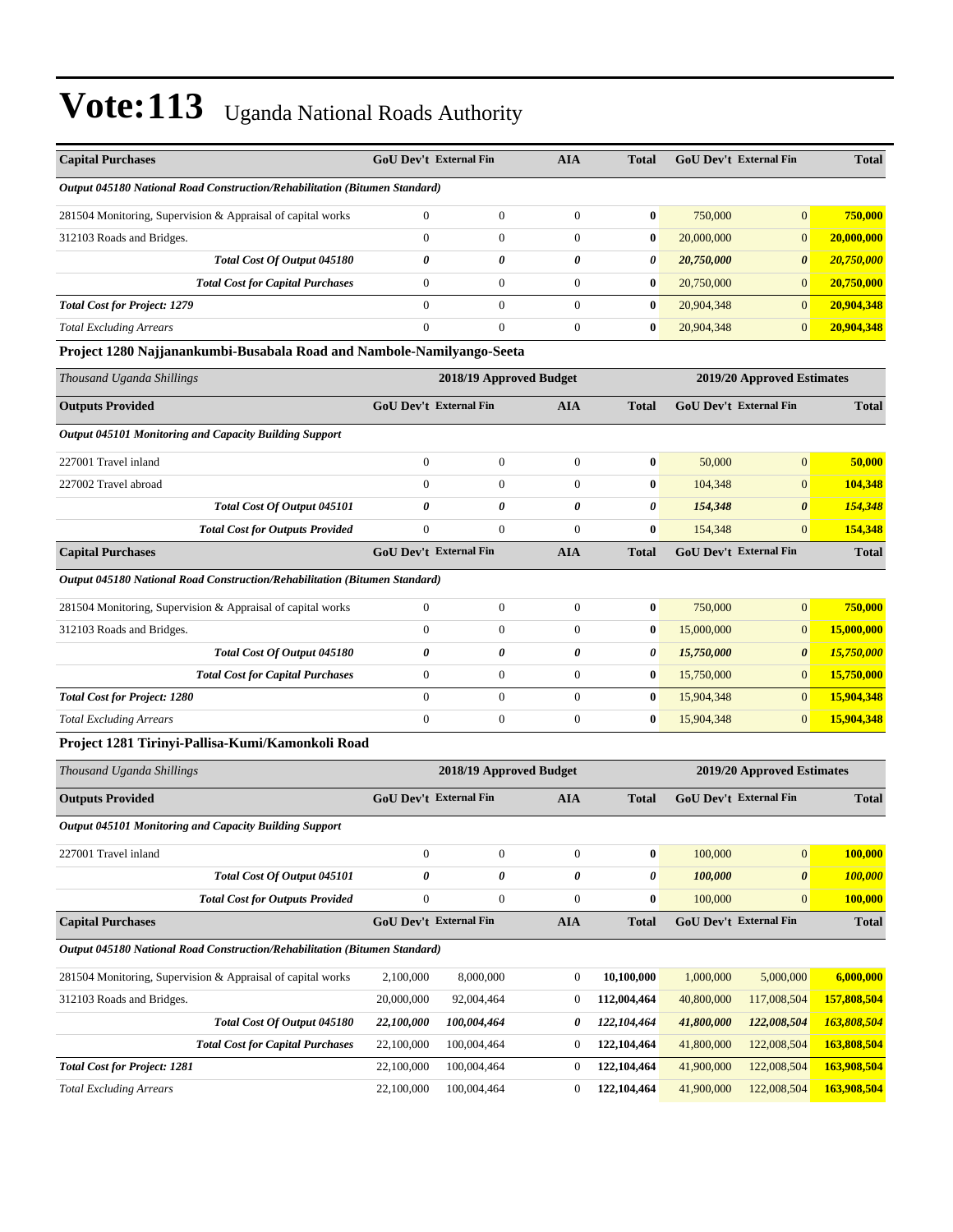| Project 1310 Albertine Region Sustainable Development Project                     |                               |                         |                  |                  |                            |                            |                |
|-----------------------------------------------------------------------------------|-------------------------------|-------------------------|------------------|------------------|----------------------------|----------------------------|----------------|
| Thousand Uganda Shillings                                                         |                               | 2018/19 Approved Budget |                  |                  |                            | 2019/20 Approved Estimates |                |
| <b>Outputs Provided</b>                                                           | GoU Dev't External Fin        |                         | AIA              | <b>Total</b>     | GoU Dev't External Fin     |                            | <b>Total</b>   |
| <b>Output 045101 Monitoring and Capacity Building Support</b>                     |                               |                         |                  |                  |                            |                            |                |
| 212101 Social Security Contributions                                              | $\overline{0}$                | $\mathbf{0}$            | $\boldsymbol{0}$ | $\boldsymbol{0}$ | 102,957                    | $\mathbf{0}$               | 102,957        |
| Total Cost Of Output 045101                                                       | 0                             | 0                       | 0                | 0                | 102,957                    | $\boldsymbol{\theta}$      | 102,957        |
| <b>Total Cost for Outputs Provided</b>                                            | $\boldsymbol{0}$              | $\boldsymbol{0}$        | $\boldsymbol{0}$ | $\bf{0}$         | 102,957                    | $\mathbf{0}$               | 102,957        |
| <b>Capital Purchases</b>                                                          | <b>GoU Dev't External Fin</b> |                         | <b>AIA</b>       | <b>Total</b>     | GoU Dev't External Fin     |                            | <b>Total</b>   |
| <b>Output 045180 National Road Construction/Rehabilitation (Bitumen Standard)</b> |                               |                         |                  |                  |                            |                            |                |
| 281504 Monitoring, Supervision & Appraisal of capital works                       | 100,000                       | 7,589,725               | $\boldsymbol{0}$ | 7,689,725        | 50,000                     | 3,000,000                  | 3,050,000      |
| 312103 Roads and Bridges.                                                         | $\boldsymbol{0}$              | 54,329,440              | $\boldsymbol{0}$ | 54,329,440       | $\mathbf{0}$               | 18,368,569                 | 18,368,569     |
| Total Cost Of Output 045180                                                       | 100,000                       | 61,919,164              | 0                | 62,019,164       | 50,000                     | 21,368,569                 | 21,418,569     |
| <b>Total Cost for Capital Purchases</b>                                           | 100,000                       | 61,919,164              | $\boldsymbol{0}$ | 62,019,164       | 50,000                     | 21,368,569                 | 21,418,569     |
| <b>Total Cost for Project: 1310</b>                                               | 100,000                       | 61,919,164              | $\boldsymbol{0}$ | 62,019,164       | 152,957                    | 21,368,569                 | 21,521,526     |
| <b>Total Excluding Arrears</b>                                                    | 100,000                       | 61,919,164              | $\boldsymbol{0}$ | 62,019,164       | 152,957                    | 21,368,569                 | 21,521,526     |
| Project 1311 Upgrading Rukungiri-Kihihi-Ishasha/Kanungu Road                      |                               |                         |                  |                  |                            |                            |                |
| Thousand Uganda Shillings                                                         |                               | 2018/19 Approved Budget |                  |                  | 2019/20 Approved Estimates |                            |                |
| <b>Outputs Provided</b>                                                           | GoU Dev't External Fin        |                         | AIA              | <b>Total</b>     | GoU Dev't External Fin     | Total                      |                |
| Output 045101 Monitoring and Capacity Building Support                            |                               |                         |                  |                  |                            |                            |                |
| 227001 Travel inland                                                              | $\boldsymbol{0}$              | $\boldsymbol{0}$        | $\boldsymbol{0}$ | $\bf{0}$         | 100,000                    | $\mathbf{0}$               | 100,000        |
| Total Cost Of Output 045101                                                       | 0                             | 0                       | $\theta$         | 0                | 100,000                    | $\boldsymbol{\theta}$      | 100,000        |
| <b>Total Cost for Outputs Provided</b>                                            | $\overline{0}$                | $\mathbf{0}$            | $\overline{0}$   | $\bf{0}$         | 100,000                    | $\mathbf{0}$               | 100,000        |
| <b>Capital Purchases</b>                                                          | GoU Dev't External Fin        |                         | <b>AIA</b>       | <b>Total</b>     | GoU Dev't External Fin     |                            | <b>Total</b>   |
| <b>Output 045180 National Road Construction/Rehabilitation (Bitumen Standard)</b> |                               |                         |                  |                  |                            |                            |                |
| 281504 Monitoring, Supervision & Appraisal of capital works                       | 500,000                       | 9,442,187               | $\boldsymbol{0}$ | 9,942,187        | 1,200,000                  | 7,000,000                  | 8,200,000      |
| 312103 Roads and Bridges.                                                         | $\boldsymbol{0}$              | 32,971,306              | 0                | 32,971,306       | 8,000,000                  | 63,154,890                 | 71,154,890     |
| Total Cost Of Output 045180                                                       | 500,000                       | 42,413,493              | 0                | 42,913,493       | 9,200,000                  | 70,154,890                 | 79,354,890     |
| <b>Total Cost for Capital Purchases</b>                                           | 500,000                       | 42,413,493              | $\boldsymbol{0}$ | 42,913,493       | 9,200,000                  | 70,154,890                 | 79,354,890     |
| <b>Total Cost for Project: 1311</b>                                               | 500,000                       | 42,413,493              | $\boldsymbol{0}$ | 42,913,493       | 9,300,000                  | 70,154,890                 | 79,454,890     |
| <b>Total Excluding Arrears</b>                                                    | 500,000                       | 42,413,493              | $\boldsymbol{0}$ | 42,913,493       | 9,300,000                  | 70,154,890                 | 79,454,890     |
| Project 1312 Upgrading Mbale-Bubulo-Lwakhakha Road                                |                               |                         |                  |                  |                            |                            |                |
| Thousand Uganda Shillings                                                         |                               | 2018/19 Approved Budget |                  |                  |                            | 2019/20 Approved Estimates |                |
| <b>Outputs Provided</b>                                                           | GoU Dev't External Fin        |                         | AIA              | <b>Total</b>     | GoU Dev't External Fin     |                            | <b>Total</b>   |
| Output 045101 Monitoring and Capacity Building Support                            |                               |                         |                  |                  |                            |                            |                |
| 227001 Travel inland                                                              | $\boldsymbol{0}$              | $\boldsymbol{0}$        | $\boldsymbol{0}$ | $\boldsymbol{0}$ | 100,000                    | $\boldsymbol{0}$           | 100,000        |
| Total Cost Of Output 045101                                                       | 0                             | 0                       | 0                | 0                | 100,000                    | $\pmb{\theta}$             | <b>100,000</b> |
| <b>Total Cost for Outputs Provided</b>                                            | $\boldsymbol{0}$              | $\boldsymbol{0}$        | $\boldsymbol{0}$ | $\boldsymbol{0}$ | 100,000                    | $\mathbf{0}$               | 100,000        |
| <b>Capital Purchases</b>                                                          | GoU Dev't External Fin        |                         | <b>AIA</b>       | <b>Total</b>     | GoU Dev't External Fin     |                            | <b>Total</b>   |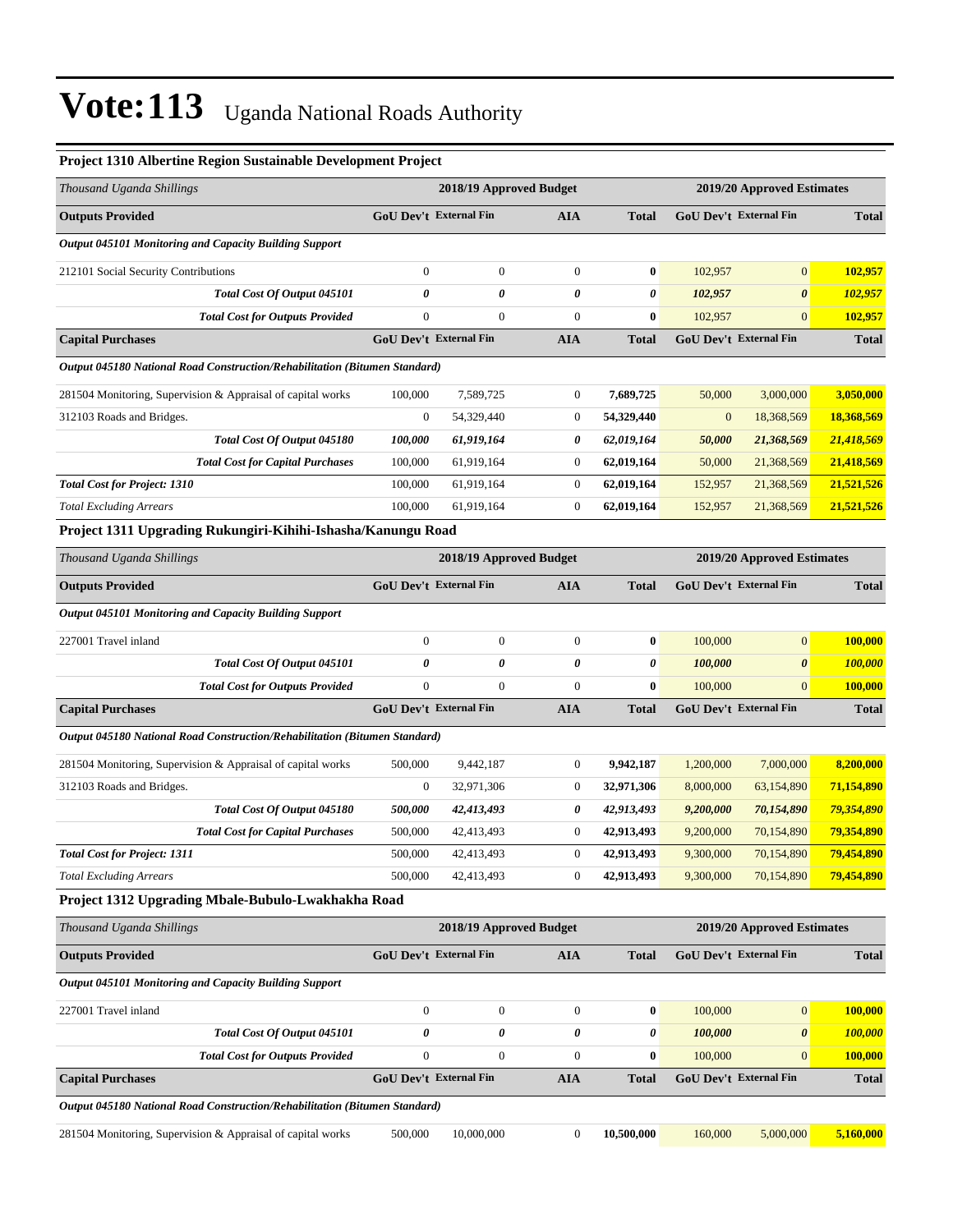| 312103 Roads and Bridges.                                                         | 5,000,000                     | 32,001,875              | $\theta$         | 37,001,875  | 3,000,000                     | 45,836,877                 | 48,836,877            |
|-----------------------------------------------------------------------------------|-------------------------------|-------------------------|------------------|-------------|-------------------------------|----------------------------|-----------------------|
| Total Cost Of Output 045180                                                       | 5,500,000                     | 42,001,875              | 0                | 47,501,875  | 3,160,000                     | 50,836,877                 | 53,996,877            |
| <b>Total Cost for Capital Purchases</b>                                           | 5,500,000                     | 42,001,875              | $\boldsymbol{0}$ | 47,501,875  | 3,160,000                     | 50,836,877                 | 53,996,877            |
| <b>Total Cost for Project: 1312</b>                                               | 5,500,000                     | 42,001,875              | $\boldsymbol{0}$ | 47,501,875  | 3,260,000                     | 50,836,877                 | 54,096,877            |
| <b>Total Excluding Arrears</b>                                                    | 5,500,000                     | 42,001,875              | $\mathbf{0}$     | 47,501,875  | 3,260,000                     | 50,836,877                 | 54,096,877            |
| Project 1313 North Eastern Road-Corridor Asset Management Project                 |                               |                         |                  |             |                               |                            |                       |
| Thousand Uganda Shillings                                                         |                               | 2018/19 Approved Budget |                  |             |                               | 2019/20 Approved Estimates |                       |
| <b>Outputs Provided</b>                                                           | <b>GoU Dev't External Fin</b> |                         | <b>AIA</b>       | Total       | <b>GoU Dev't External Fin</b> |                            | <b>Total</b>          |
| <b>Output 045101 Monitoring and Capacity Building Support</b>                     |                               |                         |                  |             |                               |                            |                       |
| 212101 Social Security Contributions                                              | $\boldsymbol{0}$              | $\mathbf{0}$            | $\theta$         | $\bf{0}$    | 26,600                        | $\mathbf{0}$               | 26,600                |
| 227001 Travel inland                                                              | $\overline{0}$                | $\boldsymbol{0}$        | $\boldsymbol{0}$ | $\bf{0}$    | 50,000                        | $\mathbf{0}$               | 50,000                |
| Total Cost Of Output 045101                                                       | 0                             | 0                       | 0                | 0           | 76,600                        | $\pmb{\theta}$             | 76,600                |
| <b>Total Cost for Outputs Provided</b>                                            | $\boldsymbol{0}$              | $\mathbf{0}$            | $\mathbf{0}$     | $\bf{0}$    | 76,600                        | $\mathbf{0}$               | 76,600                |
| <b>Capital Purchases</b>                                                          | <b>GoU Dev't External Fin</b> |                         | <b>AIA</b>       | Total       | GoU Dev't External Fin        |                            | <b>Total</b>          |
| <b>Output 045180 National Road Construction/Rehabilitation (Bitumen Standard)</b> |                               |                         |                  |             |                               |                            |                       |
| 281504 Monitoring, Supervision & Appraisal of capital works                       | 300,000                       | 11,767,653              | $\boldsymbol{0}$ | 12,067,653  | 300,000                       | 6,000,000                  | 6,300,000             |
| 312103 Roads and Bridges.                                                         | 6,200,000                     | 121,918,315             | $\boldsymbol{0}$ | 128,118,315 | 2,973,400                     | 123,196,838                | 126,170,238           |
| Total Cost Of Output 045180                                                       | 6,500,000                     | 133,685,968             | 0                | 140,185,968 | 3,273,400                     | 129,196,838                | 132,470,238           |
| <b>Total Cost for Capital Purchases</b>                                           | 6,500,000                     | 133,685,968             | $\boldsymbol{0}$ | 140,185,968 | 3,273,400                     | 129, 196, 838              | 132,470,238           |
| <b>Total Cost for Project: 1313</b>                                               | 6,500,000                     | 133,685,968             | $\mathbf{0}$     | 140,185,968 | 3,350,000                     | 129,196,838                | 132,546,838           |
| <b>Total Excluding Arrears</b>                                                    | 6,500,000                     | 133,685,968             | $\boldsymbol{0}$ | 140,185,968 | 3,350,000                     | 129, 196, 838              | 132,546,838           |
| Project 1319 Kampala Flyover                                                      |                               |                         |                  |             |                               |                            |                       |
| Thousand Uganda Shillings                                                         |                               | 2018/19 Approved Budget |                  |             | 2019/20 Approved Estimates    |                            |                       |
| <b>Capital Purchases</b>                                                          | <b>GoU Dev't External Fin</b> |                         | <b>AIA</b>       | Total       | GoU Dev't External Fin        |                            | <b>Total</b>          |
| Output 045174 Major Bridges                                                       |                               |                         |                  |             |                               |                            |                       |
| 281504 Monitoring, Supervision & Appraisal of capital works                       | $\boldsymbol{0}$              | $\mathbf{0}$            | $\boldsymbol{0}$ | $\bf{0}$    | $\mathbf{0}$                  | 8,000,000                  | 8,000,000             |
| 312103 Roads and Bridges.                                                         | $\boldsymbol{0}$              | $\mathbf{0}$            | $\boldsymbol{0}$ | $\bf{0}$    | $\mathbf{0}$                  | 91,131,909                 | 91,131,909            |
| Total Cost Of Output 045174                                                       | 0                             | 0                       | 0                | 0           | $\boldsymbol{\theta}$         | 99,131,909                 | 99,131,909            |
| <b>Output 045180 National Road Construction/Rehabilitation (Bitumen Standard)</b> |                               |                         |                  |             |                               |                            |                       |
| 281504 Monitoring, Supervision & Appraisal of capital works                       | 100,000                       | 8,319,282               | $\boldsymbol{0}$ | 8,419,282   | $\mathbf{0}$                  | $\boldsymbol{0}$           | $\bf{0}$              |
| 312103 Roads and Bridges.                                                         | 17,900,000                    | 89,185,071              | $\boldsymbol{0}$ | 107,085,071 | $\boldsymbol{0}$              | $\boldsymbol{0}$           | $\bf{0}$              |
| Total Cost Of Output 045180                                                       | 18,000,000                    | 97,504,353              | 0                | 115,504,353 | 0                             | $\boldsymbol{\theta}$      | $\boldsymbol{\theta}$ |
| <b>Total Cost for Capital Purchases</b>                                           | 18,000,000                    | 97,504,353              | $\mathbf{0}$     | 115,504,353 | $\mathbf{0}$                  | 99,131,909                 | 99,131,909            |
| <b>Total Cost for Project: 1319</b>                                               | 18,000,000                    | 97,504,353              | $\boldsymbol{0}$ | 115,504,353 | $\mathbf{0}$                  | 99,131,909                 | 99,131,909            |
| <b>Total Excluding Arrears</b>                                                    | 18,000,000                    | 97,504,353              | $\boldsymbol{0}$ | 115,504,353 | $\boldsymbol{0}$              | 99,131,909                 | 99,131,909            |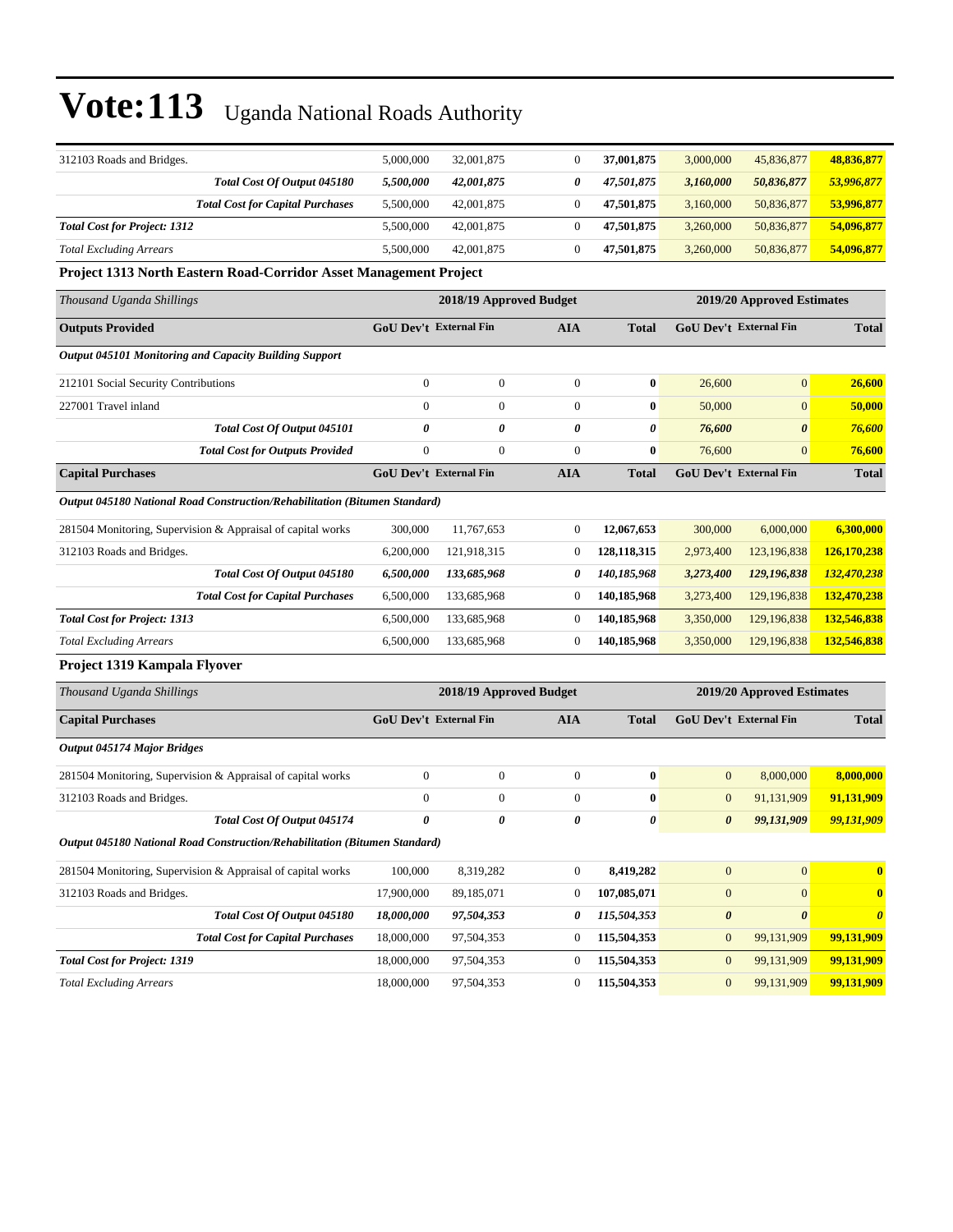#### **Project 1320 Construction of 66 Selected Bridges**

| Thousand Uganda Shillings                                                         |                               | 2018/19 Approved Budget |                  |              | 2019/20 Approved Estimates |                               |                |  |
|-----------------------------------------------------------------------------------|-------------------------------|-------------------------|------------------|--------------|----------------------------|-------------------------------|----------------|--|
| <b>Outputs Provided</b>                                                           | <b>GoU Dev't External Fin</b> |                         | <b>AIA</b>       | Total        |                            | GoU Dev't External Fin        | <b>Total</b>   |  |
| <b>Output 045101 Monitoring and Capacity Building Support</b>                     |                               |                         |                  |              |                            |                               |                |  |
| 227001 Travel inland                                                              | $\boldsymbol{0}$              | $\boldsymbol{0}$        | $\boldsymbol{0}$ | $\bf{0}$     | 100,000                    | $\mathbf{0}$                  | 100,000        |  |
| Total Cost Of Output 045101                                                       | 0                             | 0                       | 0                | 0            | 100,000                    | $\boldsymbol{\theta}$         | 100,000        |  |
| <b>Total Cost for Outputs Provided</b>                                            | $\boldsymbol{0}$              | $\mathbf{0}$            | $\mathbf{0}$     | $\bf{0}$     | 100,000                    | $\mathbf{0}$                  | <b>100,000</b> |  |
| <b>Capital Purchases</b>                                                          | <b>GoU Dev't External Fin</b> |                         | <b>AIA</b>       | <b>Total</b> |                            | GoU Dev't External Fin        | <b>Total</b>   |  |
| <b>Output 045174 Major Bridges</b>                                                |                               |                         |                  |              |                            |                               |                |  |
| 281504 Monitoring, Supervision & Appraisal of capital works                       | 1,200,000                     | $\mathbf{0}$            | $\mathbf{0}$     | 1,200,000    | $\boldsymbol{0}$           | $\boldsymbol{0}$              | $\bf{0}$       |  |
| 312103 Roads and Bridges.                                                         | 31,000,000                    | $\mathbf{0}$            | $\boldsymbol{0}$ | 31,000,000   | 72,300,000                 | $\mathbf{0}$                  | 72,300,000     |  |
| Total Cost Of Output 045174                                                       | 32,200,000                    | 0                       | 0                | 32,200,000   | 72,300,000                 | $\boldsymbol{\theta}$         | 72,300,000     |  |
| <b>Total Cost for Capital Purchases</b>                                           | 32,200,000                    | $\boldsymbol{0}$        | $\mathbf{0}$     | 32,200,000   | 72,300,000                 | $\mathbf{0}$                  | 72,300,000     |  |
| <b>Total Cost for Project: 1320</b>                                               | 32,200,000                    | $\mathbf{0}$            | $\boldsymbol{0}$ | 32,200,000   | 72,400,000                 | $\boldsymbol{0}$              | 72,400,000     |  |
| <b>Total Excluding Arrears</b>                                                    | 32,200,000                    | $\mathbf{0}$            | $\boldsymbol{0}$ | 32,200,000   | 72,400,000                 | $\boldsymbol{0}$              | 72,400,000     |  |
| Project 1322 Upgrading of Muyembe-Nakapiripirit (92 km)                           |                               |                         |                  |              |                            |                               |                |  |
| Thousand Uganda Shillings                                                         |                               | 2018/19 Approved Budget |                  |              |                            | 2019/20 Approved Estimates    |                |  |
| <b>Outputs Provided</b>                                                           | <b>GoU Dev't External Fin</b> |                         | <b>AIA</b>       | Total        |                            | GoU Dev't External Fin        | <b>Total</b>   |  |
| <b>Output 045101 Monitoring and Capacity Building Support</b>                     |                               |                         |                  |              |                            |                               |                |  |
| 227001 Travel inland                                                              | $\boldsymbol{0}$              | $\boldsymbol{0}$        | $\theta$         | $\bf{0}$     | 100,000                    | $\mathbf{0}$                  | 100,000        |  |
| Total Cost Of Output 045101                                                       | 0                             | 0                       | 0                | $\theta$     | 100,000                    | $\boldsymbol{\theta}$         | 100,000        |  |
| <b>Total Cost for Outputs Provided</b>                                            | $\overline{0}$                | $\boldsymbol{0}$        | $\overline{0}$   | $\bf{0}$     | 100,000                    | $\mathbf{0}$                  | 100,000        |  |
| <b>Capital Purchases</b>                                                          | <b>GoU Dev't External Fin</b> |                         | <b>AIA</b>       | Total        |                            | <b>GoU Dev't External Fin</b> | <b>Total</b>   |  |
| <b>Output 045180 National Road Construction/Rehabilitation (Bitumen Standard)</b> |                               |                         |                  |              |                            |                               |                |  |
| 281504 Monitoring, Supervision & Appraisal of capital works                       | 100,000                       | 10,000,000              | $\boldsymbol{0}$ | 10,100,000   | 500,000                    | 5,000,000                     | 5,500,000      |  |
| 312103 Roads and Bridges.                                                         | 5,000,000                     | 69,194,535              | $\boldsymbol{0}$ | 74,194,535   | 10,000,000                 | 45,836,877                    | 55,836,877     |  |
| Total Cost Of Output 045180                                                       | 5,100,000                     | 79,194,535              | 0                | 84,294,535   | 10,500,000                 | 50,836,877                    | 61,336,877     |  |
| <b>Total Cost for Capital Purchases</b>                                           | 5,100,000                     | 79,194,535              | $\boldsymbol{0}$ | 84,294,535   | 10,500,000                 | 50,836,877                    | 61,336,877     |  |
| <b>Total Cost for Project: 1322</b>                                               | 5,100,000                     | 79,194,535              | $\boldsymbol{0}$ | 84,294,535   | 10,600,000                 | 50,836,877                    | 61,436,877     |  |
| <b>Total Excluding Arrears</b>                                                    | 5,100,000                     | 79,194,535              | $\boldsymbol{0}$ | 84,294,535   | 10,600,000                 | 50,836,877                    | 61,436,877     |  |
| Project 1402 Rwenkunye- Apac- Lira-Acholibur road                                 |                               |                         |                  |              |                            |                               |                |  |
| Thousand Uganda Shillings                                                         |                               | 2018/19 Approved Budget |                  |              |                            | 2019/20 Approved Estimates    |                |  |
| <b>Outputs Provided</b>                                                           | GoU Dev't External Fin        |                         | <b>AIA</b>       | <b>Total</b> |                            | <b>GoU Dev't External Fin</b> | <b>Total</b>   |  |
| Output 045101 Monitoring and Capacity Building Support                            |                               |                         |                  |              |                            |                               |                |  |
| 227001 Travel inland                                                              | $\boldsymbol{0}$              | $\mathbf{0}$            | $\mathbf{0}$     | $\bf{0}$     | 50,000                     | $\mathbf{0}$                  | 50,000         |  |
| 227002 Travel abroad                                                              | $\overline{0}$                | $\mathbf{0}$            | $\boldsymbol{0}$ | $\pmb{0}$    | 104,348                    | $\boldsymbol{0}$              | 104,348        |  |
| Total Cost Of Output 045101                                                       | 0                             | 0                       | 0                | 0            | 154,348                    | 0                             | 154,348        |  |
| <b>Total Cost for Outputs Provided</b>                                            | $\boldsymbol{0}$              | $\mathbf{0}$            | $\boldsymbol{0}$ | $\bf{0}$     | 154,348                    | $\mathbf{0}$                  | 154,348        |  |
| <b>Capital Purchases</b>                                                          | GoU Dev't External Fin        |                         | <b>AIA</b>       | Total        |                            | GoU Dev't External Fin        | <b>Total</b>   |  |
| Output 045180 National Road Construction/Rehabilitation (Bitumen Standard)        |                               |                         |                  |              |                            |                               |                |  |
| 281504 Monitoring, Supervision & Appraisal of capital works                       | 200,000                       | $\boldsymbol{0}$        | $\mathbf{0}$     | 200,000      | 1,000,000                  | 8,000,000                     | 9,000,000      |  |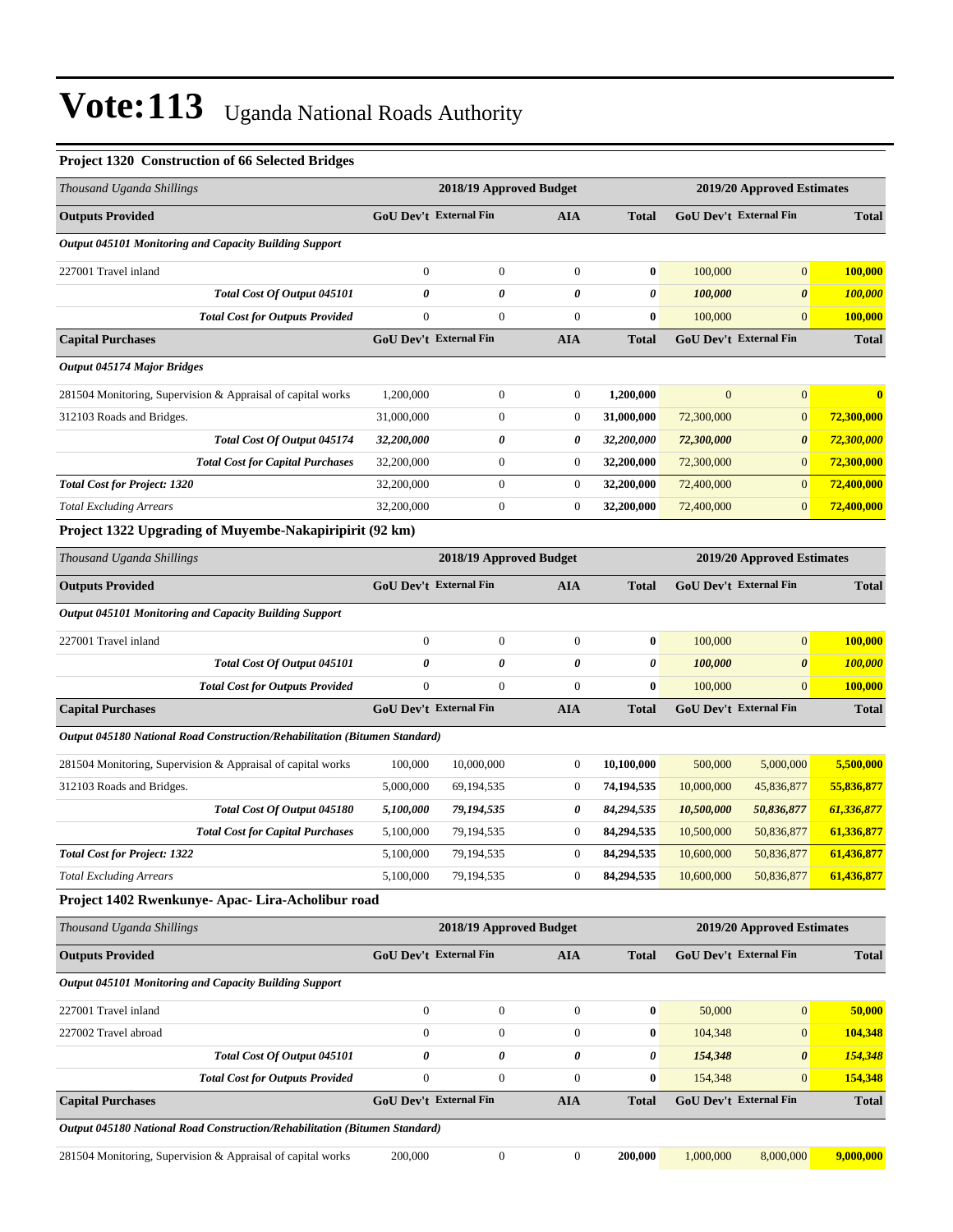| 312103 Roads and Bridges.                                                         | 9,000,000                     | 550,025                 | $\boldsymbol{0}$      | 9,550,025             | 15,000,000                    | 92,657,016                 | 107,657,016  |
|-----------------------------------------------------------------------------------|-------------------------------|-------------------------|-----------------------|-----------------------|-------------------------------|----------------------------|--------------|
| Total Cost Of Output 045180                                                       | 9,200,000                     | 550,025                 | 0                     | 9,750,025             | 16,000,000                    | 100,657,016                | 116,657,016  |
| <b>Total Cost for Capital Purchases</b>                                           | 9,200,000                     | 550,025                 | $\boldsymbol{0}$      | 9,750,025             | 16,000,000                    | 100,657,016                | 116,657,016  |
| <b>Total Cost for Project: 1402</b>                                               | 9,200,000                     | 550,025                 | $\boldsymbol{0}$      | 9,750,025             | 16,154,348                    | 100,657,016                | 116,811,364  |
| <b>Total Excluding Arrears</b>                                                    | 9,200,000                     | 550,025                 | $\boldsymbol{0}$      | 9,750,025             | 16,154,348                    | 100,657,016                | 116,811,364  |
| Project 1403 Soroti-Katakwi-Moroto-Lokitonyala road                               |                               |                         |                       |                       |                               |                            |              |
| Thousand Uganda Shillings                                                         |                               | 2018/19 Approved Budget |                       |                       |                               | 2019/20 Approved Estimates |              |
| <b>Outputs Provided</b>                                                           | GoU Dev't External Fin        |                         | AIA                   | <b>Total</b>          | <b>GoU Dev't External Fin</b> |                            | <b>Total</b> |
| <b>Output 045101 Monitoring and Capacity Building Support</b>                     |                               |                         |                       |                       |                               |                            |              |
| 227001 Travel inland                                                              | $\boldsymbol{0}$              | $\boldsymbol{0}$        | $\boldsymbol{0}$      | $\bf{0}$              | 100,000                       | $\boldsymbol{0}$           | 100,000      |
| Total Cost Of Output 045101                                                       | 0                             | 0                       | 0                     | $\boldsymbol{\theta}$ | 100,000                       | $\boldsymbol{\theta}$      | 100,000      |
| <b>Total Cost for Outputs Provided</b>                                            | $\boldsymbol{0}$              | $\boldsymbol{0}$        | $\boldsymbol{0}$      | $\bf{0}$              | 100,000                       | $\boldsymbol{0}$           | 100,000      |
| <b>Capital Purchases</b>                                                          | <b>GoU Dev't External Fin</b> |                         | <b>AIA</b>            | <b>Total</b>          | <b>GoU Dev't External Fin</b> |                            | <b>Total</b> |
| Output 045180 National Road Construction/Rehabilitation (Bitumen Standard)        |                               |                         |                       |                       |                               |                            |              |
| 281504 Monitoring, Supervision & Appraisal of capital works                       | 5,000,000                     | $\boldsymbol{0}$        | $\boldsymbol{0}$      | 5,000,000             | 7,500,000                     | $\boldsymbol{0}$           | 7,500,000    |
| 312103 Roads and Bridges.                                                         | 135,000,000                   | $\boldsymbol{0}$        | $\mathbf{0}$          | 135,000,000           | 130,000,000                   | $\boldsymbol{0}$           | 130,000,000  |
| Total Cost Of Output 045180                                                       | 140,000,000                   | 0                       | 0                     | 140,000,000           | 137,500,000                   | $\boldsymbol{\theta}$      | 137,500,000  |
| <b>Total Cost for Capital Purchases</b>                                           | 140,000,000                   | $\boldsymbol{0}$        | $\mathbf{0}$          | 140,000,000           | 137,500,000                   | $\mathbf{0}$               | 137,500,000  |
| <b>Arrears</b>                                                                    | GoU Dev't External Fin        |                         | <b>AIA</b>            | <b>Total</b>          | GoU Dev't External Fin        |                            | <b>Total</b> |
| Output 045199 Arrears                                                             |                               |                         |                       |                       |                               |                            |              |
| 321605 Domestic arrears (Budgeting)                                               | $\boldsymbol{0}$              | $\boldsymbol{0}$        | $\boldsymbol{0}$      | $\bf{0}$              | 20,000,000                    | $\mathbf{0}$               | 20,000,000   |
| Total Cost Of Output 045199                                                       | 0                             | 0                       | 0                     | 0                     | 20,000,000                    | $\boldsymbol{\theta}$      | 20,000,000   |
| <b>Total Cost for Arrears</b>                                                     | $\boldsymbol{0}$              | $\boldsymbol{0}$        | $\boldsymbol{0}$      | $\bf{0}$              | 20,000,000                    | $\boldsymbol{0}$           | 20,000,000   |
| <b>Total Cost for Project: 1403</b>                                               | 140,000,000                   | $\boldsymbol{0}$        | $\boldsymbol{0}$      | 140,000,000           | 157,600,000                   | $\mathbf{0}$               | 157,600,000  |
|                                                                                   | 140,000,000                   |                         |                       |                       | 137,600,000                   | $\boldsymbol{0}$           |              |
| <b>Total Excluding Arrears</b>                                                    |                               | $\boldsymbol{0}$        | $\boldsymbol{0}$      | 140,000,000           |                               |                            | 137,600,000  |
| Project 1404 Kibuye- Busega- Mpigi                                                |                               |                         |                       |                       |                               |                            |              |
| Thousand Uganda Shillings                                                         |                               | 2018/19 Approved Budget |                       |                       |                               | 2019/20 Approved Estimates |              |
| <b>Outputs Provided</b>                                                           | GoU Dev't External Fin        |                         | AIA                   | <b>Total</b>          | GoU Dev't External Fin        |                            | <b>Total</b> |
| <b>Output 045101 Monitoring and Capacity Building Support</b>                     |                               |                         |                       |                       |                               |                            |              |
| 227001 Travel inland                                                              | $\boldsymbol{0}$              | $\boldsymbol{0}$        | $\boldsymbol{0}$      | $\bf{0}$              | 50,000                        | $\boldsymbol{0}$           | 50,000       |
| Total Cost Of Output 045101                                                       | 0                             | 0                       | $\boldsymbol{\theta}$ | 0                     | 50,000                        | $\boldsymbol{\theta}$      | 50,000       |
| <b>Total Cost for Outputs Provided</b>                                            | $\boldsymbol{0}$              | $\boldsymbol{0}$        | $\mathbf{0}$          | $\bf{0}$              | 50,000                        | $\mathbf{0}$               | 50,000       |
| <b>Capital Purchases</b>                                                          | GoU Dev't External Fin        |                         | <b>AIA</b>            | <b>Total</b>          | <b>GoU Dev't External Fin</b> |                            | <b>Total</b> |
| <b>Output 045180 National Road Construction/Rehabilitation (Bitumen Standard)</b> |                               |                         |                       |                       |                               |                            |              |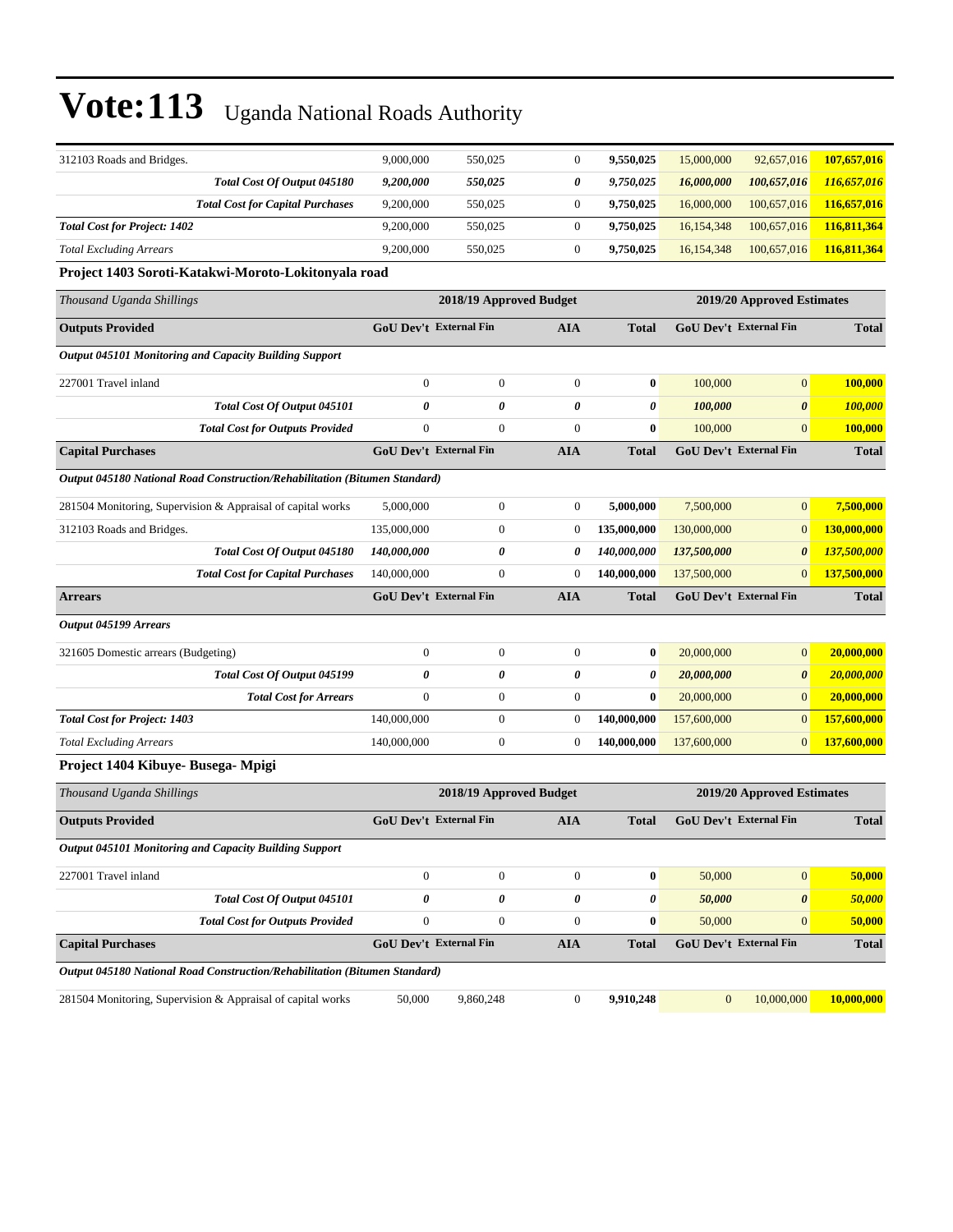| 312103 Roads and Bridges.                                                         | 9,000,000                     | 170,075,785             | $\mathbf{0}$     | 179,075,785      | $\mathbf{0}$     | 198,420,417                   | 198,420,417      |
|-----------------------------------------------------------------------------------|-------------------------------|-------------------------|------------------|------------------|------------------|-------------------------------|------------------|
| Total Cost Of Output 045180                                                       | 9,050,000                     | 179,936,032             | 0                | 188,986,032      | 0                | 208,420,417                   | 208,420,417      |
| <b>Total Cost for Capital Purchases</b>                                           | 9,050,000                     | 179,936,032             | $\mathbf{0}$     | 188,986,032      | $\mathbf{0}$     | 208,420,417                   | 208,420,417      |
| <b>Total Cost for Project: 1404</b>                                               | 9,050,000                     | 179,936,032             | $\boldsymbol{0}$ | 188,986,032      | 50,000           | 208,420,417                   | 208,470,417      |
| <b>Total Excluding Arrears</b>                                                    | 9,050,000                     | 179,936,032             | $\boldsymbol{0}$ | 188,986,032      | 50,000           | 208,420,417                   | 208,470,417      |
| Project 1490 Luwero- Butalangu                                                    |                               |                         |                  |                  |                  |                               |                  |
| Thousand Uganda Shillings                                                         |                               | 2018/19 Approved Budget |                  |                  |                  | 2019/20 Approved Estimates    |                  |
| <b>Outputs Provided</b>                                                           | <b>GoU Dev't External Fin</b> |                         | <b>AIA</b>       | <b>Total</b>     |                  | GoU Dev't External Fin        | <b>Total</b>     |
| <b>Output 045101 Monitoring and Capacity Building Support</b>                     |                               |                         |                  |                  |                  |                               |                  |
| 227002 Travel abroad                                                              | $\boldsymbol{0}$              | $\boldsymbol{0}$        | $\boldsymbol{0}$ | $\bf{0}$         | 104,348          | $\boldsymbol{0}$              | 104,348          |
| Total Cost Of Output 045101                                                       | 0                             | 0                       | 0                | 0                | 104,348          | $\boldsymbol{\theta}$         | 104,348          |
| <b>Total Cost for Outputs Provided</b>                                            | $\boldsymbol{0}$              | $\mathbf{0}$            | $\mathbf{0}$     | $\bf{0}$         | 104,348          | $\mathbf{0}$                  | 104,348          |
| <b>Capital Purchases</b>                                                          | <b>GoU Dev't External Fin</b> |                         | <b>AIA</b>       | <b>Total</b>     |                  | <b>GoU Dev't External Fin</b> | <b>Total</b>     |
| Output 045180 National Road Construction/Rehabilitation (Bitumen Standard)        |                               |                         |                  |                  |                  |                               |                  |
| 281504 Monitoring, Supervision & Appraisal of capital works                       | 100,000                       | 6,287,172               | $\boldsymbol{0}$ | 6,387,172        | 1,000,000        | 5,000,000                     | 6,000,000        |
| 312103 Roads and Bridges.                                                         | $\boldsymbol{0}$              | 38,621,233              | $\boldsymbol{0}$ | 38,621,233       | $\boldsymbol{0}$ | 33, 323, 853                  | 33,323,853       |
| Total Cost Of Output 045180                                                       | 100,000                       | 44,908,405              | 0                | 45,008,405       | 1,000,000        | 38,323,853                    | 39,323,853       |
| <b>Total Cost for Capital Purchases</b>                                           | 100,000                       | 44,908,405              | $\boldsymbol{0}$ | 45,008,405       | 1,000,000        | 38, 323, 853                  | 39,323,853       |
| <b>Total Cost for Project: 1490</b>                                               | 100,000                       | 44,908,405              | $\mathbf{0}$     | 45,008,405       | 1,104,348        | 38, 323, 853                  | 39,428,201       |
|                                                                                   |                               |                         |                  |                  |                  |                               |                  |
| <b>Total Excluding Arrears</b>                                                    | 100,000                       | 44,908,405              | $\boldsymbol{0}$ | 45,008,405       | 1,104,348        | 38, 323, 853                  | 39,428,201       |
| Project 1503 Karugutu-Ntoroko Road                                                |                               |                         |                  |                  |                  |                               |                  |
| Thousand Uganda Shillings                                                         |                               | 2018/19 Approved Budget |                  |                  |                  | 2019/20 Approved Estimates    |                  |
| <b>Capital Purchases</b>                                                          | GoU Dev't External Fin        |                         | AIA              | <b>Total</b>     |                  | GoU Dev't External Fin        | <b>Total</b>     |
| <b>Output 045180 National Road Construction/Rehabilitation (Bitumen Standard)</b> |                               |                         |                  |                  |                  |                               |                  |
| 281504 Monitoring, Supervision & Appraisal of capital works                       | $\boldsymbol{0}$              | $\boldsymbol{0}$        | $\boldsymbol{0}$ | $\boldsymbol{0}$ | 1,400,000        | $\boldsymbol{0}$              | 1,400,000        |
| Total Cost Of Output 045180                                                       | 0                             | 0                       | 0                | 0                | 1,400,000        | $\boldsymbol{\theta}$         | <u>1,400,000</u> |
| <b>Total Cost for Capital Purchases</b>                                           | $\boldsymbol{0}$              | $\mathbf{0}$            | $\boldsymbol{0}$ | $\bf{0}$         | 1,400,000        | $\mathbf{0}$                  | 1,400,000        |
| <b>Total Cost for Project: 1503</b>                                               | $\boldsymbol{0}$              | $\boldsymbol{0}$        | $\mathbf{0}$     | $\bf{0}$         | 1,400,000        | $\mathbf{0}$                  | 1,400,000        |
| Total Excluding Arrears                                                           | $\boldsymbol{0}$              | $\mathbf{0}$            | $\mathbf{0}$     | $\bf{0}$         | 1,400,000        | $\boldsymbol{0}$              | 1,400,000        |
| <b>Project 1506 Land Acquisition</b>                                              |                               |                         |                  |                  |                  |                               |                  |
| Thousand Uganda Shillings                                                         |                               | 2018/19 Approved Budget |                  |                  |                  | 2019/20 Approved Estimates    |                  |
| <b>Outputs Provided</b>                                                           | <b>GoU Dev't External Fin</b> |                         | AIA              | <b>Total</b>     |                  | GoU Dev't External Fin        | <b>Total</b>     |
| Output 045101 Monitoring and Capacity Building Support                            |                               |                         |                  |                  |                  |                               |                  |
| 211102 Contract Staff Salaries                                                    | 2,594,400                     | $\boldsymbol{0}$        | $\boldsymbol{0}$ | 2,594,400        | 1,314,000        | $\boldsymbol{0}$              | 1,314,000        |
| 211103 Allowances (Inc. Casuals, Temporary)                                       | 400,000                       | $\boldsymbol{0}$        | $\boldsymbol{0}$ | 400,000          | 500,000          | $\mathbf{0}$                  | 500,000          |
| 212101 Social Security Contributions                                              | 259,440                       | $\boldsymbol{0}$        | $\boldsymbol{0}$ | 259,440          | 131,400          | $\mathbf{0}$                  | 131,400          |
| 221005 Hire of Venue (chairs, projector, etc)                                     | 100,000                       | $\boldsymbol{0}$        | $\boldsymbol{0}$ | 100,000          | 50,000           | $\mathbf{0}$                  | 50,000           |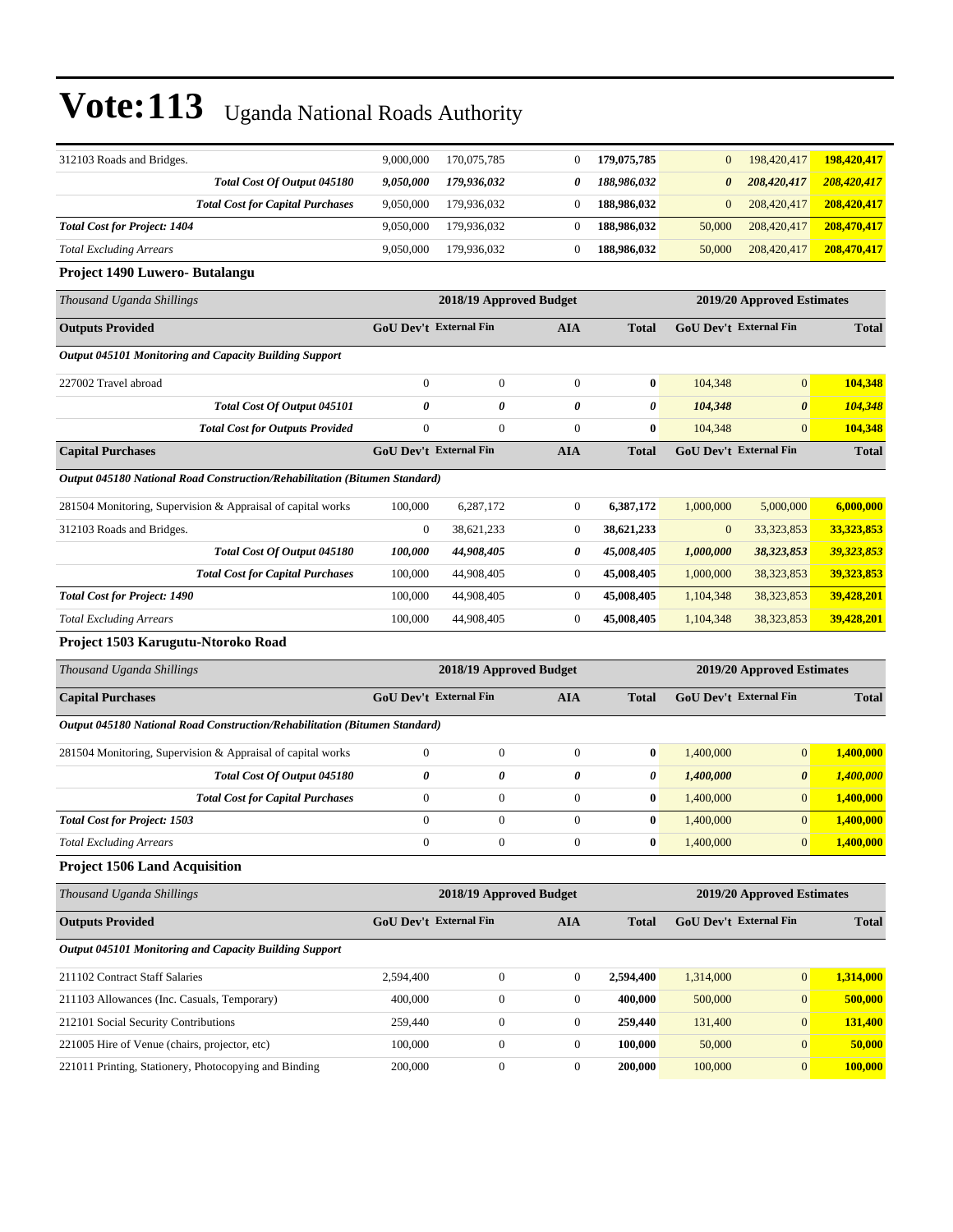| 224005 Uniforms, Beddings and Protective Gear                                                          | 6,000            | $\boldsymbol{0}$              | 0                | 6,000        | 50,000                | $\mathbf{0}$                  | 50,000                |
|--------------------------------------------------------------------------------------------------------|------------------|-------------------------------|------------------|--------------|-----------------------|-------------------------------|-----------------------|
| 227001 Travel inland                                                                                   | 552,180          | $\boldsymbol{0}$              | $\boldsymbol{0}$ | 552,180      | 800,000               | $\mathbf{0}$                  | 800,000               |
| 227004 Fuel, Lubricants and Oils                                                                       | 100,000          | $\boldsymbol{0}$              | $\boldsymbol{0}$ | 100,000      | 500,000               | $\mathbf{0}$                  | 500,000               |
| 228002 Maintenance - Vehicles                                                                          | 200,000          | $\boldsymbol{0}$              | $\boldsymbol{0}$ | 200,000      | 400,000               | $\mathbf{0}$                  | 400,000               |
| Total Cost Of Output 045101                                                                            | 4,412,020        | 0                             | 0                | 4,412,020    | 3,845,400             | $\boldsymbol{\theta}$         | 3,845,400             |
| <b>Total Cost for Outputs Provided</b>                                                                 | 4,412,020        | $\boldsymbol{0}$              | $\overline{0}$   | 4,412,020    | 3,845,400             | $\overline{0}$                | 3,845,400             |
| <b>Capital Purchases</b>                                                                               |                  | <b>GoU Dev't External Fin</b> | AIA              | <b>Total</b> |                       | GoU Dev't External Fin        | Total                 |
| Output 045171 Acquisition of Land by Government                                                        |                  |                               |                  |              |                       |                               |                       |
| 311101 Land                                                                                            | 245,247,980      | $\boldsymbol{0}$              | 0                | 245,247,980  | 408,681,655           | $\mathbf{0}$                  | 408,681,655           |
| Total Cost Of Output 045171                                                                            | 245,247,980      | 0                             | 0                | 245,247,980  | 408,681,655           | $\boldsymbol{\theta}$         | 408,681,655           |
| <b>Total Cost for Capital Purchases</b>                                                                | 245,247,980      | $\boldsymbol{0}$              | 0                | 245,247,980  | 408,681,655           | $\mathbf{0}$                  | 408,681,655           |
| <b>Total Cost for Project: 1506</b>                                                                    | 249,660,000      | $\boldsymbol{0}$              | $\mathbf{0}$     | 249,660,000  | 412,527,055           | $\mathbf{0}$                  | 412,527,055           |
| <b>Total Excluding Arrears</b>                                                                         | 249,660,000      | $\boldsymbol{0}$              | 0                | 249,660,000  | 412,527,055           | $\mathbf{0}$                  | 412,527,055           |
| <b>Project 1510 UNRA Retooling Project</b>                                                             |                  |                               |                  |              |                       |                               |                       |
| Thousand Uganda Shillings                                                                              |                  | 2018/19 Approved Budget       |                  |              |                       | 2019/20 Approved Estimates    |                       |
| <b>Outputs Provided</b>                                                                                |                  | GoU Dev't External Fin        | AIA              | <b>Total</b> |                       | <b>GoU Dev't External Fin</b> | <b>Total</b>          |
|                                                                                                        |                  |                               |                  |              |                       |                               |                       |
| Output 045101 Monitoring and Capacity Building Support                                                 |                  |                               |                  |              |                       |                               |                       |
| 221003 Staff Training                                                                                  | 1,446,409        | 6,199,738                     | 0                | 7,646,148    | 2,657,920             | $\mathbf{0}$                  | 2,657,920             |
| 225001 Consultancy Services- Short term                                                                | 1,690,000        | $\boldsymbol{0}$              | $\boldsymbol{0}$ | 1,690,000    | 200,000               | $\mathbf{0}$                  | 200,000               |
| 225002 Consultancy Services-Long-term                                                                  | 2,798,000        | $\boldsymbol{0}$              | $\boldsymbol{0}$ | 2,798,000    | 6,701,450             | $\mathbf{0}$                  | 6,701,450             |
| 226001 Insurances                                                                                      | 2,000,000        | $\boldsymbol{0}$              | $\boldsymbol{0}$ | 2,000,000    | 800,000               | $\mathbf{0}$                  | 800,000               |
| 228001 Maintenance - Civil                                                                             | $\boldsymbol{0}$ | $\mathbf{0}$                  | $\boldsymbol{0}$ | $\bf{0}$     | 343,784               | $\mathbf{0}$                  | 343,784               |
| Total Cost Of Output 045101                                                                            | 7,934,409        | 6,199,738                     | 0                | 14,134,148   | 10,703,154            | $\boldsymbol{\theta}$         | 10,703,154            |
| <b>Total Cost for Outputs Provided</b>                                                                 | 7,934,409        | 6,199,738                     | $\boldsymbol{0}$ | 14, 134, 148 | 10,703,154            | $\mathbf{0}$                  | 10,703,154            |
| <b>Capital Purchases</b>                                                                               |                  | GoU Dev't External Fin        | AIA              | <b>Total</b> |                       | <b>GoU Dev't External Fin</b> | Total                 |
| Output 045171 Acquisition of Land by Government                                                        |                  |                               |                  |              |                       |                               |                       |
| 311101 Land                                                                                            | 2,416,000        | $\boldsymbol{0}$              | $\boldsymbol{0}$ | 2,416,000    | $\boldsymbol{0}$      | $\boldsymbol{0}$              | $\bf{0}$              |
| Total Cost Of Output 045171                                                                            | 2,416,000        | 0                             | 0                | 2,416,000    | $\boldsymbol{\theta}$ | $\boldsymbol{\theta}$         | $\boldsymbol{\theta}$ |
| <b>Output 045172 Government Buildings and Administrative Infrastructure</b>                            |                  |                               |                  |              |                       |                               |                       |
| 312101 Non-Residential Buildings                                                                       | 3,600,000        | $\boldsymbol{0}$              | $\boldsymbol{0}$ | 3,600,000    | 18,775,000            | $\boldsymbol{0}$              | 18,775,000            |
| 312102 Residential Buildings                                                                           | 2,000,000        | $\boldsymbol{0}$              | 0                | 2,000,000    | $\boldsymbol{0}$      | $\mathbf{0}$                  | $\bf{0}$              |
| Total Cost Of Output 045172                                                                            | 5,600,000        | 0                             | 0                | 5,600,000    | 18,775,000            | $\boldsymbol{\theta}$         | 18,775,000            |
| Output 045176 Purchase of Office and ICT Equipment, including Software                                 |                  |                               |                  |              |                       |                               |                       |
| 312203 Furniture & Fixtures                                                                            | 1,188,000        | $\boldsymbol{0}$              | $\boldsymbol{0}$ | 1,188,000    | 1,820,000             | $\mathbf{0}$                  | 1,820,000             |
| 312213 ICT Equipment                                                                                   | 8,443,251        | $\boldsymbol{0}$              | $\boldsymbol{0}$ | 8,443,251    | 7,205,652             | $\mathbf{0}$                  | 7,205,652             |
| Total Cost Of Output 045176                                                                            | 9,631,251        | 0                             | 0                | 9,631,251    | 9,025,652             | $\boldsymbol{\theta}$         | 9,025,652             |
| Output 045177 Purchase of Specialised Machinery & Equipment                                            |                  |                               |                  |              |                       |                               |                       |
| 312202 Machinery and Equipment                                                                         | 38,082,340       | $\boldsymbol{0}$              | 0                | 38,082,340   | 12,162,080            | $\boldsymbol{0}$              | 12,162,080            |
| Total Cost Of Output 045177                                                                            | 38,082,340       | 0                             | 0                | 38,082,340   | 12,162,080            | $\boldsymbol{\theta}$         | 12,162,080            |
| Output 045180 National Road Construction/Rehabilitation (Bitumen Standard)                             |                  |                               |                  |              |                       |                               |                       |
|                                                                                                        | 200,000          | $\boldsymbol{0}$              | $\boldsymbol{0}$ | 200,000      | 6,000,000             | $\mathbf{0}$                  | 6,000,000             |
| 281501 Environment Impact Assessment for Capital Works<br>281502 Feasibility Studies for Capital Works | 336,000          | $\boldsymbol{0}$              | $\boldsymbol{0}$ | 336,000      | $\boldsymbol{0}$      | $\mathbf{0}$                  |                       |
|                                                                                                        |                  |                               |                  |              |                       |                               | $\bf{0}$              |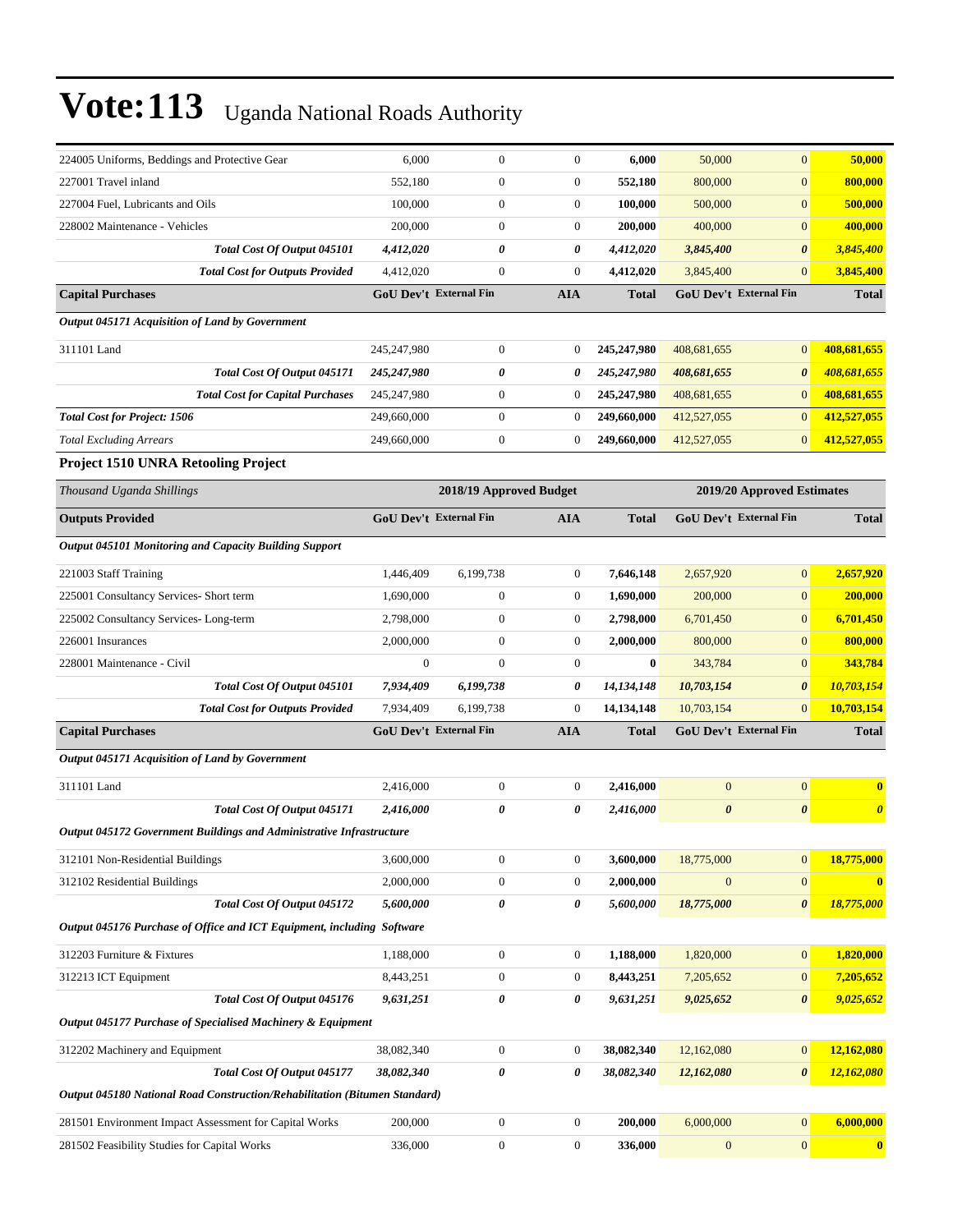| 281503 Engineering and Design Studies & Plans for capital<br>works                | $\boldsymbol{0}$              | $\mathbf{0}$            | $\mathbf{0}$          | 0                | 32,630,000                 | $\mathbf{0}$                  | 32,630,000     |
|-----------------------------------------------------------------------------------|-------------------------------|-------------------------|-----------------------|------------------|----------------------------|-------------------------------|----------------|
| Total Cost Of Output 045180                                                       | 536,000                       | 0                       | 0                     | 536,000          | 38,630,000                 | 0                             | 38,630,000     |
| <b>Total Cost for Capital Purchases</b>                                           | 56,265,591                    | $\mathbf{0}$            | $\mathbf{0}$          | 56,265,591       | 78,592,732                 | $\boldsymbol{0}$              | 78,592,732     |
| <b>Total Cost for Project: 1510</b>                                               | 64,200,000                    | 6,199,738               | $\mathbf{0}$          | 70,399,738       | 89,295,886                 | $\boldsymbol{0}$              | 89,295,886     |
| <b>Total Excluding Arrears</b>                                                    | 64,200,000                    | 6,199,738               | $\boldsymbol{0}$      | 70,399,738       | 89,295,886                 | $\mathbf{0}$                  | 89,295,886     |
| Project 1536 Upgrading of Kitala-Gerenge Road                                     |                               |                         |                       |                  |                            |                               |                |
| Thousand Uganda Shillings                                                         |                               | 2018/19 Approved Budget |                       |                  |                            | 2019/20 Approved Estimates    |                |
| <b>Outputs Provided</b>                                                           | <b>GoU Dev't External Fin</b> |                         | <b>AIA</b>            | <b>Total</b>     |                            | <b>GoU Dev't External Fin</b> | <b>Total</b>   |
| <b>Output 045101 Monitoring and Capacity Building Support</b>                     |                               |                         |                       |                  |                            |                               |                |
| 211102 Contract Staff Salaries                                                    | $\boldsymbol{0}$              | $\mathbf{0}$            | $\boldsymbol{0}$      | 0                | 879,750                    | $\boldsymbol{0}$              | 879,750        |
| 212101 Social Security Contributions                                              | $\overline{0}$                | $\mathbf{0}$            | $\mathbf{0}$          | $\bf{0}$         | 87,975                     | $\mathbf{0}$                  | 87,975         |
| Total Cost Of Output 045101                                                       | 0                             | 0                       | 0                     | 0                | 967,725                    | $\boldsymbol{\theta}$         | 967,725        |
| <b>Total Cost for Outputs Provided</b>                                            | $\overline{0}$                | $\boldsymbol{0}$        | $\boldsymbol{0}$      | $\bf{0}$         | 967,725                    | $\boldsymbol{0}$              | 967,725        |
| <b>Capital Purchases</b>                                                          | <b>GoU Dev't External Fin</b> |                         | <b>AIA</b>            | <b>Total</b>     |                            | <b>GoU Dev't External Fin</b> | <b>Total</b>   |
| <b>Output 045180 National Road Construction/Rehabilitation (Bitumen Standard)</b> |                               |                         |                       |                  |                            |                               |                |
| 312103 Roads and Bridges.                                                         | $\boldsymbol{0}$              | $\mathbf{0}$            | $\mathbf{0}$          | $\boldsymbol{0}$ | 4,897,043                  | $\boldsymbol{0}$              | 4,897,043      |
| Total Cost Of Output 045180                                                       | 0                             | 0                       | 0                     | 0                | 4,897,043                  | $\boldsymbol{\theta}$         | 4,897,043      |
| <b>Total Cost for Capital Purchases</b>                                           | $\boldsymbol{0}$              | $\overline{0}$          | $\boldsymbol{0}$      | $\bf{0}$         | 4,897,043                  | $\boldsymbol{0}$              | 4,897,043      |
| <b>Total Cost for Project: 1536</b>                                               | $\overline{0}$                | $\mathbf{0}$            | $\overline{0}$        | 0                | 5,864,768                  | $\boldsymbol{0}$              | 5,864,768      |
| <b>Total Excluding Arrears</b>                                                    | $\overline{0}$                | $\boldsymbol{0}$        | $\boldsymbol{0}$      | $\bf{0}$         | 5,864,768                  | $\boldsymbol{0}$              | 5,864,768      |
| Project 1537 Upgrading of Kaya-Yei Road                                           |                               |                         |                       |                  |                            |                               |                |
| Thousand Uganda Shillings                                                         |                               | 2018/19 Approved Budget |                       |                  | 2019/20 Approved Estimates |                               |                |
| <b>Outputs Provided</b>                                                           | <b>GoU Dev't External Fin</b> |                         | <b>AIA</b>            | <b>Total</b>     |                            | <b>GoU Dev't External Fin</b> | <b>Total</b>   |
| Output 045101 Monitoring and Capacity Building Support                            |                               |                         |                       |                  |                            |                               |                |
| 227002 Travel abroad                                                              | $\boldsymbol{0}$              | $\mathbf{0}$            | $\mathbf{0}$          | $\bf{0}$         | 100,000                    | $\boldsymbol{0}$              | 100,000        |
| Total Cost Of Output 045101                                                       | 0                             | 0                       | 0                     | 0                | 100,000                    | $\boldsymbol{\theta}$         | 100,000        |
| <b>Total Cost for Outputs Provided</b>                                            | $\mathbf{0}$                  | $\overline{0}$          | $\mathbf{0}$          | $\bf{0}$         | 100,000                    | $\overline{0}$                | <b>100,000</b> |
| <b>Capital Purchases</b>                                                          | <b>GoU Dev't External Fin</b> |                         | <b>AIA</b>            | Total            |                            | <b>GoU Dev't External Fin</b> | <b>Total</b>   |
| Output 045180 National Road Construction/Rehabilitation (Bitumen Standard)        |                               |                         |                       |                  |                            |                               |                |
| 312103 Roads and Bridges.                                                         | $\boldsymbol{0}$              | $\boldsymbol{0}$        | $\boldsymbol{0}$      | $\bf{0}$         | 20,000,000                 | $\boldsymbol{0}$              | 20,000,000     |
| Total Cost Of Output 045180                                                       | $\pmb{\theta}$                | $\pmb{\theta}$          | $\boldsymbol{\theta}$ | 0                | 20,000,000                 | 0                             | 20,000,000     |
| <b>Total Cost for Capital Purchases</b>                                           | $\boldsymbol{0}$              | $\boldsymbol{0}$        | $\boldsymbol{0}$      | $\bf{0}$         | 20,000,000                 | $\boldsymbol{0}$              | 20,000,000     |
| <b>Total Cost for Project: 1537</b>                                               | $\boldsymbol{0}$              | $\boldsymbol{0}$        | $\mathbf{0}$          | $\bf{0}$         | 20,100,000                 | $\boldsymbol{0}$              | 20,100,000     |
| <b>Total Excluding Arrears</b>                                                    | $\boldsymbol{0}$              | $\boldsymbol{0}$        | $\boldsymbol{0}$      | $\bf{0}$         | 20,100,000                 | $\boldsymbol{0}$              | 20,100,000     |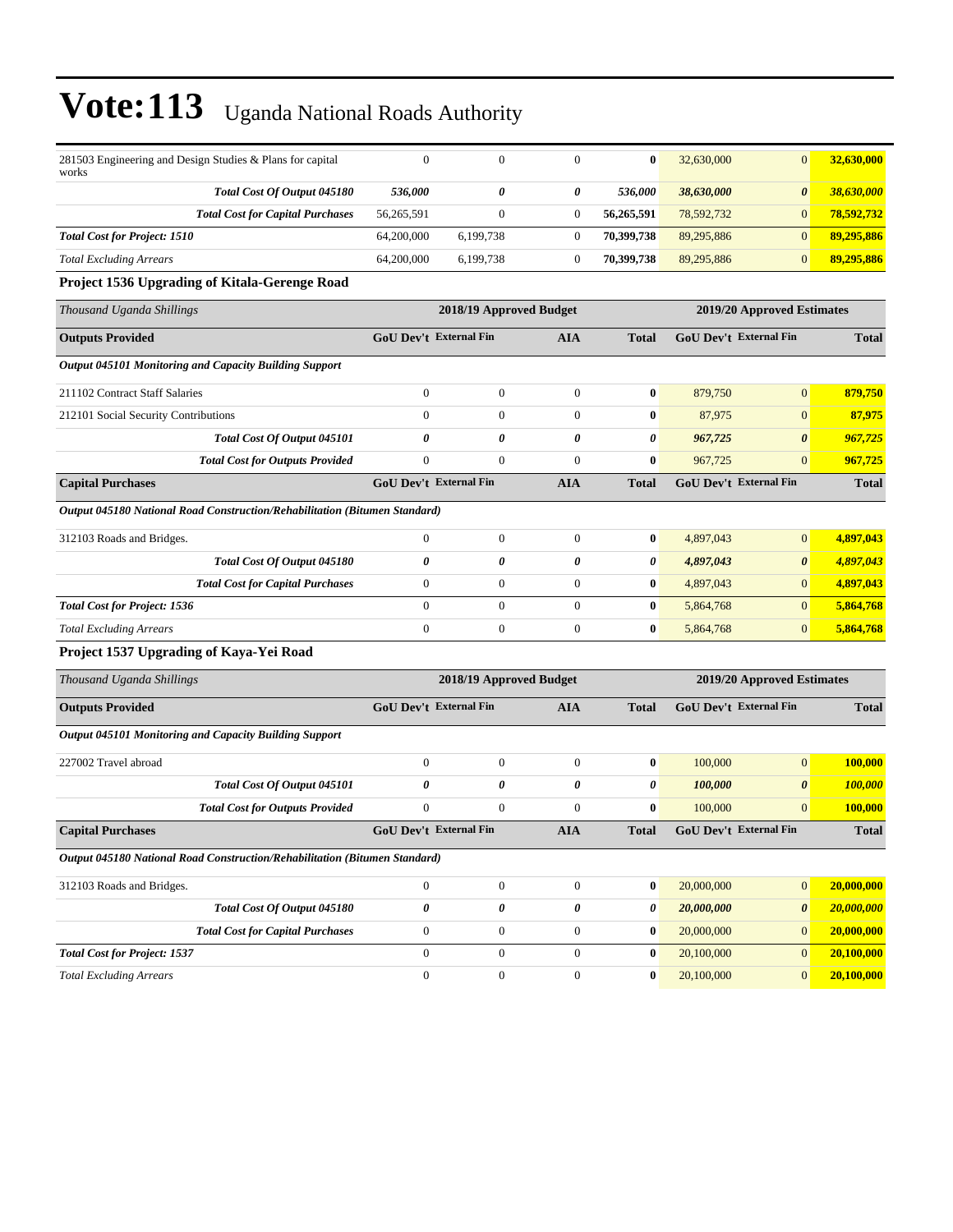| Project 1538 Development of Nakaseke-Ssingo-Kituma road                           |                                                                                              |                         |                  |                       |                               |                            |              |
|-----------------------------------------------------------------------------------|----------------------------------------------------------------------------------------------|-------------------------|------------------|-----------------------|-------------------------------|----------------------------|--------------|
| Thousand Uganda Shillings                                                         |                                                                                              | 2018/19 Approved Budget |                  |                       |                               | 2019/20 Approved Estimates |              |
| <b>Outputs Provided</b>                                                           | <b>GoU Dev't External Fin</b>                                                                |                         | AIA              | <b>Total</b>          | GoU Dev't External Fin        |                            | <b>Total</b> |
| Output 045101 Monitoring and Capacity Building Support                            |                                                                                              |                         |                  |                       |                               |                            |              |
| 227001 Travel inland                                                              | $\boldsymbol{0}$                                                                             | $\boldsymbol{0}$        | $\theta$         | $\bf{0}$              | 100,000                       | $\overline{0}$             | 100,000      |
| Total Cost Of Output 045101                                                       | 0                                                                                            | 0                       | $\theta$         | 0                     | 100,000                       | $\boldsymbol{\theta}$      | 100,000      |
| <b>Total Cost for Outputs Provided</b>                                            | $\boldsymbol{0}$                                                                             | $\mathbf{0}$            | $\mathbf{0}$     | $\bf{0}$              | 100,000                       | $\mathbf{0}$               | 100,000      |
| <b>Capital Purchases</b>                                                          | GoU Dev't External Fin                                                                       |                         | <b>AIA</b>       | <b>Total</b>          | <b>GoU Dev't External Fin</b> |                            | <b>Total</b> |
| Output 045180 National Road Construction/Rehabilitation (Bitumen Standard)        |                                                                                              |                         |                  |                       |                               |                            |              |
| 312103 Roads and Bridges.                                                         | $\boldsymbol{0}$                                                                             | $\mathbf{0}$            | $\mathbf{0}$     | $\bf{0}$              | 10,000,000                    | $\boldsymbol{0}$           | 10,000,000   |
| Total Cost Of Output 045180                                                       | 0                                                                                            | 0                       | $\theta$         | $\boldsymbol{\theta}$ | 10,000,000                    | $\boldsymbol{\theta}$      | 10,000,000   |
| <b>Total Cost for Capital Purchases</b>                                           | $\boldsymbol{0}$                                                                             | $\boldsymbol{0}$        | $\boldsymbol{0}$ | $\bf{0}$              | 10,000,000                    | $\mathbf{0}$               | 10,000,000   |
| <b>Total Cost for Project: 1538</b>                                               | $\overline{0}$                                                                               | $\overline{0}$          | $\mathbf{0}$     | $\bf{0}$              | 10,100,000                    | $\mathbf{0}$               | 10,100,000   |
| <b>Total Excluding Arrears</b>                                                    | $\boldsymbol{0}$                                                                             | $\mathbf{0}$            | $\boldsymbol{0}$ | $\bf{0}$              | 10,100,000                    | $\mathbf{0}$               | 10,100,000   |
| Project 1543 Kihihi-Butogota-Bohoma Road                                          |                                                                                              |                         |                  |                       |                               |                            |              |
| Thousand Uganda Shillings                                                         | 2018/19 Approved Budget<br>2019/20 Approved Estimates                                        |                         |                  |                       |                               |                            |              |
| <b>Capital Purchases</b>                                                          | <b>GoU Dev't External Fin</b><br><b>GoU Dev't External Fin</b><br><b>AIA</b><br><b>Total</b> |                         |                  |                       | <b>Total</b>                  |                            |              |
| <b>Output 045180 National Road Construction/Rehabilitation (Bitumen Standard)</b> |                                                                                              |                         |                  |                       |                               |                            |              |
| 281504 Monitoring, Supervision & Appraisal of capital works                       | $\boldsymbol{0}$                                                                             | $\mathbf{0}$            | $\boldsymbol{0}$ | $\bf{0}$              | 2,000,000                     | $\overline{0}$             | 2,000,000    |
| 312103 Roads and Bridges.                                                         | $\overline{0}$                                                                               | $\mathbf{0}$            | $\overline{0}$   | $\bf{0}$              | 25,000,000                    | $\boldsymbol{0}$           | 25,000,000   |
| Total Cost Of Output 045180                                                       | 0                                                                                            | 0                       | $\theta$         | 0                     | 27,000,000                    | $\boldsymbol{\theta}$      | 27,000,000   |
| <b>Total Cost for Capital Purchases</b>                                           | $\boldsymbol{0}$                                                                             | $\boldsymbol{0}$        | $\boldsymbol{0}$ | $\bf{0}$              | 27,000,000                    | $\mathbf{0}$               | 27,000,000   |
| <b>Total Cost for Project: 1543</b>                                               | $\boldsymbol{0}$                                                                             | $\boldsymbol{0}$        | $\boldsymbol{0}$ | $\bf{0}$              | 27,000,000                    | $\mathbf{0}$               | 27,000,000   |
| <b>Total Excluding Arrears</b>                                                    | $\boldsymbol{0}$                                                                             | $\boldsymbol{0}$        | $\mathbf{0}$     | $\bf{0}$              | 27,000,000                    | $\overline{0}$             | 27,000,000   |
| Project 1544 Kisoro-Lake Bunyonyi Road                                            |                                                                                              |                         |                  |                       |                               |                            |              |
| Thousand Uganda Shillings                                                         |                                                                                              | 2018/19 Approved Budget |                  |                       |                               | 2019/20 Approved Estimates |              |
| <b>Capital Purchases</b>                                                          | <b>GoU Dev't External Fin</b>                                                                |                         | AIA              | <b>Total</b>          | <b>GoU Dev't External Fin</b> |                            | <b>Total</b> |
| Output 045180 National Road Construction/Rehabilitation (Bitumen Standard)        |                                                                                              |                         |                  |                       |                               |                            |              |
| 281504 Monitoring, Supervision & Appraisal of capital works                       | $\boldsymbol{0}$                                                                             | $\boldsymbol{0}$        | $\boldsymbol{0}$ | $\bf{0}$              | 1,000,000                     | $\mathbf{0}$               | 1,000,000    |
| Total Cost Of Output 045180                                                       | 0                                                                                            | $\pmb{\theta}$          | $\pmb{\theta}$   | 0                     | 1,000,000                     | $\boldsymbol{\theta}$      | 1,000,000    |
| <b>Total Cost for Capital Purchases</b>                                           | $\boldsymbol{0}$                                                                             | $\boldsymbol{0}$        | $\boldsymbol{0}$ | $\bf{0}$              | 1,000,000                     | $\mathbf{0}$               | 1,000,000    |
| <b>Total Cost for Project: 1544</b>                                               | $\boldsymbol{0}$                                                                             | $\boldsymbol{0}$        | $\boldsymbol{0}$ | $\bf{0}$              | 1,000,000                     | $\boldsymbol{0}$           | 1,000,000    |
| <b>Total Excluding Arrears</b>                                                    | $\boldsymbol{0}$                                                                             | $\boldsymbol{0}$        | $\boldsymbol{0}$ | $\bf{0}$              | 1,000,000                     | $\mathbf{0}$               | 1,000,000    |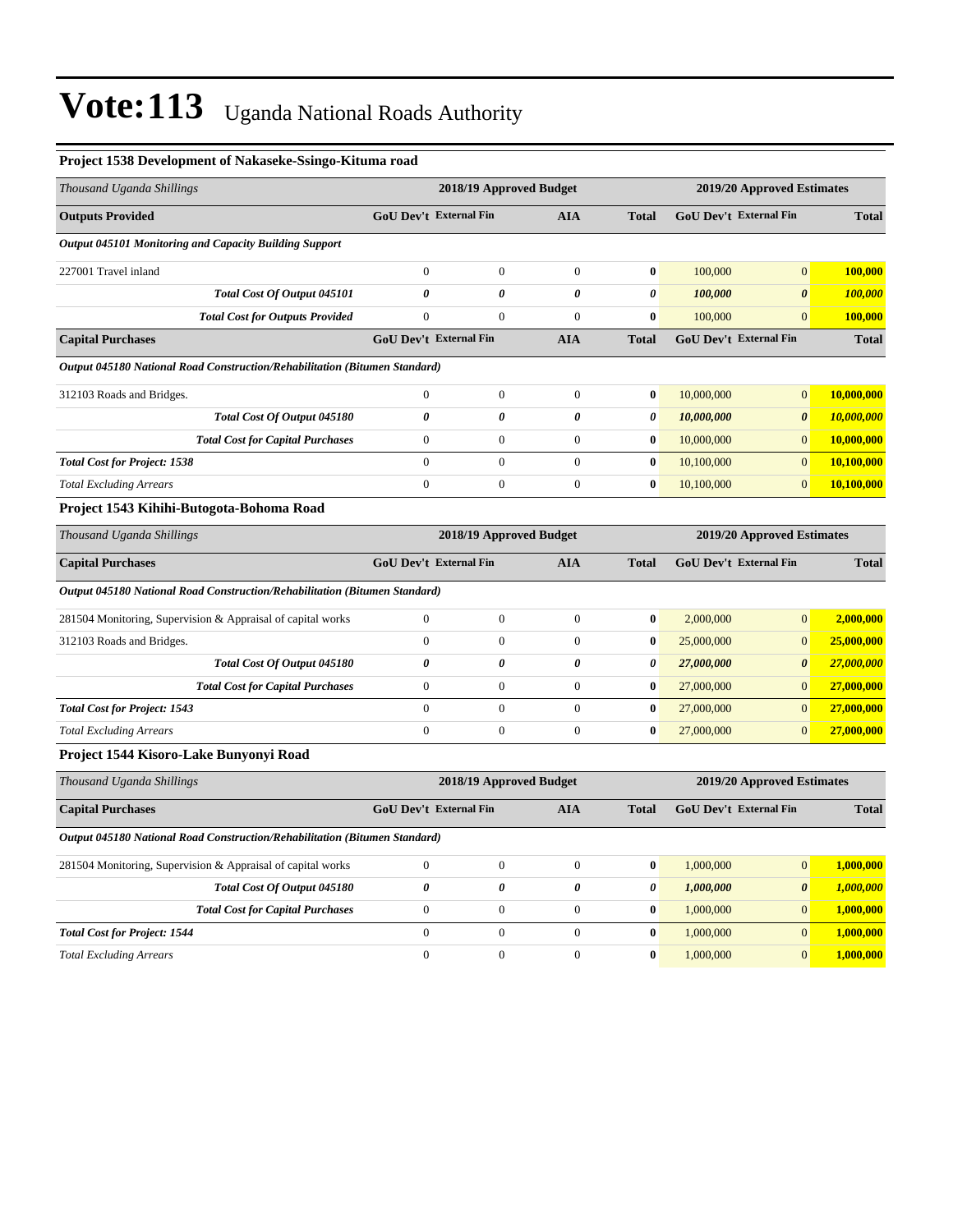| Project 1545 Kisoro-Mgahinga National Park Headquarters Road               |                                                      |                         |                         |                        |                               |                            |              |  |
|----------------------------------------------------------------------------|------------------------------------------------------|-------------------------|-------------------------|------------------------|-------------------------------|----------------------------|--------------|--|
| Thousand Uganda Shillings                                                  |                                                      |                         | 2018/19 Approved Budget |                        | 2019/20 Approved Estimates    |                            |              |  |
| <b>Capital Purchases</b>                                                   | <b>GoU Dev't External Fin</b>                        |                         | AIA                     | <b>Total</b>           | <b>GoU Dev't External Fin</b> |                            | <b>Total</b> |  |
| Output 045180 National Road Construction/Rehabilitation (Bitumen Standard) |                                                      |                         |                         |                        |                               |                            |              |  |
| 281504 Monitoring, Supervision & Appraisal of capital works                | $\boldsymbol{0}$                                     | $\boldsymbol{0}$        | $\boldsymbol{0}$        | $\boldsymbol{0}$       | 2,000,000                     | $\boldsymbol{0}$           | 2,000,000    |  |
| Total Cost Of Output 045180                                                | 0                                                    | 0                       | 0                       | 0                      | 2,000,000                     | $\pmb{\theta}$             | 2,000,000    |  |
| <b>Total Cost for Capital Purchases</b>                                    | $\boldsymbol{0}$                                     | $\boldsymbol{0}$        | $\boldsymbol{0}$        | $\bf{0}$               | 2,000,000                     | $\mathbf{0}$               | 2,000,000    |  |
| <b>Total Cost for Project: 1545</b>                                        | $\boldsymbol{0}$                                     | $\boldsymbol{0}$        | $\boldsymbol{0}$        | $\bf{0}$               | 2,000,000                     | $\mathbf{0}$               | 2,000,000    |  |
| <b>Total Excluding Arrears</b>                                             | $\boldsymbol{0}$                                     | $\boldsymbol{0}$        | $\boldsymbol{0}$        | $\bf{0}$               | 2,000,000                     | $\mathbf{0}$               | 2,000,000    |  |
| Project 1546 Kisoro-Nkuringo-Rubugiri-Muko Road                            |                                                      |                         |                         |                        |                               |                            |              |  |
| Thousand Uganda Shillings                                                  | 2018/19 Approved Budget                              |                         |                         |                        | 2019/20 Approved Estimates    |                            |              |  |
| <b>Capital Purchases</b>                                                   | GoU Dev't External Fin<br><b>AIA</b><br><b>Total</b> |                         |                         | GoU Dev't External Fin |                               | <b>Total</b>               |              |  |
| Output 045180 National Road Construction/Rehabilitation (Bitumen Standard) |                                                      |                         |                         |                        |                               |                            |              |  |
| 281504 Monitoring, Supervision & Appraisal of capital works                | $\boldsymbol{0}$                                     | $\boldsymbol{0}$        | $\boldsymbol{0}$        | $\boldsymbol{0}$       | 2,000,000                     | $\boldsymbol{0}$           | 2,000,000    |  |
| Total Cost Of Output 045180                                                | 0                                                    | 0                       | 0                       | 0                      | 2,000,000                     | $\pmb{\theta}$             | 2,000,000    |  |
| <b>Total Cost for Capital Purchases</b>                                    | $\boldsymbol{0}$                                     | $\boldsymbol{0}$        | $\boldsymbol{0}$        | $\bf{0}$               | 2,000,000                     | $\mathbf{0}$               | 2,000,000    |  |
| <b>Total Cost for Project: 1546</b>                                        | $\boldsymbol{0}$                                     | $\boldsymbol{0}$        | $\boldsymbol{0}$        | $\bf{0}$               | 2,000,000                     | $\mathbf{0}$               | 2,000,000    |  |
| <b>Total Excluding Arrears</b>                                             | $\boldsymbol{0}$                                     | $\boldsymbol{0}$        | $\boldsymbol{0}$        | $\bf{0}$               | 2,000,000                     | $\mathbf{0}$               | 2,000,000    |  |
| Project 1547 Kebisoni-Kisizi-Muhanga road                                  |                                                      |                         |                         |                        |                               |                            |              |  |
| Thousand Uganda Shillings                                                  |                                                      | 2018/19 Approved Budget |                         |                        |                               | 2019/20 Approved Estimates |              |  |
| <b>Capital Purchases</b>                                                   | GoU Dev't External Fin                               |                         | AIA                     | <b>Total</b>           | GoU Dev't External Fin        |                            | <b>Total</b> |  |
| Output 045180 National Road Construction/Rehabilitation (Bitumen Standard) |                                                      |                         |                         |                        |                               |                            |              |  |
| 281504 Monitoring, Supervision & Appraisal of capital works                | $\boldsymbol{0}$                                     | $\boldsymbol{0}$        | $\boldsymbol{0}$        | $\bf{0}$               | 2,000,000                     | $\boldsymbol{0}$           | 2,000,000    |  |
| 312103 Roads and Bridges.                                                  | $\overline{0}$                                       | $\boldsymbol{0}$        | $\boldsymbol{0}$        | $\bf{0}$               | 23,800,000                    | $\mathbf{0}$               | 23,800,000   |  |
| Total Cost Of Output 045180                                                | 0                                                    | 0                       | 0                       | 0                      | 25,800,000                    | $\boldsymbol{\theta}$      | 25,800,000   |  |
| <b>Total Cost for Capital Purchases</b>                                    | $\boldsymbol{0}$                                     | $\boldsymbol{0}$        | $\boldsymbol{0}$        | $\bf{0}$               | 25,800,000                    | $\mathbf{0}$               | 25,800,000   |  |
| <b>Total Cost for Project: 1547</b>                                        | $\boldsymbol{0}$                                     | $\boldsymbol{0}$        | $\overline{0}$          | $\bf{0}$               | 25,800,000                    | $\boldsymbol{0}$           | 25,800,000   |  |
| <b>Total Excluding Arrears</b>                                             | $\boldsymbol{0}$                                     | $\boldsymbol{0}$        | $\boldsymbol{0}$        | $\bf{0}$               | 25,800,000                    | $\boldsymbol{0}$           | 25,800,000   |  |
| Project 1548 Nansana-Busunju Section I                                     |                                                      |                         |                         |                        |                               |                            |              |  |
| Thousand Uganda Shillings                                                  |                                                      | 2018/19 Approved Budget |                         |                        |                               | 2019/20 Approved Estimates |              |  |
| <b>Outputs Provided</b>                                                    | GoU Dev't External Fin                               |                         | <b>AIA</b>              | <b>Total</b>           | GoU Dev't External Fin        |                            | <b>Total</b> |  |
| <b>Output 045101 Monitoring and Capacity Building Support</b>              |                                                      |                         |                         |                        |                               |                            |              |  |
| 227001 Travel inland                                                       | $\boldsymbol{0}$                                     | $\boldsymbol{0}$        | $\overline{0}$          | $\boldsymbol{0}$       | 50,000                        | $\boldsymbol{0}$           | 50,000       |  |
| Total Cost Of Output 045101                                                | $\boldsymbol{\theta}$                                | 0                       | 0                       | 0                      | 50,000                        | $\boldsymbol{\theta}$      | 50,000       |  |
| <b>Total Cost for Outputs Provided</b>                                     | $\boldsymbol{0}$                                     | $\boldsymbol{0}$        | $\overline{0}$          | $\bf{0}$               | 50,000                        | $\mathbf{0}$               | 50,000       |  |
| <b>Capital Purchases</b>                                                   | GoU Dev't External Fin                               |                         | <b>AIA</b>              | <b>Total</b>           | GoU Dev't External Fin        |                            | <b>Total</b> |  |
| Output 045180 National Road Construction/Rehabilitation (Bitumen Standard) |                                                      |                         |                         |                        |                               |                            |              |  |
| 281504 Monitoring, Supervision & Appraisal of capital works                | $\overline{0}$                                       | $\boldsymbol{0}$        | $\mathbf{0}$            | $\bf{0}$               | 250,000                       | $\mathbf{0}$               | 250,000      |  |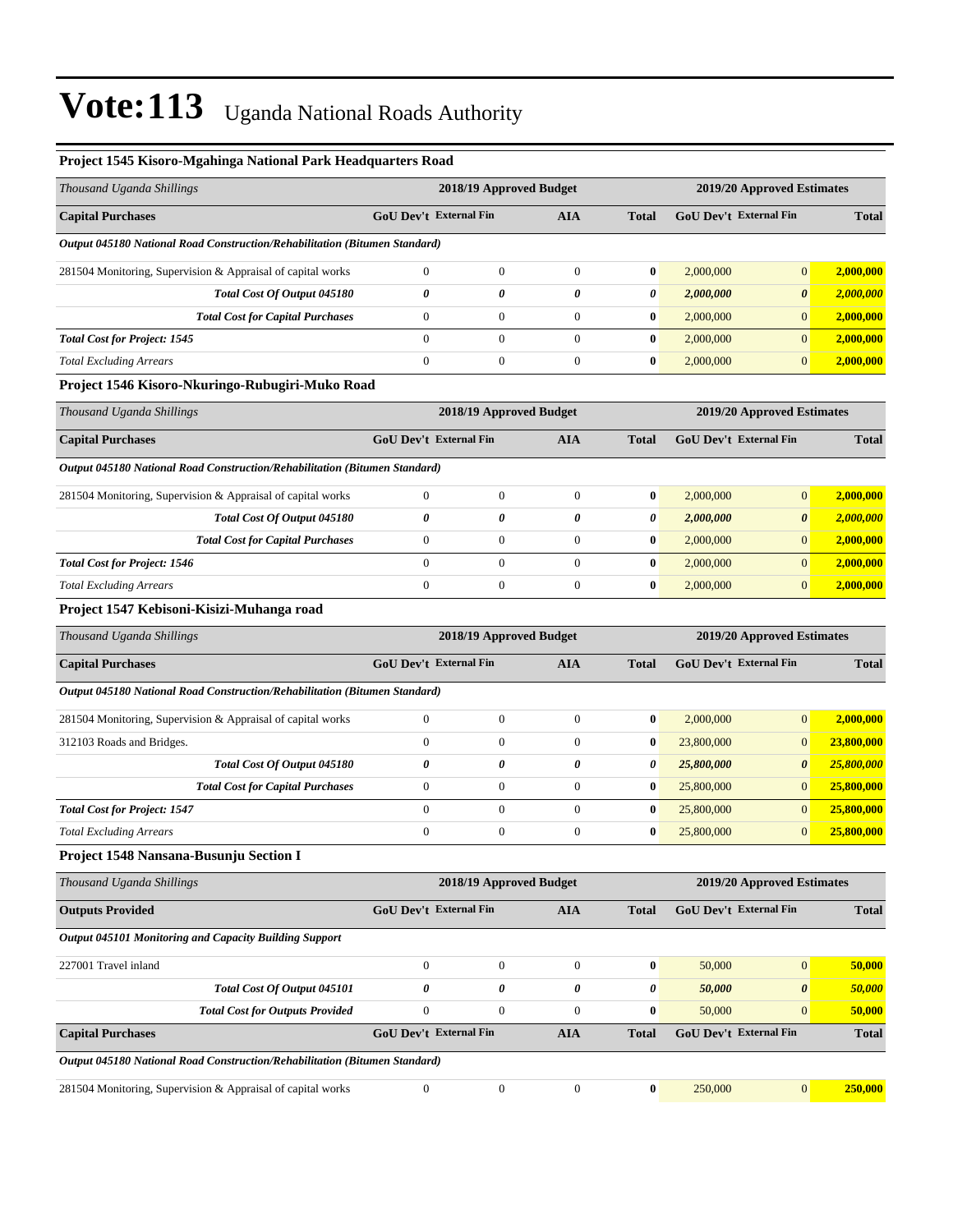| 312103 Roads and Bridges.                                                         | $\mathbf{0}$           | $\boldsymbol{0}$        | $\overline{0}$        | $\bf{0}$         | 1,000,000                     | $\boldsymbol{0}$      | 1,000,000     |
|-----------------------------------------------------------------------------------|------------------------|-------------------------|-----------------------|------------------|-------------------------------|-----------------------|---------------|
| Total Cost Of Output 045180                                                       | $\boldsymbol{\theta}$  | 0                       | 0                     | 0                | 1,250,000                     | $\boldsymbol{\theta}$ | 1,250,000     |
| <b>Total Cost for Capital Purchases</b>                                           | $\mathbf{0}$           | $\boldsymbol{0}$        | $\boldsymbol{0}$      | $\bf{0}$         | 1,250,000                     | $\overline{0}$        | 1,250,000     |
| <b>Total Cost for Project: 1548</b>                                               | $\mathbf{0}$           | $\mathbf{0}$            | $\overline{0}$        | $\bf{0}$         | 1,300,000                     | $\overline{0}$        | 1,300,000     |
| <b>Total Excluding Arrears</b>                                                    | $\mathbf{0}$           | $\mathbf{0}$            | $\mathbf{0}$          | $\bf{0}$         | 1,300,000                     | $\mathbf{0}$          | 1,300,000     |
| Project 1549 Nansana-Busunju II                                                   |                        |                         |                       |                  |                               |                       |               |
| Thousand Uganda Shillings                                                         |                        | 2018/19 Approved Budget |                       |                  | 2019/20 Approved Estimates    |                       |               |
| <b>Outputs Provided</b>                                                           | GoU Dev't External Fin |                         | <b>AIA</b>            | <b>Total</b>     | <b>GoU Dev't External Fin</b> |                       | <b>Total</b>  |
| <b>Output 045101 Monitoring and Capacity Building Support</b>                     |                        |                         |                       |                  |                               |                       |               |
| 227001 Travel inland                                                              | $\mathbf{0}$           | $\boldsymbol{0}$        | $\boldsymbol{0}$      | $\bf{0}$         | 50,000                        | $\boldsymbol{0}$      | 50,000        |
| Total Cost Of Output 045101                                                       | $\boldsymbol{\theta}$  | 0                       | $\boldsymbol{\theta}$ | 0                | 50,000                        | $\boldsymbol{\theta}$ | 50,000        |
| <b>Total Cost for Outputs Provided</b>                                            | $\mathbf{0}$           | $\mathbf{0}$            | $\boldsymbol{0}$      | $\bf{0}$         | 50,000                        | $\overline{0}$        | 50,000        |
| <b>Capital Purchases</b>                                                          | GoU Dev't External Fin |                         | <b>AIA</b>            | <b>Total</b>     | <b>GoU Dev't External Fin</b> |                       | <b>Total</b>  |
| <b>Output 045180 National Road Construction/Rehabilitation (Bitumen Standard)</b> |                        |                         |                       |                  |                               |                       |               |
| 281504 Monitoring, Supervision & Appraisal of capital works                       | $\boldsymbol{0}$       | $\boldsymbol{0}$        | $\overline{0}$        | $\bf{0}$         | 500,000                       | $\overline{0}$        | 500,000       |
| 312103 Roads and Bridges.                                                         | $\mathbf{0}$           | $\boldsymbol{0}$        | $\overline{0}$        | $\bf{0}$         | 23,550,000                    | $\overline{0}$        | 23,550,000    |
| Total Cost Of Output 045180                                                       | 0                      | 0                       | 0                     | 0                | 24,050,000                    | 0                     | 24,050,000    |
| <b>Total Cost for Capital Purchases</b>                                           | $\boldsymbol{0}$       | $\boldsymbol{0}$        | $\mathbf{0}$          | $\bf{0}$         | 24,050,000                    | $\mathbf{0}$          | 24,050,000    |
| <b>Total Cost for Project: 1549</b>                                               | $\boldsymbol{0}$       | $\boldsymbol{0}$        | $\boldsymbol{0}$      | $\bf{0}$         | 24,100,000                    | $\overline{0}$        | 24,100,000    |
| <b>Total Excluding Arrears</b>                                                    | $\mathbf{0}$           | $\boldsymbol{0}$        | $\overline{0}$        | $\bf{0}$         | 24,100,000                    | $\overline{0}$        | 24,100,000    |
| Project 1550 Namunsi-Sironko/Muyembe-Kapchorwa Section I                          |                        |                         |                       |                  |                               |                       |               |
| Thousand Uganda Shillings                                                         |                        | 2018/19 Approved Budget |                       |                  | 2019/20 Approved Estimates    |                       |               |
| <b>Outputs Provided</b>                                                           | GoU Dev't External Fin |                         | <b>AIA</b>            | <b>Total</b>     | <b>GoU Dev't External Fin</b> |                       | <b>Total</b>  |
| <b>Output 045101 Monitoring and Capacity Building Support</b>                     |                        |                         |                       |                  |                               |                       |               |
| 211102 Contract Staff Salaries                                                    | $\mathbf{0}$           | $\mathbf{0}$            | $\boldsymbol{0}$      | $\bf{0}$         | 120,000                       | $\overline{0}$        | 120,000       |
| 211103 Allowances (Inc. Casuals, Temporary)                                       | $\boldsymbol{0}$       | $\boldsymbol{0}$        | $\mathbf{0}$          | $\bf{0}$         | 382,280                       | $\overline{0}$        | 382,280       |
| 212101 Social Security Contributions                                              | $\boldsymbol{0}$       | $\boldsymbol{0}$        | $\mathbf{0}$          | $\bf{0}$         | 12,000                        | $\mathbf{0}$          | <b>12,000</b> |
| 221001 Advertising and Public Relations                                           | $\mathbf{0}$           | $\mathbf{0}$            | 0                     | $\bf{0}$         | 200,000                       | $\mathbf{0}$          | 200,000       |
| 221005 Hire of Venue (chairs, projector, etc)                                     | $\boldsymbol{0}$       | $\boldsymbol{0}$        | $\boldsymbol{0}$      | $\pmb{0}$        | 240,000                       | $\boldsymbol{0}$      | 240,000       |
| 227001 Travel inland                                                              | $\boldsymbol{0}$       | $\boldsymbol{0}$        | $\boldsymbol{0}$      | $\bf{0}$         | 100,000                       | $\mathbf{0}$          | 100,000       |
| 227004 Fuel, Lubricants and Oils                                                  | $\boldsymbol{0}$       | $\boldsymbol{0}$        | $\mathbf{0}$          | $\boldsymbol{0}$ | 500,000                       | $\mathbf{0}$          | 500,000       |
| 228002 Maintenance - Vehicles                                                     | $\boldsymbol{0}$       | $\boldsymbol{0}$        | $\boldsymbol{0}$      | $\boldsymbol{0}$ | 350,000                       | $\boldsymbol{0}$      | 350,000       |
| 228003 Maintenance – Machinery, Equipment & Furniture                             | $\boldsymbol{0}$       | $\boldsymbol{0}$        | $\mathbf{0}$          | $\bf{0}$         | 100,000                       | $\mathbf{0}$          | 100,000       |
| Total Cost Of Output 045101                                                       | $\pmb{\theta}$         | 0                       | 0                     | 0                | 2,004,280                     | $\boldsymbol{\theta}$ | 2,004,280     |
| <b>Total Cost for Outputs Provided</b>                                            | $\boldsymbol{0}$       | $\boldsymbol{0}$        | $\boldsymbol{0}$      | $\bf{0}$         | 2,004,280                     | $\mathbf{0}$          | 2,004,280     |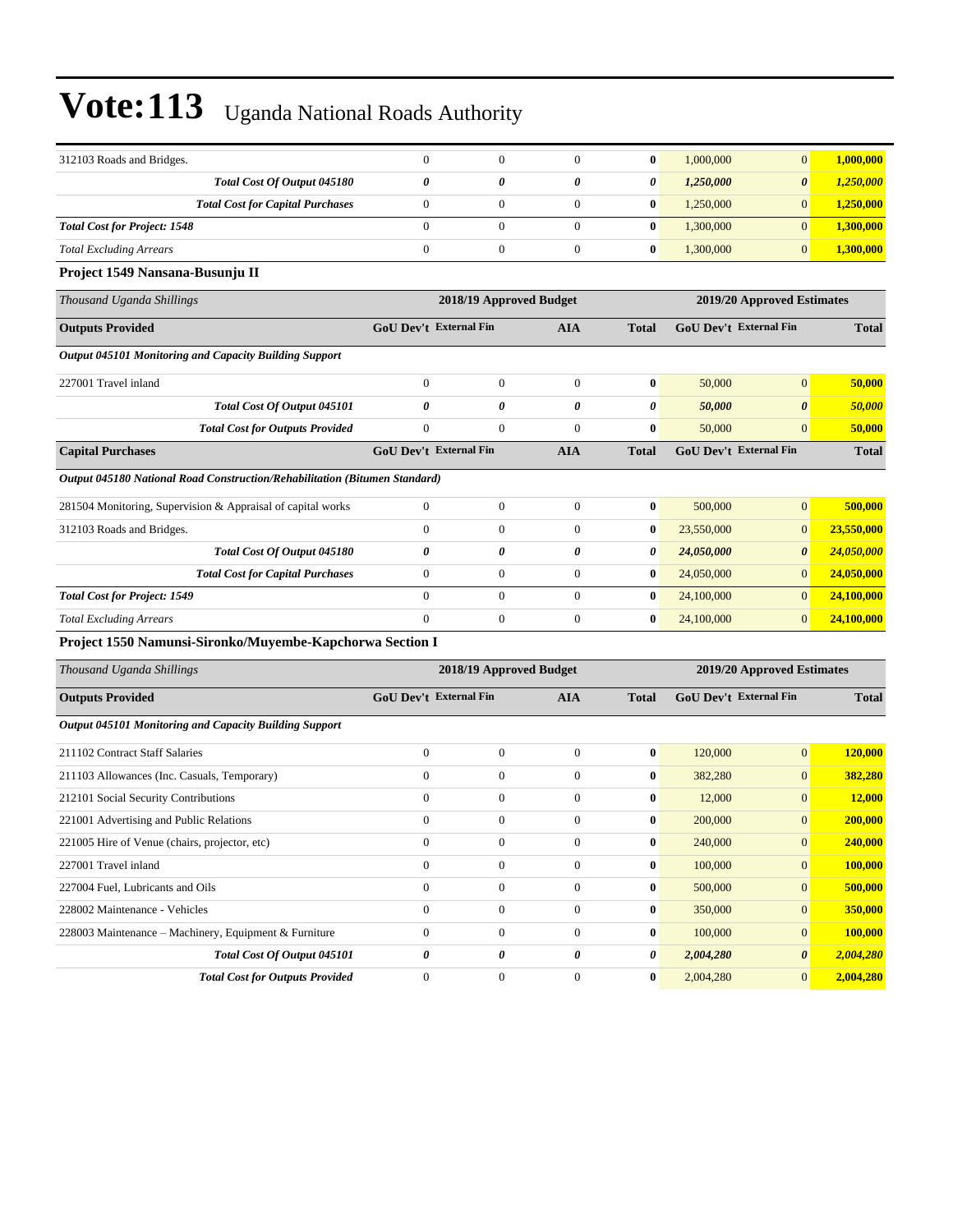| <b>Capital Purchases</b>                                                          | <b>GoU Dev't External Fin</b><br><b>AIA</b>          |                  |                       | Total                         | <b>GoU Dev't External Fin</b> |                       | <b>Total</b> |
|-----------------------------------------------------------------------------------|------------------------------------------------------|------------------|-----------------------|-------------------------------|-------------------------------|-----------------------|--------------|
| <b>Output 045180 National Road Construction/Rehabilitation (Bitumen Standard)</b> |                                                      |                  |                       |                               |                               |                       |              |
| 281504 Monitoring, Supervision & Appraisal of capital works                       | $\boldsymbol{0}$                                     | $\mathbf{0}$     | $\boldsymbol{0}$      | $\bf{0}$                      | 500,000                       | $\mathbf{0}$          | 500,000      |
| 312103 Roads and Bridges.                                                         | $\overline{0}$                                       | $\mathbf{0}$     | $\mathbf{0}$          | $\bf{0}$                      | 20,000,000                    | $\mathbf{0}$          | 20,000,000   |
| Total Cost Of Output 045180                                                       | 0                                                    | 0                | 0                     | 0                             | 20,500,000                    | $\boldsymbol{\theta}$ | 20,500,000   |
| <b>Total Cost for Capital Purchases</b>                                           | $\overline{0}$                                       | $\overline{0}$   | $\mathbf{0}$          | $\bf{0}$                      | 20,500,000                    | $\mathbf{0}$          | 20,500,000   |
| <b>Total Cost for Project: 1550</b>                                               | $\overline{0}$                                       | $\mathbf{0}$     | $\boldsymbol{0}$      | $\bf{0}$                      | 22,504,280                    | $\mathbf{0}$          | 22,504,280   |
| <b>Total Excluding Arrears</b>                                                    | $\boldsymbol{0}$                                     | $\mathbf{0}$     | $\boldsymbol{0}$      | $\bf{0}$                      | 22,504,280                    | $\mathbf{0}$          | 22,504,280   |
| Project 1551 Fortportal Kyenjojo Road                                             |                                                      |                  |                       |                               |                               |                       |              |
| Thousand Uganda Shillings                                                         | 2018/19 Approved Budget                              |                  |                       | 2019/20 Approved Estimates    |                               |                       |              |
| <b>Outputs Provided</b>                                                           | <b>GoU Dev't External Fin</b><br><b>AIA</b>          |                  | <b>Total</b>          | <b>GoU Dev't External Fin</b> |                               | <b>Total</b>          |              |
| <b>Output 045101 Monitoring and Capacity Building Support</b>                     |                                                      |                  |                       |                               |                               |                       |              |
| 227001 Travel inland                                                              | $\mathbf{0}$                                         | $\mathbf{0}$     | $\theta$              | $\bf{0}$                      | 50,000                        | $\mathbf{0}$          | 50,000       |
| Total Cost Of Output 045101                                                       | 0                                                    | 0                | $\boldsymbol{\theta}$ | $\theta$                      | 50,000                        | $\boldsymbol{\theta}$ | 50,000       |
| <b>Total Cost for Outputs Provided</b>                                            | $\overline{0}$                                       | $\mathbf{0}$     | $\mathbf{0}$          | $\bf{0}$                      | 50,000                        | $\mathbf{0}$          | 50,000       |
| <b>Capital Purchases</b>                                                          | GoU Dev't External Fin<br><b>AIA</b><br><b>Total</b> |                  |                       | GoU Dev't External Fin        |                               | <b>Total</b>          |              |
| Output 045180 National Road Construction/Rehabilitation (Bitumen Standard)        |                                                      |                  |                       |                               |                               |                       |              |
| 312103 Roads and Bridges.                                                         | 0                                                    | $\boldsymbol{0}$ | $\boldsymbol{0}$      | $\bf{0}$                      | 7,000,000                     | $\mathbf{0}$          | 7,000,000    |
| Total Cost Of Output 045180                                                       | 0                                                    | 0                | $\theta$              | 0                             | 7,000,000                     | $\boldsymbol{\theta}$ | 7,000,000    |
| <b>Total Cost for Capital Purchases</b>                                           | $\overline{0}$                                       | $\mathbf{0}$     | $\mathbf{0}$          | $\bf{0}$                      | 7,000,000                     | $\mathbf{0}$          | 7,000,000    |
| <b>Total Cost for Project: 1551</b>                                               | $\mathbf{0}$                                         | $\mathbf{0}$     | $\boldsymbol{0}$      | $\bf{0}$                      | 7,050,000                     | $\mathbf{0}$          | 7,050,000    |
| <b>Total Excluding Arrears</b>                                                    | $\overline{0}$                                       | $\mathbf{0}$     | $\boldsymbol{0}$      | $\bf{0}$                      | 7,050,000                     | $\mathbf{0}$          | 7,050,000    |
| Project 1552 Hoima-Katunguru Road                                                 |                                                      |                  |                       |                               |                               |                       |              |
| Thousand Uganda Shillings                                                         | 2018/19 Approved Budget                              |                  |                       |                               | 2019/20 Approved Estimates    |                       |              |
| <b>Outputs Provided</b>                                                           | GoU Dev't External Fin                               |                  | <b>AIA</b>            | <b>Total</b>                  | <b>GoU Dev't External Fin</b> |                       | <b>Total</b> |
| Output 045101 Monitoring and Capacity Building Support                            |                                                      |                  |                       |                               |                               |                       |              |
| 227001 Travel inland                                                              | 0                                                    | $\bf{0}$         | $\mathbf{0}$          | $\bf{0}$                      | 50,000                        | $\mathbf{0}$          | 50,000       |
| <b>Total Cost Of Output 045101</b>                                                | 0                                                    | 0                | 0                     | 0                             | 50,000                        | $\theta$              | 50,000       |
| <b>Total Cost for Outputs Provided</b>                                            | $\mathbf{0}$                                         | $\boldsymbol{0}$ | $\boldsymbol{0}$      | $\bf{0}$                      | 50,000                        | $\mathbf{0}$          | 50,000       |
| <b>Capital Purchases</b>                                                          | GoU Dev't External Fin                               |                  | <b>AIA</b>            | <b>Total</b>                  | GoU Dev't External Fin        |                       | <b>Total</b> |
| <b>Output 045180 National Road Construction/Rehabilitation (Bitumen Standard)</b> |                                                      |                  |                       |                               |                               |                       |              |
| 281504 Monitoring, Supervision & Appraisal of capital works                       | $\boldsymbol{0}$                                     | $\boldsymbol{0}$ | $\boldsymbol{0}$      | $\bf{0}$                      | 500,000                       | $\mathbf{0}$          | 500,000      |
| 312103 Roads and Bridges.                                                         | 0                                                    | $\boldsymbol{0}$ | $\boldsymbol{0}$      | $\bf{0}$                      | 24,000,000                    | $\mathbf{0}$          | 24,000,000   |
| Total Cost Of Output 045180                                                       | 0                                                    | 0                | 0                     | 0                             | 24,500,000                    | $\boldsymbol{\theta}$ | 24,500,000   |
| <b>Total Cost for Capital Purchases</b>                                           | $\boldsymbol{0}$                                     | $\boldsymbol{0}$ | $\boldsymbol{0}$      | $\bf{0}$                      | 24,500,000                    | $\mathbf{0}$          | 24,500,000   |
| <b>Total Cost for Project: 1552</b>                                               | $\boldsymbol{0}$                                     | $\mathbf{0}$     | $\boldsymbol{0}$      | $\bf{0}$                      | 24,550,000                    | $\mathbf{0}$          | 24,550,000   |
| <b>Total Excluding Arrears</b>                                                    | $\boldsymbol{0}$                                     | $\boldsymbol{0}$ | $\boldsymbol{0}$      | $\bf{0}$                      | 24,550,000                    | $\mathbf{0}$          | 24,550,000   |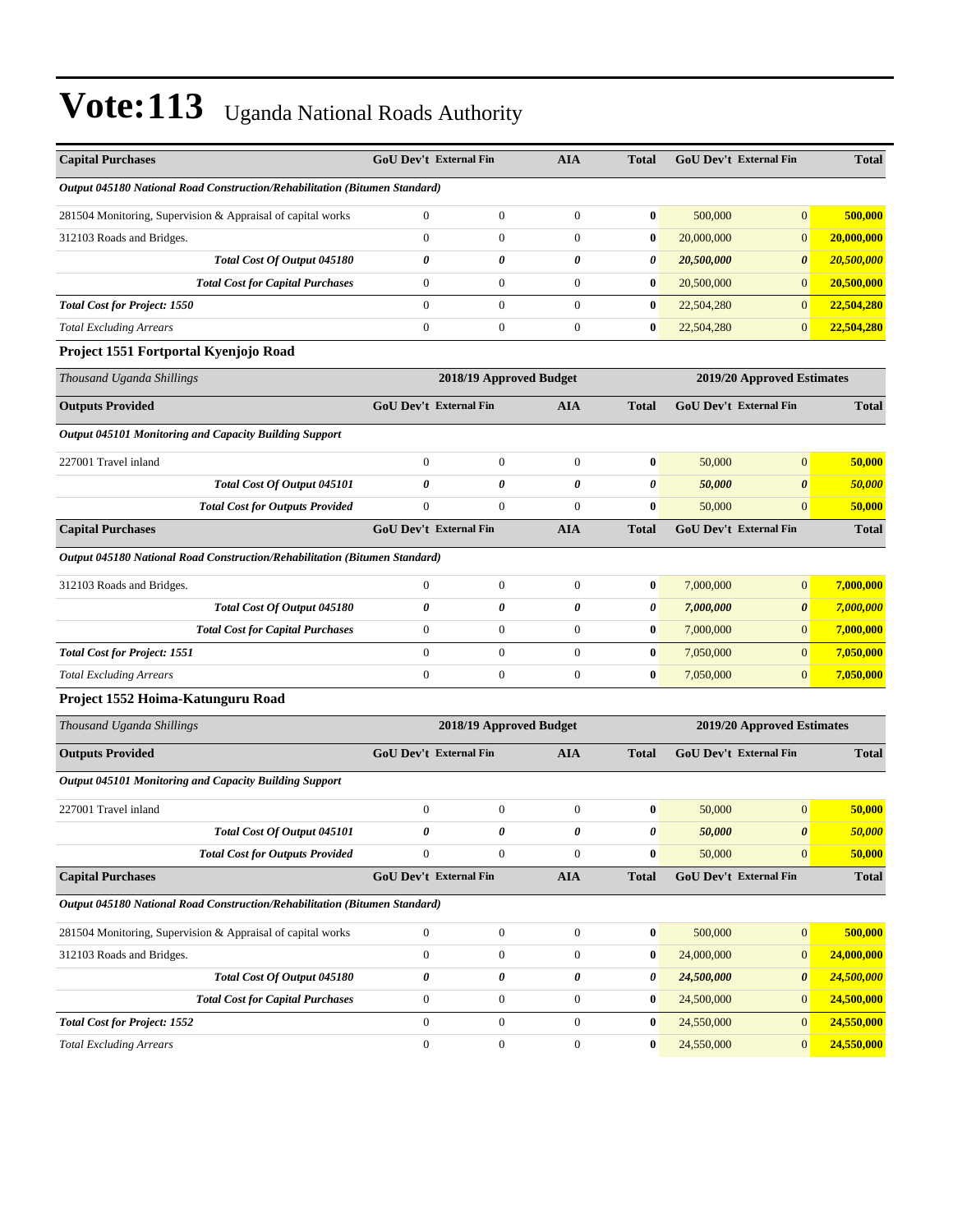#### **Project 1553 Ishaka-Rugazi-Katunguru Road**

| Thousand Uganda Shillings                                                         | 2018/19 Approved Budget                     |                  |                  | 2019/20 Approved Estimates |                               |                       |              |
|-----------------------------------------------------------------------------------|---------------------------------------------|------------------|------------------|----------------------------|-------------------------------|-----------------------|--------------|
| <b>Outputs Provided</b>                                                           | <b>GoU Dev't External Fin</b>               |                  | AIA              | <b>Total</b>               | GoU Dev't External Fin        |                       | <b>Total</b> |
| Output 045101 Monitoring and Capacity Building Support                            |                                             |                  |                  |                            |                               |                       |              |
| 227001 Travel inland                                                              | $\mathbf{0}$                                | $\boldsymbol{0}$ | $\boldsymbol{0}$ | $\bf{0}$                   | 50,000                        | $\mathbf{0}$          | 50,000       |
| Total Cost Of Output 045101                                                       | 0                                           | 0                | 0                | 0                          | 50,000                        | $\boldsymbol{\theta}$ | 50,000       |
| <b>Total Cost for Outputs Provided</b>                                            | $\boldsymbol{0}$                            | $\boldsymbol{0}$ | $\boldsymbol{0}$ | $\bf{0}$                   | 50,000                        | $\mathbf{0}$          | 50,000       |
| <b>Capital Purchases</b>                                                          | GoU Dev't External Fin                      |                  | <b>AIA</b>       | <b>Total</b>               | <b>GoU Dev't External Fin</b> |                       | <b>Total</b> |
| <b>Output 045180 National Road Construction/Rehabilitation (Bitumen Standard)</b> |                                             |                  |                  |                            |                               |                       |              |
| 281504 Monitoring, Supervision & Appraisal of capital works                       | $\boldsymbol{0}$                            | $\boldsymbol{0}$ | $\boldsymbol{0}$ | $\bf{0}$                   | 750,000                       | $\mathbf{0}$          | 750,000      |
| 312103 Roads and Bridges.                                                         | $\mathbf{0}$                                | $\boldsymbol{0}$ | $\mathbf{0}$     | $\bf{0}$                   | 60,000,000                    | $\mathbf{0}$          | 60,000,000   |
| Total Cost Of Output 045180                                                       | 0                                           | 0                | 0                | 0                          | 60,750,000                    | $\boldsymbol{\theta}$ | 60,750,000   |
| <b>Total Cost for Capital Purchases</b>                                           | $\boldsymbol{0}$                            | $\boldsymbol{0}$ | $\boldsymbol{0}$ | 0                          | 60,750,000                    | $\mathbf{0}$          | 60,750,000   |
| <b>Total Cost for Project: 1553</b>                                               | $\mathbf{0}$                                | $\boldsymbol{0}$ | $\mathbf{0}$     | $\bf{0}$                   | 60,800,000                    | $\mathbf{0}$          | 60,800,000   |
| <b>Total Excluding Arrears</b>                                                    | $\boldsymbol{0}$                            | $\boldsymbol{0}$ | $\boldsymbol{0}$ | $\bf{0}$                   | 60,800,000                    | $\boldsymbol{0}$      | 60,800,000   |
| Project 1554 Nakalama-Tirinyi-Mbale Road                                          |                                             |                  |                  |                            |                               |                       |              |
| Thousand Uganda Shillings                                                         | 2018/19 Approved Budget                     |                  |                  |                            | 2019/20 Approved Estimates    |                       |              |
| <b>Outputs Provided</b>                                                           | <b>GoU Dev't External Fin</b><br><b>AIA</b> |                  |                  | <b>Total</b>               | GoU Dev't External Fin        |                       | <b>Total</b> |
| <b>Output 045101 Monitoring and Capacity Building Support</b>                     |                                             |                  |                  |                            |                               |                       |              |
| 227001 Travel inland                                                              | $\boldsymbol{0}$                            | $\boldsymbol{0}$ | $\boldsymbol{0}$ | $\bf{0}$                   | 50,000                        | $\mathbf{0}$          | 50,000       |
| Total Cost Of Output 045101                                                       | 0                                           | 0                | 0                | $\theta$                   | 50,000                        | $\boldsymbol{\theta}$ | 50,000       |
| <b>Total Cost for Outputs Provided</b>                                            | $\mathbf{0}$                                | $\overline{0}$   | $\mathbf{0}$     | $\bf{0}$                   | 50,000                        | $\mathbf{0}$          | 50,000       |
| <b>Capital Purchases</b>                                                          | GoU Dev't External Fin                      |                  | <b>AIA</b>       | <b>Total</b>               | <b>GoU Dev't External Fin</b> |                       | <b>Total</b> |
| <b>Output 045180 National Road Construction/Rehabilitation (Bitumen Standard)</b> |                                             |                  |                  |                            |                               |                       |              |
| 281504 Monitoring, Supervision & Appraisal of capital works                       | $\boldsymbol{0}$                            | $\boldsymbol{0}$ | $\boldsymbol{0}$ | $\boldsymbol{0}$           | 100,000                       | $\mathbf{0}$          | 100,000      |
| 312103 Roads and Bridges.                                                         | $\boldsymbol{0}$                            | $\boldsymbol{0}$ | $\boldsymbol{0}$ | $\bf{0}$                   | 41,000,000                    | $\boldsymbol{0}$      | 41,000,000   |
| Total Cost Of Output 045180                                                       | $\pmb{\theta}$                              | 0                | 0                | 0                          | 41,100,000                    | $\boldsymbol{\theta}$ | 41,100,000   |
| <b>Total Cost for Capital Purchases</b>                                           | $\boldsymbol{0}$                            | $\boldsymbol{0}$ | $\boldsymbol{0}$ | $\bf{0}$                   | 41,100,000                    | $\mathbf{0}$          | 41,100,000   |
| <b>Total Cost for Project: 1554</b>                                               | $\boldsymbol{0}$                            | $\boldsymbol{0}$ | $\boldsymbol{0}$ | $\bf{0}$                   | 41,150,000                    | $\mathbf{0}$          | 41,150,000   |
| <b>Total Excluding Arrears</b>                                                    | $\mathbf{0}$                                | $\boldsymbol{0}$ | $\boldsymbol{0}$ | $\bf{0}$                   | 41,150,000                    | $\boldsymbol{0}$      | 41,150,000   |
| Project 1555 Fortportal Hoima Road                                                |                                             |                  |                  |                            |                               |                       |              |
| Thousand Uganda Shillings                                                         | 2018/19 Approved Budget                     |                  |                  |                            | 2019/20 Approved Estimates    |                       |              |
| <b>Outputs Provided</b>                                                           | <b>GoU Dev't External Fin</b><br>AIA        |                  |                  | <b>Total</b>               | <b>GoU Dev't External Fin</b> |                       | <b>Total</b> |
| Output 045101 Monitoring and Capacity Building Support                            |                                             |                  |                  |                            |                               |                       |              |
| 227001 Travel inland                                                              | $\mathbf{0}$                                | $\boldsymbol{0}$ | $\boldsymbol{0}$ | $\bf{0}$                   | 50,000                        | $\boldsymbol{0}$      | 50,000       |
| Total Cost Of Output 045101                                                       | $\pmb{\theta}$                              | 0                | 0                | 0                          | 50,000                        | $\pmb{\theta}$        | 50,000       |
| <b>Total Cost for Outputs Provided</b>                                            | $\boldsymbol{0}$                            | $\boldsymbol{0}$ | $\boldsymbol{0}$ | $\bf{0}$                   | 50,000                        | $\boldsymbol{0}$      | 50,000       |
| <b>Capital Purchases</b>                                                          | <b>GoU Dev't External Fin</b>               |                  | <b>AIA</b>       | <b>Total</b>               | GoU Dev't External Fin        |                       | <b>Total</b> |
| Output 045180 National Road Construction/Rehabilitation (Bitumen Standard)        |                                             |                  |                  |                            |                               |                       |              |
| 281504 Monitoring, Supervision & Appraisal of capital works                       | $\boldsymbol{0}$                            | $\boldsymbol{0}$ | $\boldsymbol{0}$ | $\boldsymbol{0}$           | 800,000                       | 0                     | 800,000      |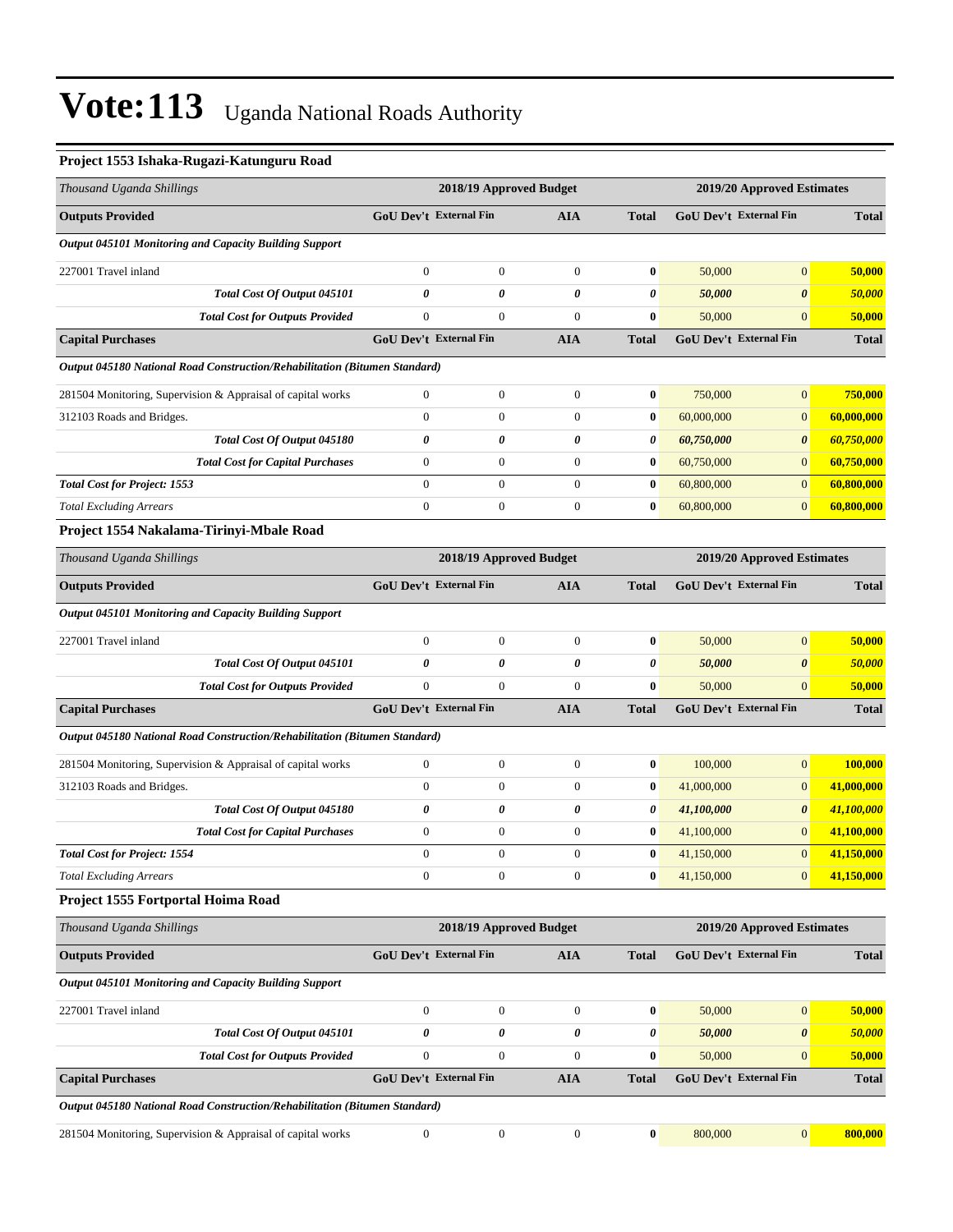| 312103 Roads and Bridges.               | $\Omega$              | $\overline{0}$              | $\Omega$     | $\bf{0}$                                                    | 24,000,000 | $\overline{0}$                              | 24,000,000    |
|-----------------------------------------|-----------------------|-----------------------------|--------------|-------------------------------------------------------------|------------|---------------------------------------------|---------------|
| Total Cost Of Output 045180             | $\boldsymbol{\theta}$ | 0                           | 0            | 0                                                           | 24,800,000 | $\boldsymbol{\theta}$                       | 24,800,000    |
| <b>Total Cost for Capital Purchases</b> | $\theta$              | $\boldsymbol{0}$            | $\mathbf{0}$ | $\bf{0}$                                                    | 24,800,000 | $\overline{0}$                              | 24,800,000    |
| <b>Total Cost for Project: 1555</b>     | $\mathbf{0}$          | $\overline{0}$              | $\Omega$     | $\bf{0}$                                                    | 24,850,000 | $\overline{0}$                              | 24,850,000    |
| <b>Total Excluding Arrears</b>          | $\overline{0}$        | $\overline{0}$              | $\Omega$     | $\bf{0}$                                                    | 24,850,000 | $\overline{0}$                              | 24,850,000    |
|                                         | GoU                   | <b>External Fin</b>         | <b>AIA</b>   | <b>Total</b>                                                | GoU        | <b>External Fin</b>                         | <b>Total</b>  |
| <b>Total Cost for Programme 51</b>      |                       | 1,711,314,089 1,419,099,787 |              |                                                             |            | 0 3,130,413,876 1,843,003,984 2,176,064,929 | 4.019.068.913 |
| <b>Total Excluding Arrears</b>          | 1,711,314,089         | 1,419,099,787               |              | $0$ 3,130,413,876 1,823,003,984 2,176,064,929 3,999,068,913 |            |                                             |               |
|                                         |                       |                             |              |                                                             |            |                                             |               |
|                                         | GoU                   | <b>External Fin</b>         | <b>AIA</b>   | <b>Total</b>                                                | GoU        | <b>External Fin.</b>                        | <b>Total</b>  |
| <b>Grand Total for Vote 113</b>         |                       | 1,711,314,089 1,419,099,787 |              |                                                             |            | 0 3,130,413,876 1,843,003,984 2,176,064,929 | 4.019.068.913 |